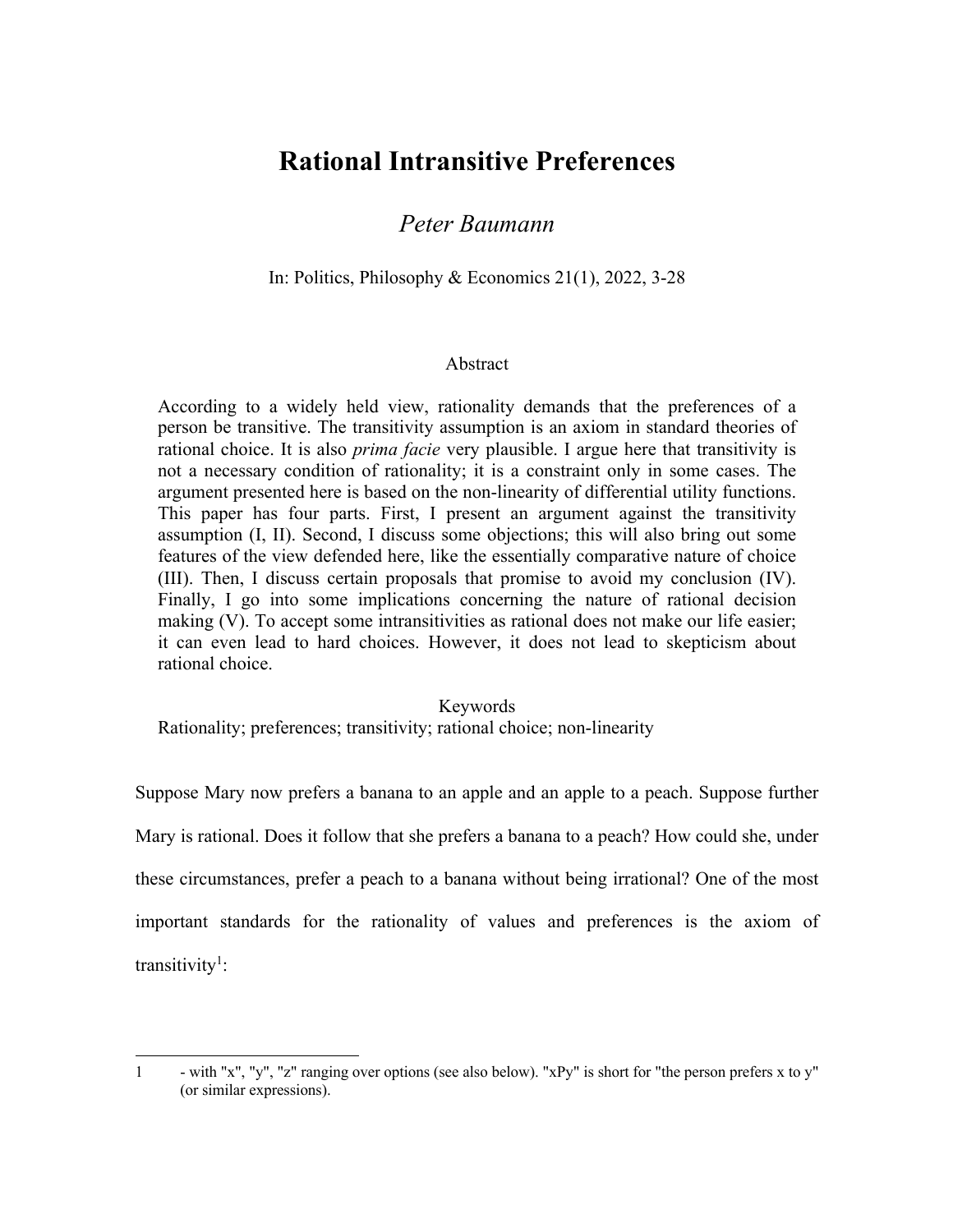$$
(T) \qquad \forall x \forall y \forall z ((xPy & yPz) \rightarrow xPz)
$$

This principle is of crucial importance for the theory of rationality. It is, of course, not an empirical assumption about the structure of people's preferences but a normative principle about what that structure should look like. Fulfilling the transitivity condition might not be sufficient for rationality but it seems to be necessary.

Many people – psychologists, philosophers, social scientists and especially economists - think that this is an obvious and fundamental truth. In von Neumann and Morgenstern's *Theory of Games and Economic Behavior* (T) is among the axioms of the theory<sup>2</sup> and the authors take it to be "a plausible and generally accepted property".<sup>3</sup> Many other authors agree.<sup>4</sup> (T) might seem so plausible as to appear trivial and beyond reasonable doubt. However, I will argue that (T) leads to serious problems. Not only can one doubt it, one should do so. My conclusion will be that transitivity is not a necessary condition for the rationality of preferences. This has important implications for our views on rationality. This paper has four parts. First, I will argue for the rejection of the transitivity assumption (I, II); the ideas of non-linearity as well as of utility differences rather than utilities play an important role here. Second, I will discuss some objections and thereby also explain the view proposed here more (III), for instance its essentially comparativist nature. Then, I will talk about some proposals to avoid my conclusion (IV). Finally, I will say a bit about implications (V).

<sup>2</sup> See von Neumann/ Morgenstern 1953, 26-27.

<sup>3</sup> von Neumann/ Morgenstern 1953, 27.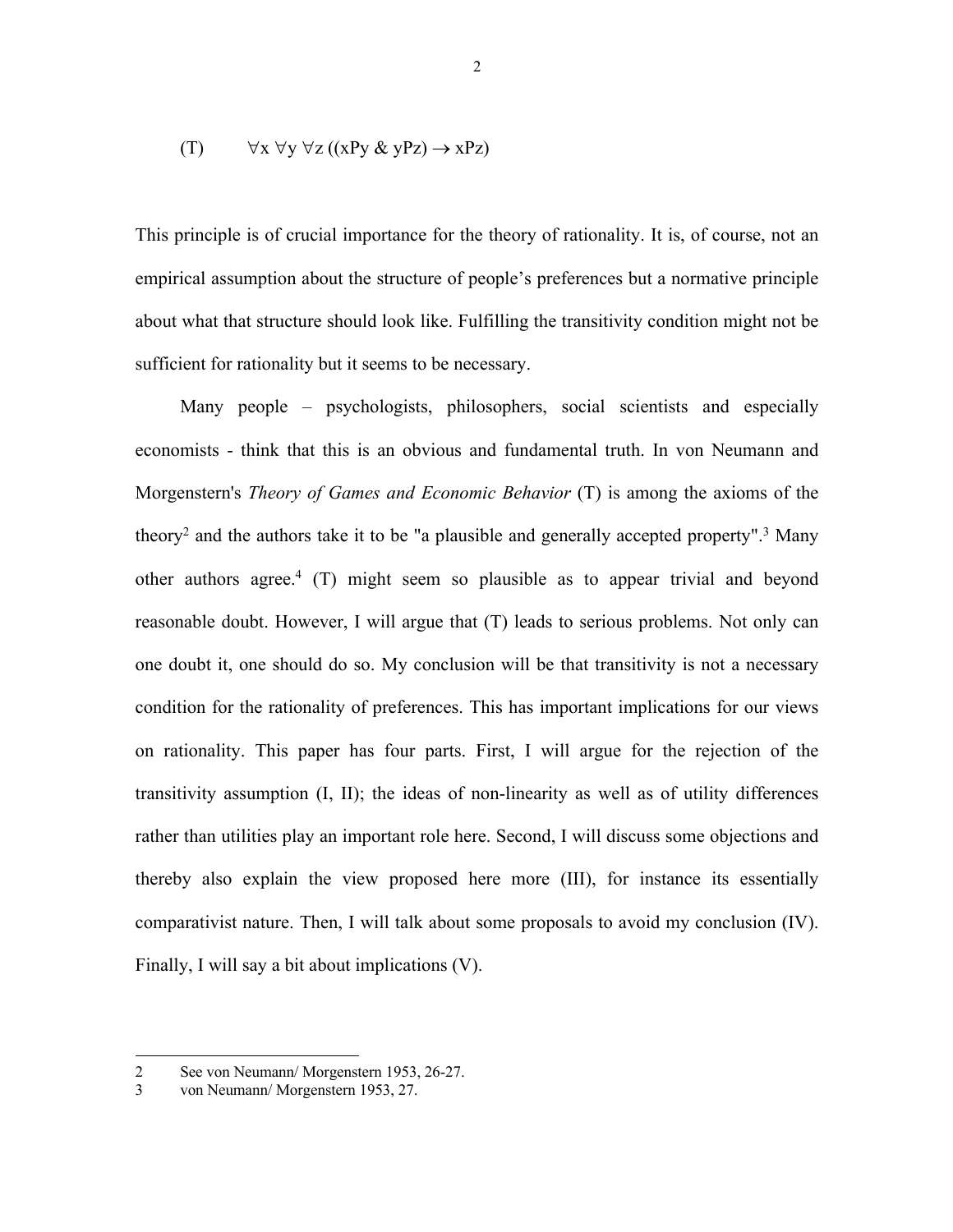## *I. The Main Argument against (T): Preference*

#### *(a) Preliminaries*

First, some short remarks on the concept of preference.<sup>5</sup> I am dealing here with the relation of "strict preference" ("P"); "preference" and related terms shall refer to strict preference here. To prefer (in this sense) something to something else implies that one is not indifferent ("I") between the options. If a person is indifferent between two options, then neither option is strictly preferred to the other. A "weak preference" ("W") between two options x and y allows for both strict preference of x over y and indifference between the two. One could, of course, also use the notion of weak preference as the basic notion here: A person is indifferent between two options if and only if both options are weakly preferred to the other one; a first option is strictly preferred to a second one if and only if the second one is not weakly preferred to the first one but the first one is weakly preferred to the second one.

It does not matter here whether one takes options, objects, propositions, states of affairs, or sentences being true, etc., as the relata of the relation. I will go with options here.<sup>6</sup> We can then say that preference is a binary relation on a set of options.

<sup>4</sup> See Ramsey 1990, 78, 75; Luce/ Raiffa 1957, 23, 25, 28; Savage 1972, 18; von Wright 1963, 21ff.; Davidson/ McKinsey/ Suppes 1955, 142, 145-146, 154-155; Jeffrey 1974, 391; Nozick 1993, 140; Putnam 1986, 3ff.; Maher 1993, ch.2.

<sup>5</sup> See, e.g., Suppes 1958, 63, 169, 224, 213ff.

<sup>6</sup> In the following, I will restrict the domain of quantification to the members of the set of options.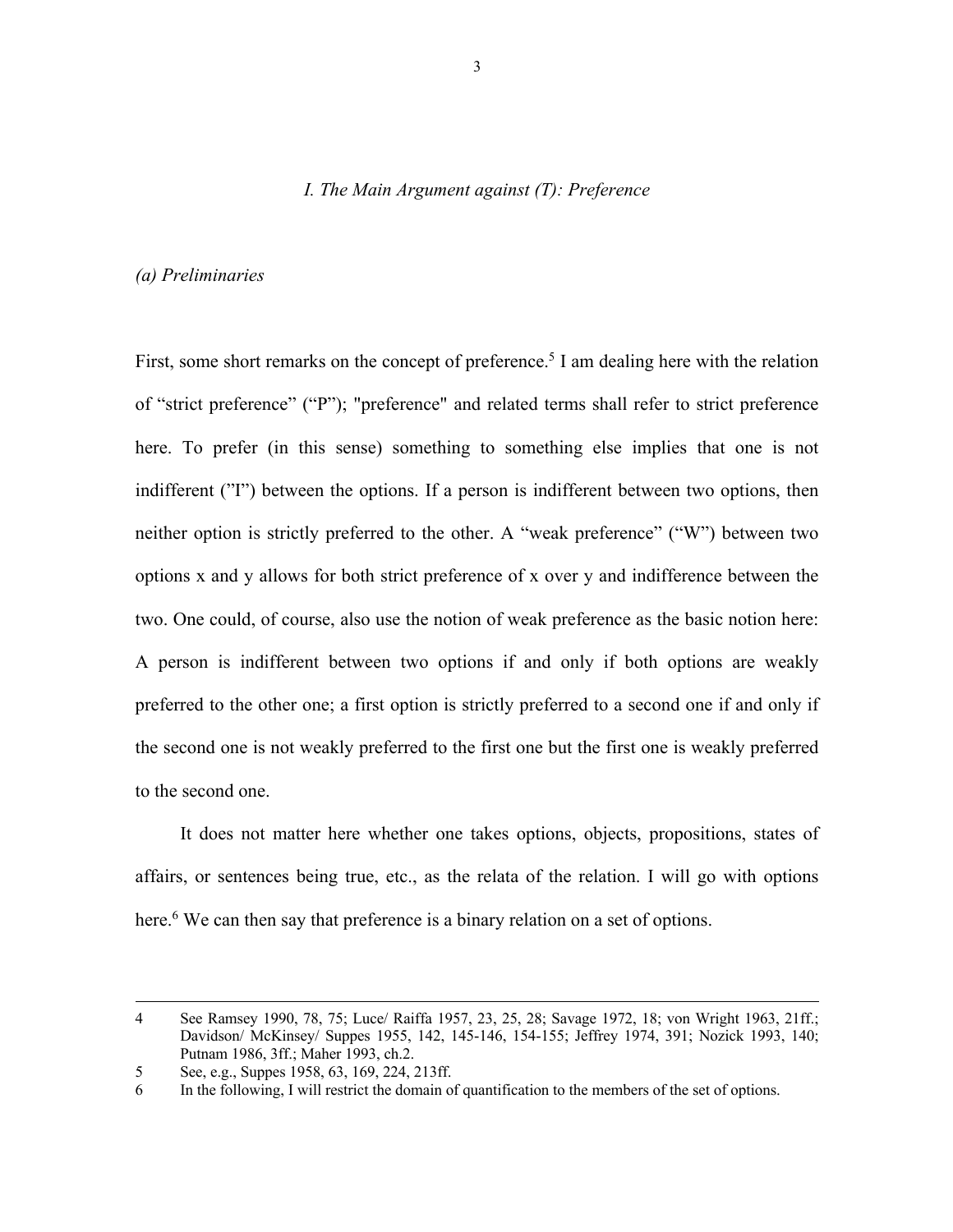One might have second thoughts about whether the preference relation also fulfills the following completeness or connectedness condition:

$$
(CO) \qquad \forall x \; \forall y \; (xPy \; v \; yPx \; v \; xIy)
$$

(or, in other words:  $\forall x \forall y$  (xWy v yWx). Referring to fundamentally incomparable (or "incommensurable") options, some authors argue that (CO) is not among the principles of decision theory and is no rationality constraint for preferences.<sup>7</sup> I cannot go into this here and will not assume that there is a problem with the completeness assumption. Let us instead focus upon the transitivity condition (T).

#### *(b) Non-Linearity and Differential Utilities*

Consider the following example. Fred is doing his work and is getting hungry. He decides to buy a slice of pizza for \$2 at a take-away. Before he arrives there, he remembers that for only \$2 more he can get a whole plate of spaghetti at an inexpensive Italian restaurant. Since \$2 do not really count for Fred and since he is much better off with a whole plate of spaghetti he changes his mind and starts walking to the restaurant. Then he has a new idea: for only \$6 he can get a saltimbocca at a trattoria nearby. Since \$2 still do not count very much for him and since he likes saltimboccas much more than spaghetti he decides to go to the trattoria. But then he remembers his first plan: he just wanted to go out and get a slice

<sup>7</sup> See, e.g., Putnam 1986, 3ff. but also Luce/ Raiffa 1957, 23, 25. For more detailed discussion of incomparability see: Raz 1986, ch.13; Chang 1997; Chang 2002. See also Baumann 2018.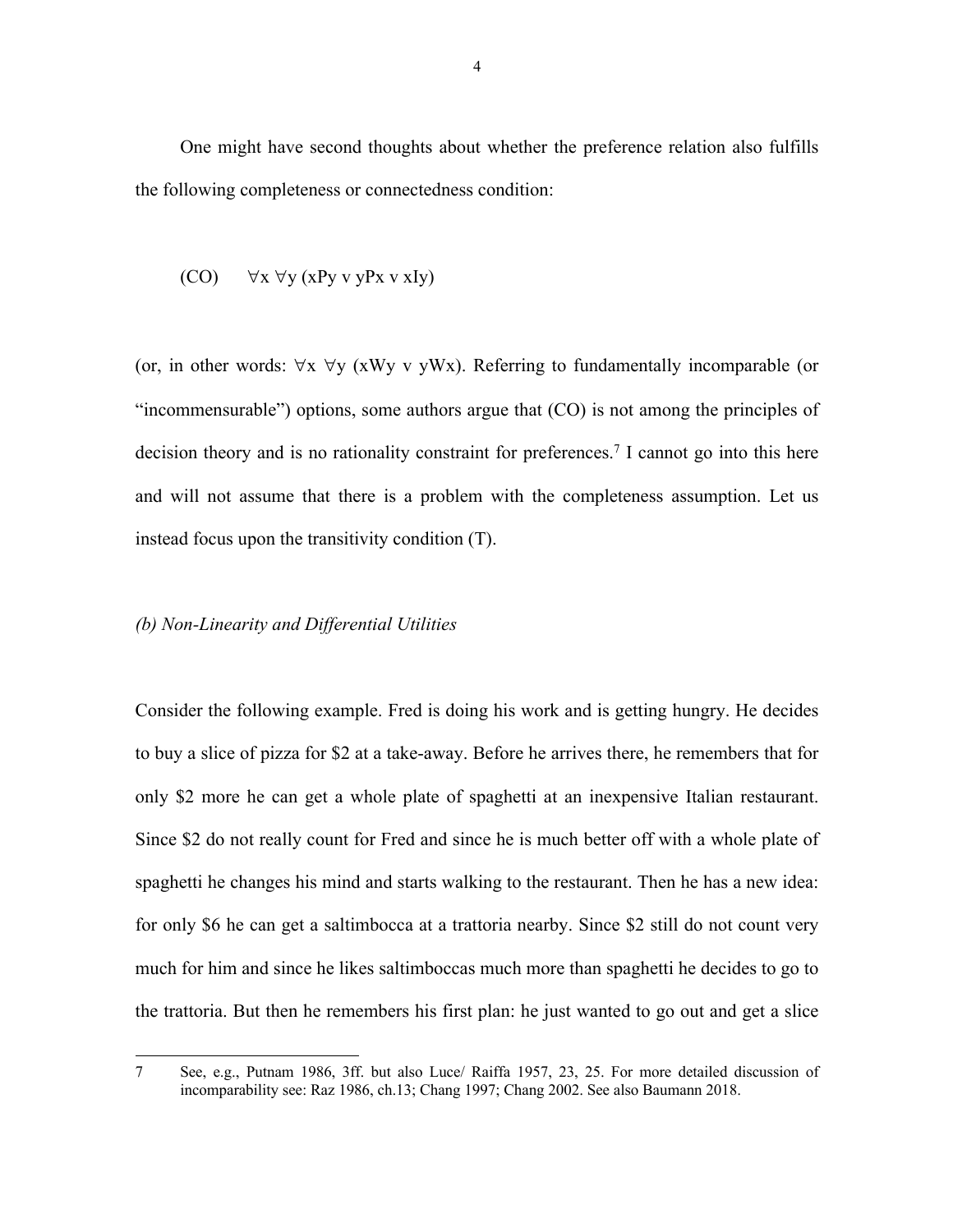of pizza for \$2. For Fred, however, a price difference of \$4 makes a remarkable difference whereas \$2 does not; since he is not extremely fond of saltimboccas he decides to get back to his original plan (never mind the somewhat unrealistic nature of the prices!).

What has happened here? Let:

"c" stand for "getting pizza for \$2",

"b" stand for "getting spaghetti for \$4" and

"a" stand for "getting saltimbocca for \$6".

Assume Fred's preferences have not simply changed during his deliberations (we might have independent evidence for this assumption). Then, Fred's preference ranking is the following one:

$$
(P_1) \qquad bPc \& aPb \& cPa.
$$

In other words, Fred's preferences violate  $(T)$ .<sup>8</sup> There is no best option for Fred; whichever option he considers, there is always one he likes better.<sup>9</sup>

<sup>8</sup> I am focusing here on cycles of the form aPbPcPa. This is, of course not the only way of violating (T): aPbPcIa would be another form (or incomparability of a and c still another one, if one wants to assume this possibility). For the sake of simplicity I focus on cycles here and use the term "intransitivity" to refer to this case. See also fn.19 below for terminology.

<sup>9</sup> Here is another example. I intend to buy a cheap radio that I could use in the bathroom; there is one for 9.99. I am ready to buy it when the salesperson in the store tells me that for a bit more money (for 14.99) I can have a radio with a tape deck. Since the price difference is negligible for me and I like the addition, I prefer the second option. The sales-person then tells me that for 19.99 I can have a radio with both tape deck and CD player. Again, the price difference is negligible and I prefer the last option to the second one. It is easy to imagine how this could be continued until I am ready to get a whole stereo and tv system for 199.99. However, then I might think of the first option, again, and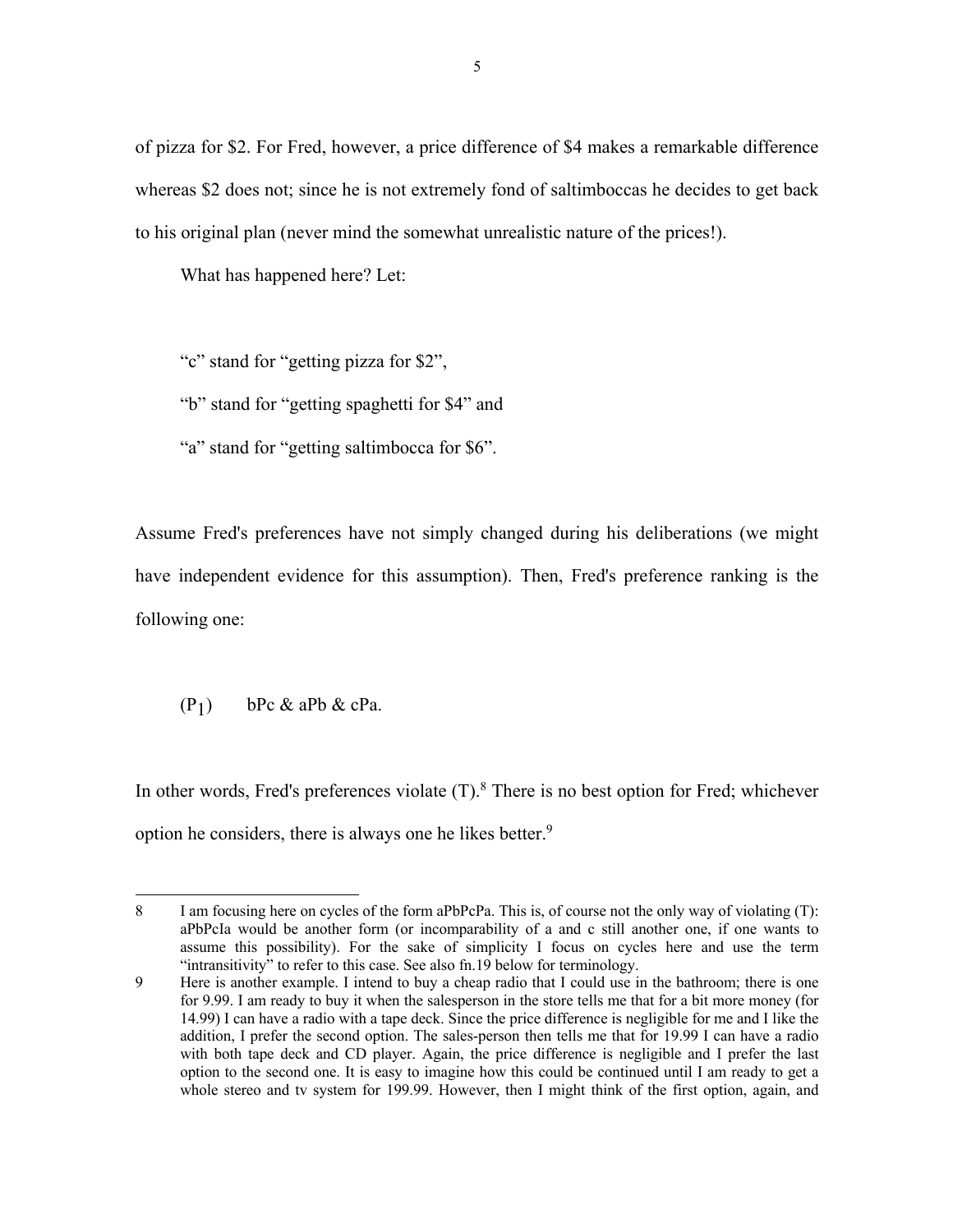Does this mean Fred is irrational? Is he bound to make sub-optimal choices? What advice should we give Fred? Or is there something wrong with (T)? Let us suppose, for a change, that a, b and c do not differ in price or in any other relevant aspect except Fred's gusto. We can call preferences between options that differ only in one relevant aspect "one-criterion preferences". If you prefer a banana to an apple and an apple to a peach and nothing but the taste of the fruit counts for you and if you are rational then you prefer a banana to a peach. In such cases violating (T) would be irrational; there seems to be no reason to suspect otherwise (see also below).

However, our original lunch-example was more complex. There are two independent relevant aspects for the decision: price and quality. That two criteria or dimensions are independent roughly means that the utility of a good can vary in one dimension without varying in the other dimension. The quality of food can vary with constant prize and the prize can vary given constant quality. Fred's preferences are "two-criteria preferences".

Moreover, a difference of \$2 does not really count for Fred whereas a difference of \$4 does. The money-criterion is "non-linear" in the sense that doubling the expense of money does not mean "doubling" the negative subjective utility. However, talk about "doubling" utility can be very misleading because utility is not additive in this sense. Since the notion of non-linearity is crucial here, we need to take a closer look at it.

One might want to propose something like the following. We can use a curve to illustrate the utility function for some good G (that is, the function that maps quantities of Gs into numbers; the differences between those numbers then represent differences

6

compare it with the last option. The huge price difference between 9.99 and 199.99 outweighs everything else and I would rather accept the first than the last offer.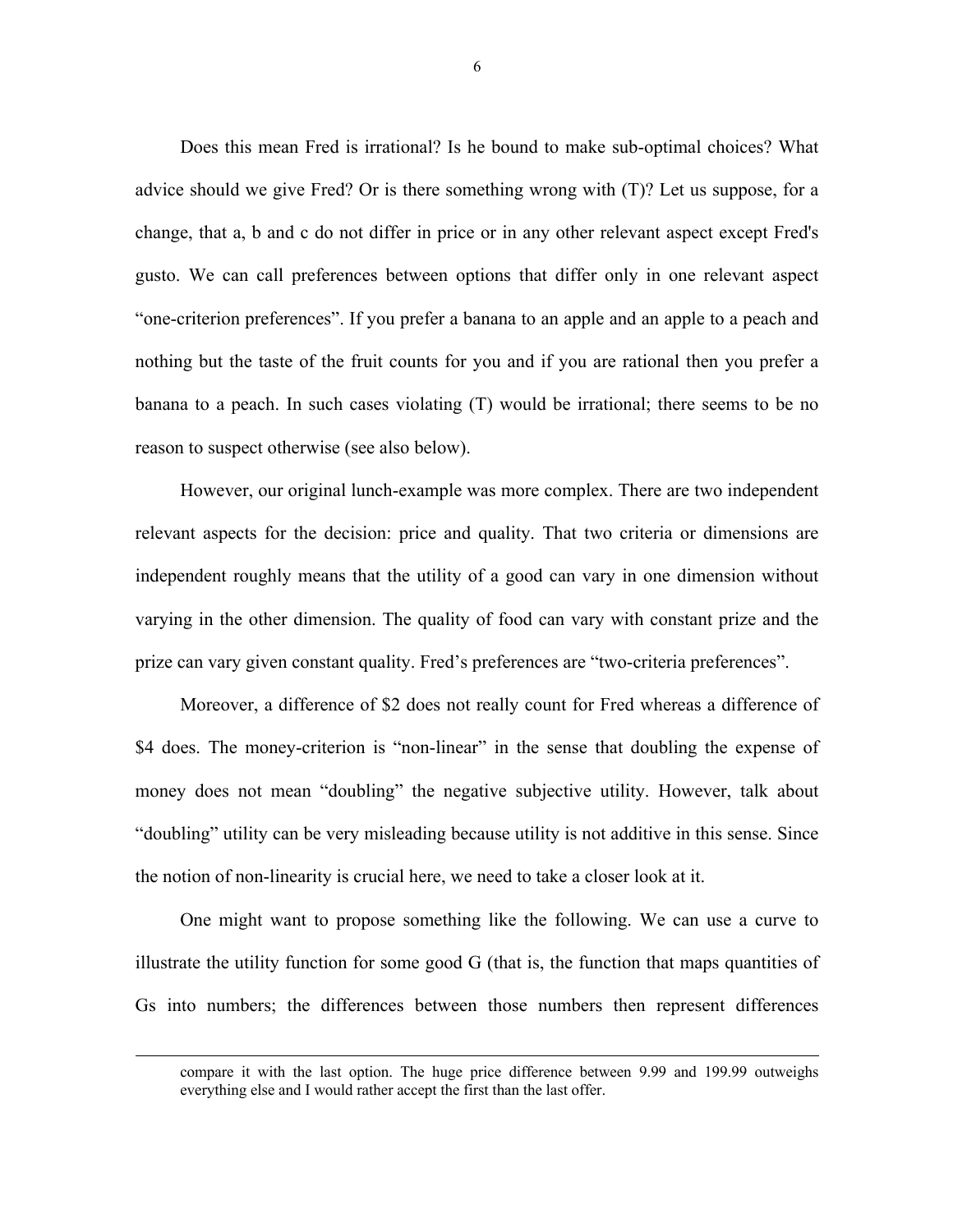between utilities). However, it turns out that it is better here to imagine a slightly more complex kind of utility function: one that maps differences between amounts of Gs into differences of utility (but see below for an important caveat here). Our example above concerning the money-criterion would offer an illustration: Monetary differences map into utility differences.10 Now, in case the first derivative of the differential utility function is not constant, that is, in case the gradient or slope of the curve varies, the (differential) utility function – or the corresponding criterion – is non-linear. One can, for instance, imagine a function that is quadratic in a certain interval of x-values (values of differences in amounts of Gs); the y-values (values of utility differences) give the curve its characteristic upward slope.

One might be tempted to object to this proposal that that it involves the possibility of a numerical representation of utilities which in turn presupposes the principle (T) I am criticizing here. If the preference relation can be represented by the greater-than-relation for numbers, then the former inherits the transitivity of the latter. However, the argument presented here does work by assigning numbers not to utilities but rather to utility differences. Hence, the objection has no force.<sup>11</sup> - The hints given here should, however, be

<sup>10</sup> Since most goods show a decrease of marginal utility we would, of course, have to be aware of the relativity of this function to the amount of goods already available to the person. - One must also clearly distinguish between non-linearity and decreasing marginal utility. Non-linearity is explained here via a function which maps differences onto differences while the idea of decreasing marginal utility uses functions which map absolute quantities of goods to utilities, not to utility differences. See below for problems with this standard way of constructing utility functions. – Non-linearity can also not be reduced to risk aversion: The phenomena discussed here can appear even for persons who show no particular attitude towards risk.

<sup>11</sup> Here is another attempt to explain non-linearity. If a criterion is non-linear, then the person would not be indifferent between any p-chance on n units of G and a p/x-chance on xn units of G. For instance, I might be desperately in need of £15 right now in order to buy a train ticket to London. Under such circumstances, I would prefer a 90%-chance on £15 to a 45%-chance on £30. I am then certainly also not indifferent between, say, one gamble which gives me a 90%-chance on £30 and a 10% change on  $\pounds10$  and a gamble which gives me a 90%-chance on  $\pounds15$  and a 10% chance on  $\pounds16$ . I, like many in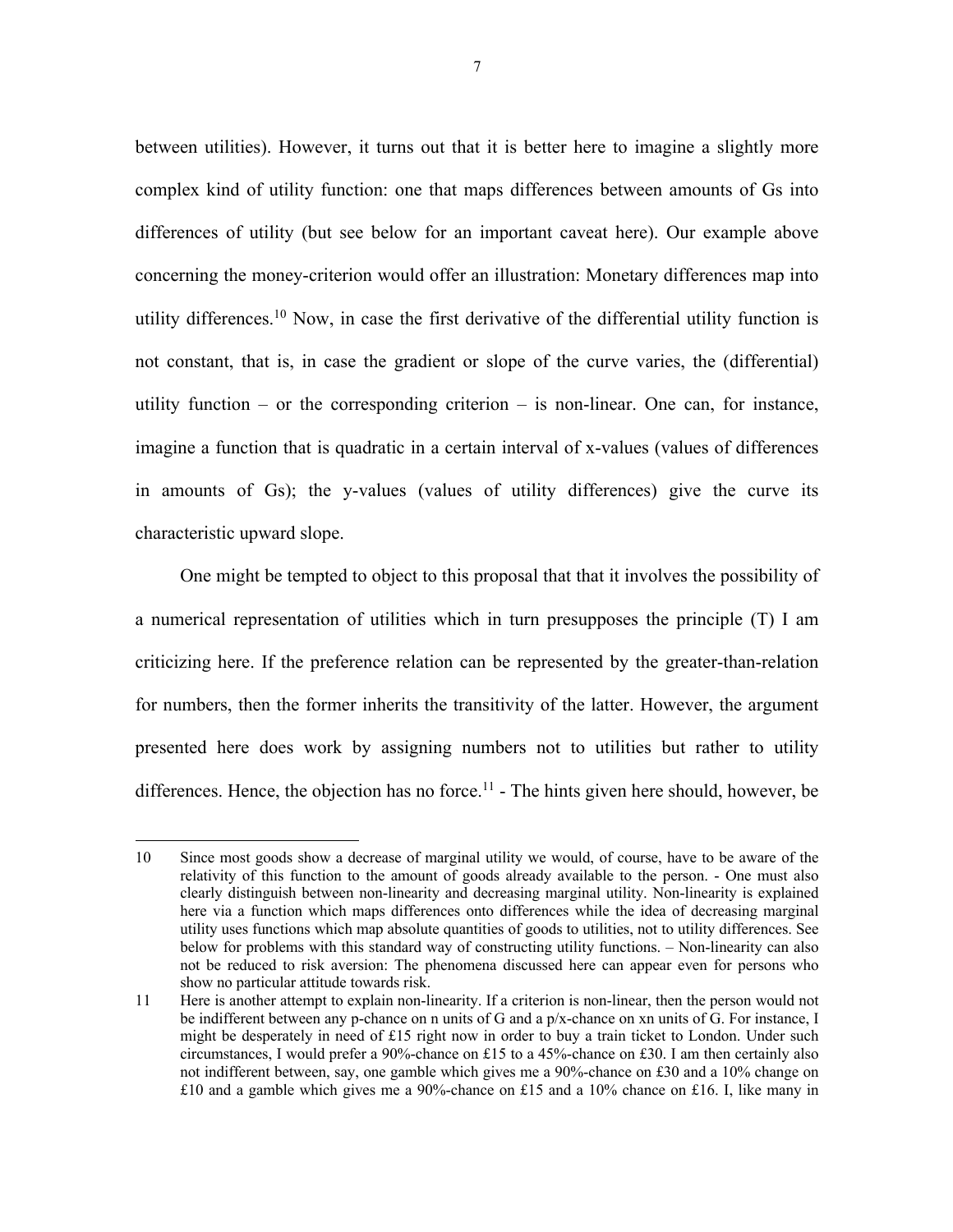sufficient for some understanding of what I mean by "non-linearity". It seems quite plausible to assume that the phenomenon exists, and that assuming this neither presupposes the transitivity principle nor its denial.<sup>12</sup>

The kind of non-linearity relevant here is not due to a mere threshold effect. It is, for instance, not due to "perception" thresholds such that very small "objective" utility differences do not correspond to differences in subjective utility. Rather, it is presupposed here that the person notices the relevant features of the situation. However, there are, of course, threshold effects that result from humans' limited sensitivity to small differences between two options along one dimension. One can consider this to be an extreme case of the non-linearity above: one where the smallest utility difference equals 0 (more on this below).

Here is an illustration of how non-linearity in one of two criteria can lead to intransitivity. Suppose we are comparing some options x and y with respect to criteria A and B. Let " $\Delta_A(x,y)$ " refer to the utility advantage of y over x in dimension A, and let " $\Delta_B(x,y)$ " refer to the utility advantage of y over x in dimension B. In our case above, we can put taste (T) for A and money (M) for B.  $\Delta_T(x,y)$  then expresses how much utility difference there is between the taste of x and of y; if y has better (worse, equal) taste than x, then  $\Delta_T(x,y)$  is positive (negative, equals 0). Similarly,  $\Delta_M(x,y)$  expresses how much

such a situation, would prefer the second gamble. One problem with this explanation of non-linearity is that this kind of lack of indifference could also be due to (rational) risk averseness rather than to non-linearity of the utility function. Or it could be due to decreasing marginal utility of the relevant good. How could we possibly tell? – Along similar lines one could imagine a social case. Suppose a person is asked to minimize total disutility for a group of two persons. She can either take 2 Gs (Dollars) from each person or 4 Gs (Dollars) from one person. If the person is not indifferent between these two options, then this might, again, be due to other factors (e.g., considerations of distributive justice) than to non-linearity with respect to the utility of Gs (money) for our person.

<sup>12</sup> See also Wodak 2019 here.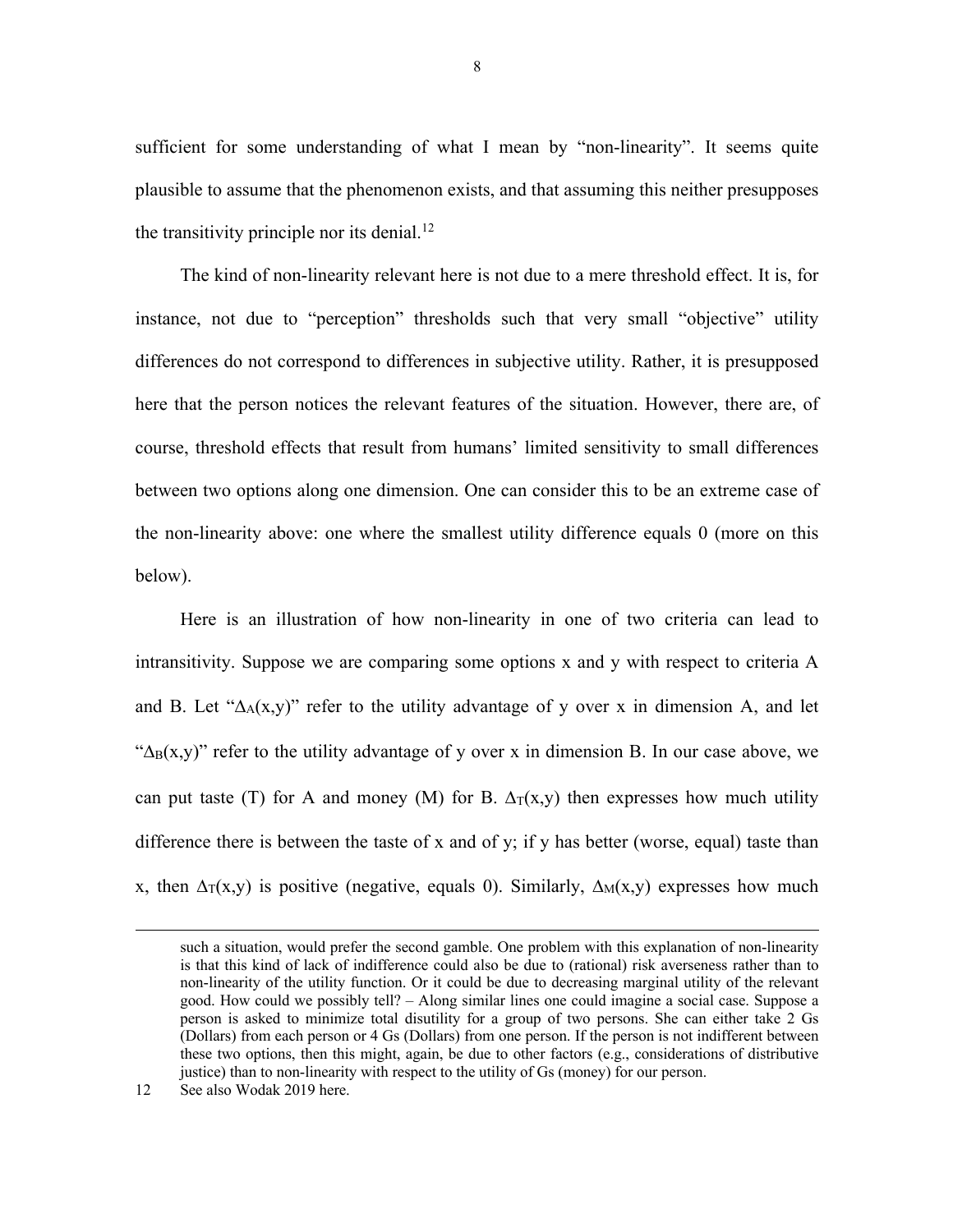utility difference there is between paying for x and paying for y; if x is cheaper (more expensive, equally expensive) than y, then  $\Delta_M(x,y)$  is negative (positive, equals 0).  $\Delta_T(x,y)$ and  $\Delta_M(x,y)$  are skew-symmetric functions.<sup>13</sup> We can then say that y is preferred to x just in case:

 $\Delta_{\rm T}(x,y) + \Delta_{\rm M}(x,y) > 0.14$ 

Suppose we have for our food example above the following numbers:

$$
\Delta_{T}(c,b)=.3
$$
,  $\Delta_{M}(c,b)=-.001$  and thus  $\Delta_{T}(c,b)+\Delta_{M}(c,b)=.299>0$ ,  
 $\Delta_{T}(b,a)=.3$ ,  $\Delta_{M}(b,a)=-.001$  and thus  $\Delta_{T}(b,a)+\Delta_{M}(b,a)=.299>0$ ,  
 $\Delta_{T}(a,c)=-.6$ ,  $\Delta_{M}(a,c)=+.799$  and thus  $\Delta_{T}(a,c)+\Delta_{M}(a,c)=.199>0$ .

Hence,

 $(P_1)$  bPc & aPb & cPa.<sup>15</sup>

<sup>13</sup> "A function is called skew-symmetric if the value of the function is multiplied by -1 when any two variables are interchanged. An example of such a function is  $H(x,y) = z-y$ ." (Helson 1994, 98) We are not dealing with cases here where the utility differences between x and y are zero. Hence, we can also say that our  $\Delta$ -function is skew-symmetric if  $\Delta(x,y) > 0$  just in case  $\Delta(y,x) < 0$ .

<sup>14</sup> And: x is preferred to y just in case:  $\Delta T(x,y) + \Delta M(x,y) < 0$ . Finally: There is indifference between x and y just in case:  $\Delta_{T}(x,y) + \Delta_{M}(x,y) = 0$ . - This is just one possible (skew-symmetric) way of aggregating the two dimensions; there are others but here it doesn't matter which one is the best or correct one (if there is one) since it should only be illustrated here how rational intransitivity is possible.

<sup>15</sup> Since non-linear, multi-dimensional preferences do not always result in intransitivity, one can wonder under what general conditions they do. I think that in this generality nothing more informative can be said than the following. Intransitivity results just in case the following condition is met: For each ordered option pair – (c,b), (b,a), (a,c) - the sum of the  $\Delta$ -values is positive. Thanks to a referee here.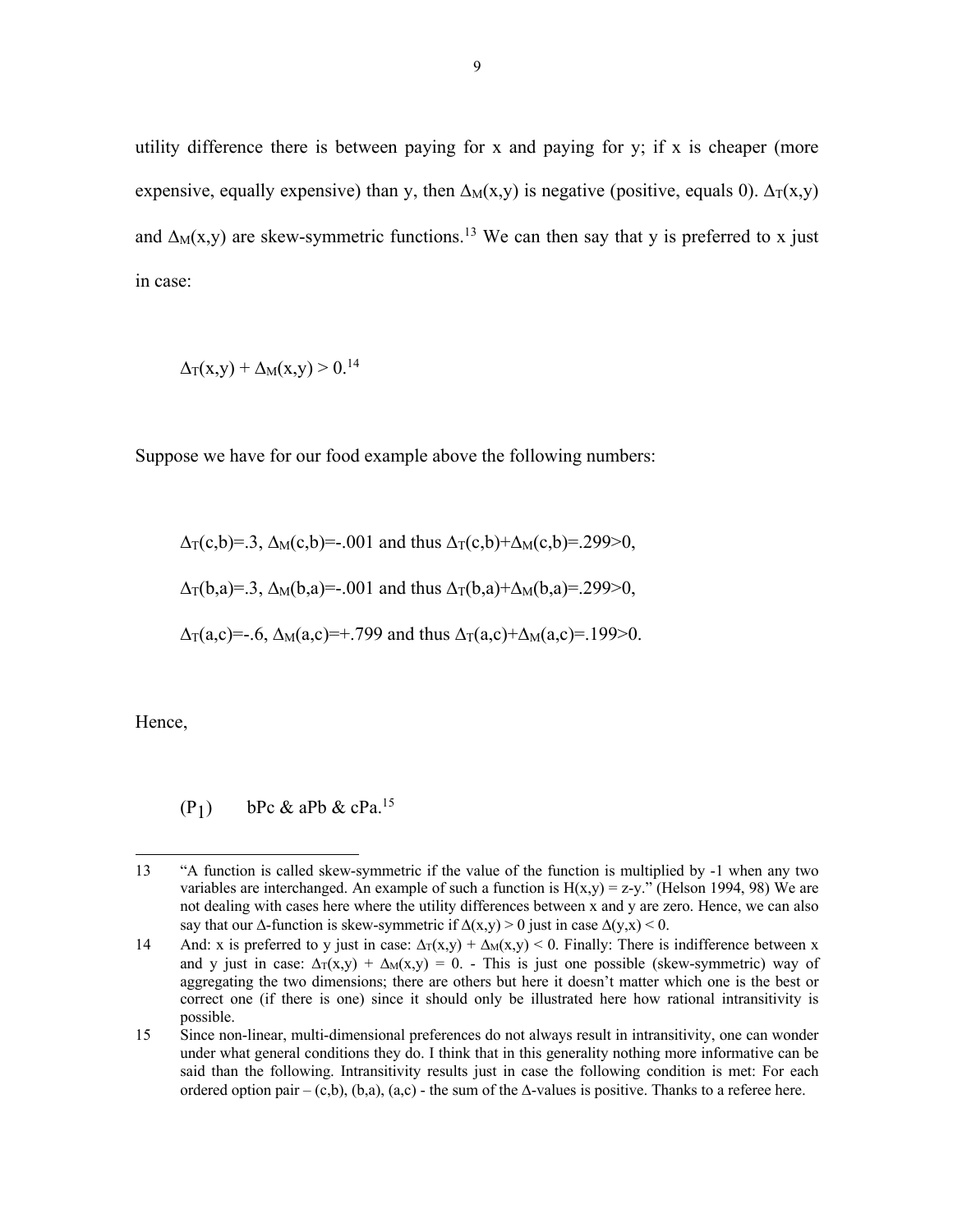It should be mentioned as an aside here that one can have intransitivities even if one does not start with differential utility functions but rather attributes utilities to options on the different dimensions.<sup>16</sup> Suppose that the gustatory utilities for a, b, c above are 2.5, 2, and 1 while the utilities of the money spent for each option a, b, c are 2.25, 1.75 and 1 respectively (if you prefer values between 0 and 1 you can, for instance, just divide by 10). Suppose further that we are only considering  $\Delta_T$  and  $\Delta_M$  for the ordered pairs (c,b), (b,a) and (c,a). Finally, let us assume that y is preferred to x just in case  $\Delta_T(x,y) - (\Delta_M(x,y))^2 > 0$ , and that x is preferred to y just in case  $\Delta_T(x,y) - (\Delta_M(x,y))^2 < 0$ . As one can easily see by computing the numbers, the same intransitivity results. However, for reasons explained in more detail below, I prefer the approach via functions of utility differences above (the particular choice of ordered pairs above also seems somewhat arbitrary). - Finally, Peter Fishburn uses a skew-symmetric bilinear function (which is linear in each of the variables separately but not in both together) to illustrate the possibility of rational intransitivities for the case of prospects or gambles. $17$ 

#### *(c) Implications*

Given all the above explanations it seems obvious that Fred is not irrational.<sup>18</sup> There is no way for him to be more rational. To say that he should not have these preferences because they are not transitive would beg the question in favor of (T). Life can be more complex

<sup>16</sup> Helene Shapiro proposed this approach to me.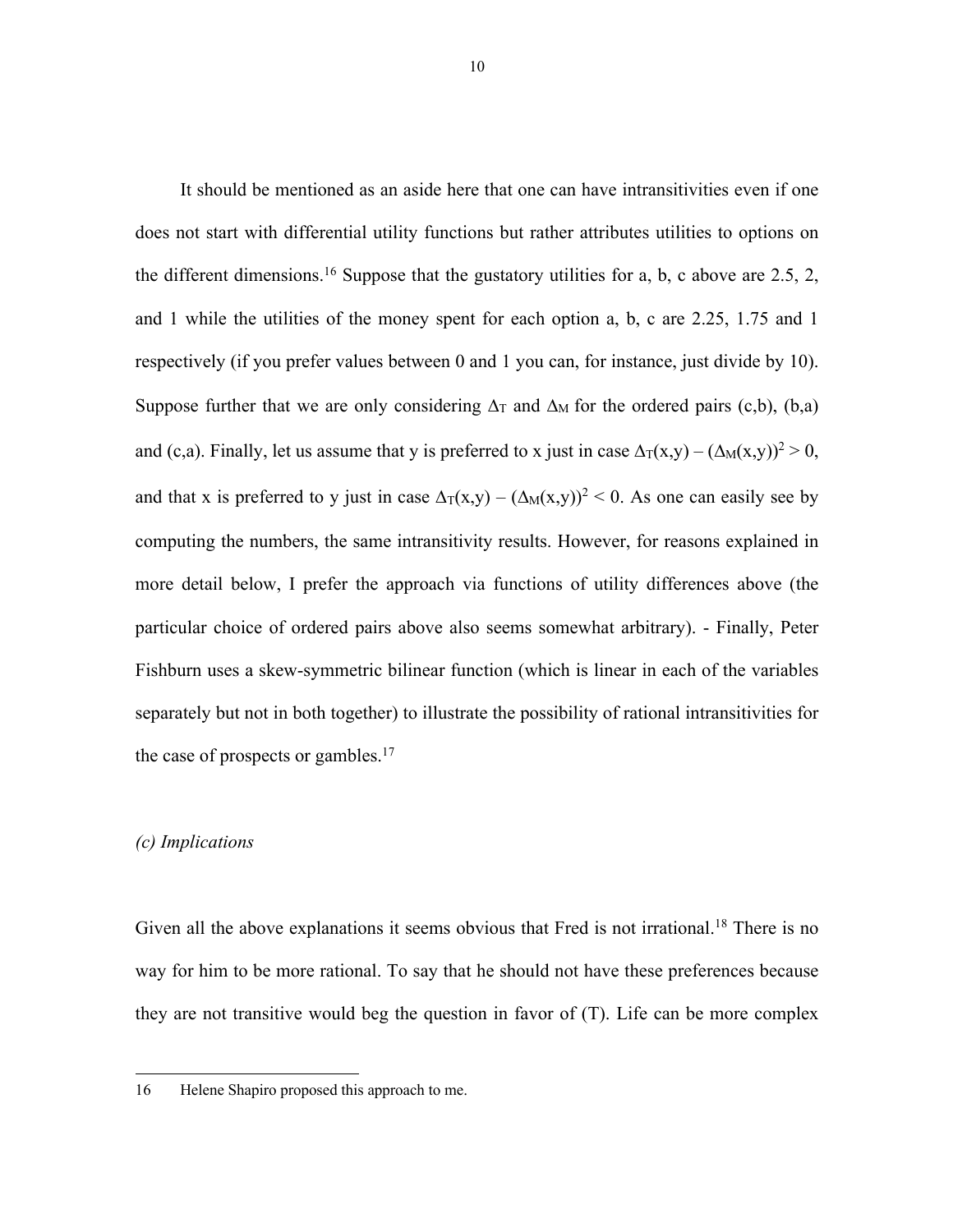than textbooks might suggest. As long as no specific reason is given for charging Fred with irrationality (see also below), he should enjoy the presumption of innocence or rationality. It is not "his fault" that his preference ranking has the form  $(P_1)$  or that this is a case of multi-criteria and non-linear preferences; rather, the form of his preference ranking is due to the givens of the choice situation. If Fred cannot possibly do better, then it is not true that he ought to do better; here, too, *ought* implies *can* (and *cannot* implies the absence of the corresponding *ought*). Fred violates (T) without being irrational. And there is no reason not to apply the concept of preference in Fred's case. Hence, (T) cannot be a universal rationality constraint for preferences:

(N) 
$$
\neg [\forall x \forall y \forall z ((xPy & yPz) \rightarrow xPz)].^{19}
$$

Given (N) we can reject (T) but keep a restricted version:

(T') Transitivity is a rationality constraint for

- (a) one-criterion preferences and
- (b) linear multi-criteria preferences.

One might ask whether we even have reason to accept (T'). Why should rationality require transitivity even in cases (T'a) or (T'b)? Since we can, in some cases, easily give up the

<sup>17</sup> See Fishburn 1984, esp. 133.

<sup>18</sup> See also Davidson 1985, 350-351 who draws a very different conclusion from a similar example.

<sup>19</sup> For simplicity's sake, I stick with the general term "intransitivity" here when I have (N) in mind, leaving other uses of the term aside (as most authors seem to do).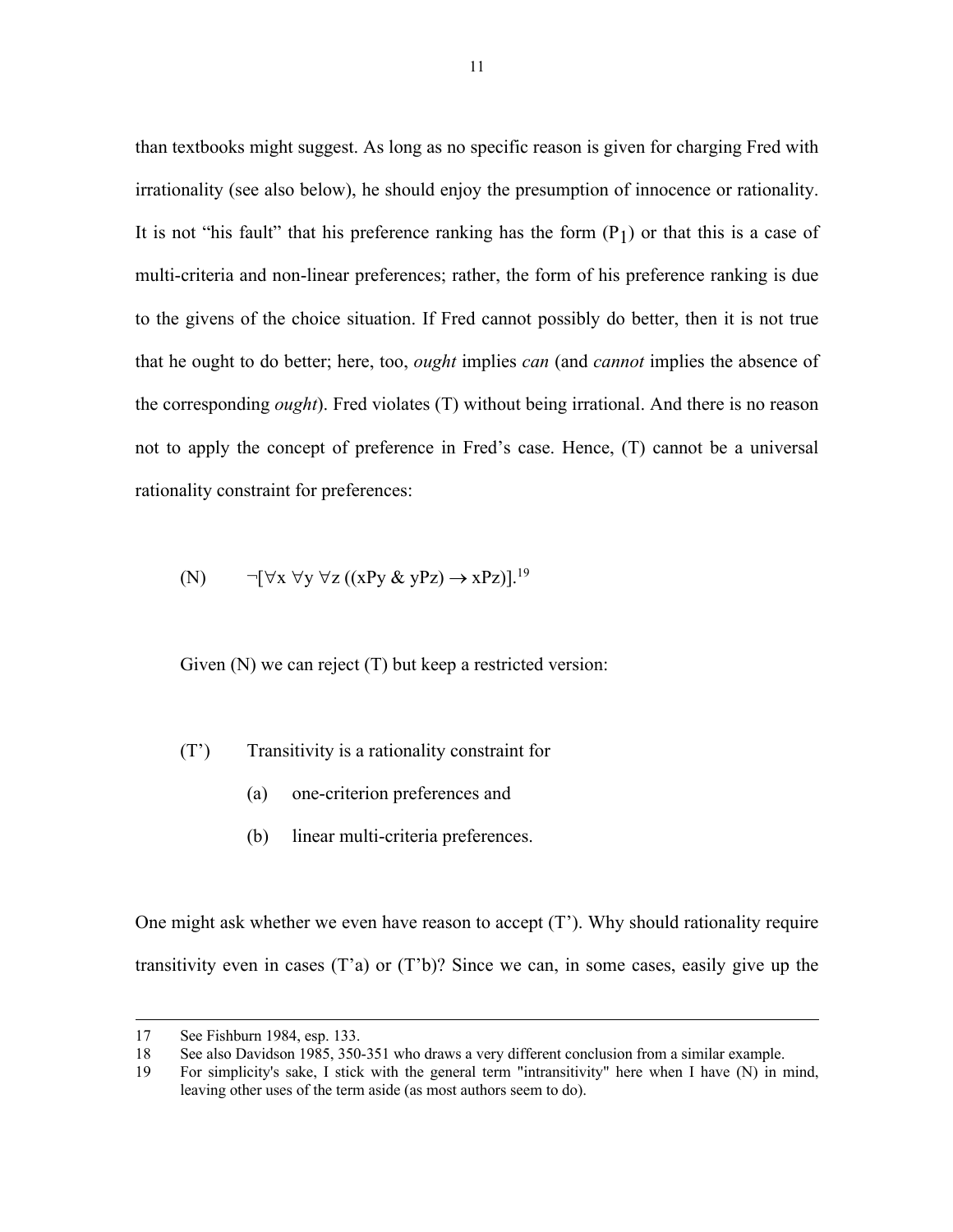transitivity condition one might wonder why we shouldn't "go all the way", take further steps and doubt or deny that transitivity has anything to do with rationality in the first place. Consider Kurt: He prefers a banana to an apple and an apple to a peach but also prefers a peach to a banana. And nothing but the taste counts for him. Should we say he is irrational? At least, he is a very strange guy. It is hard to understand how he can, given the above conditions, prefer a peach to a banana. Notice the contrast with the case of Fred: Here we can explain how the intransitivity arises; it results from the combination of two unproblematic factors and aspects of human choice behavior, namely non-linearity and multi-dimensionality. For this reason, the charge of irrationality does not apply to Fred even though it applies to Kurt. It is also hard to understand how we could have reason to doubt that the concept of preference is applicable at all in Kurt's case. Transitivity seems to be built into the concept of a one-criterion preference. Hence, if we agree that the concept of a preference is applicable in Kurt's case, then the best explanation for his preferring a peach to a banana is some kind of irrationality on his side.

Given all the above considerations it is plausible to propose the following general thesis:

 $(T^*)$  If

- (a) the person's preferences are two-or-more-criteria preferences and if
- (b) at least one of these criteria is non-linear to a certain degree then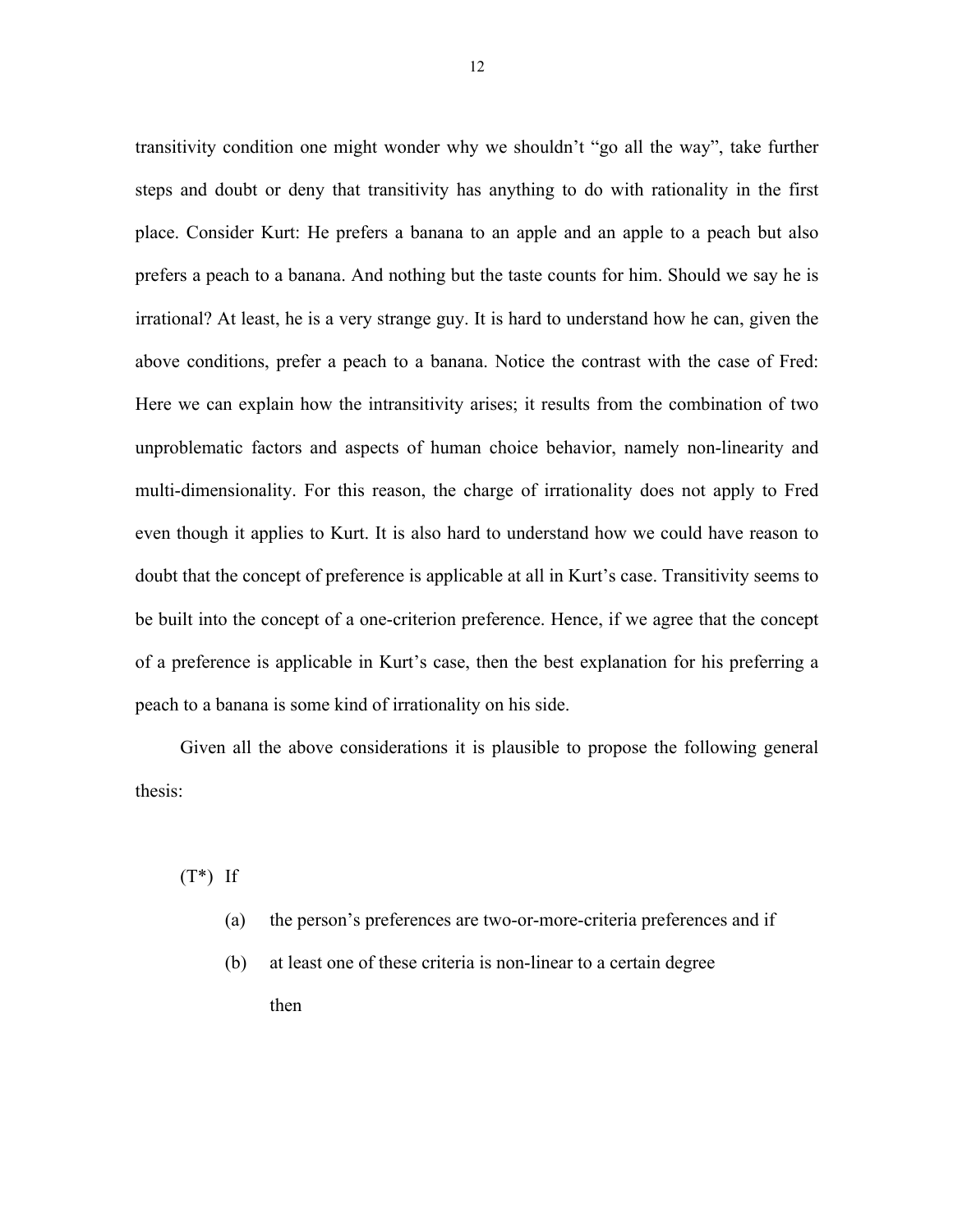(c) the person's preference ranking may (but need not) violate (T) without the person being irrational. $^{20}$ 

(T\*a,b) formulate sufficient conditions for the possibility of rational intransitivity of preferences; it is not my aim here to present necessary and sufficient conditions for rational intransitivity. By the way, when I say that there is rational intransitivity I am using the word "rational" in the rather weak sense of "not irrational" but not in a stronger sense which would imply that rationality demands intransitivity in such cases (the latter is left open here).

It seems very plausible to assume that most of our preferences are more-criteria preferences and most of the criteria are non-linear. This becomes even more plausible as we move from oversimplified textbook examples to the typically much more complex examples from real life. Especially the truly important choices in life tend to involve many criteria and non-linearity. If all this is true (and I think it is), then it is also very plausible to assume that in many important cases (T) is no rationality constraint for preferences. Many rational preference rankings are intransitive or "cyclical". Only in the two special cases of one-criterion preferences and of linear multi-criteria preferences does rationality imply transitivity.21

<sup>20</sup> See also Tversky 1969, 31ff., 43, and 47-48 for a proof; Bar Hillel/ Margalit 1988, 124; Philips 1989, 478. See also Broome 1993, 53ff. but also Broome 1991b, 80ff.

<sup>21</sup> There are philosophers, psychologists, decision theorists and economists who agree that transitivity is not necessary for the rationality of preferences: see Michalos 1967; Tversky 1969, 31ff.; Schumm 1987, 435ff.; Bar-Hillel/ Margalit 1988, 120ff.; Fishburn 1991, 113ff.; Anand 1993, 55ff.; Gendin 1996, 482ff.; Horowitz 2006. See also the discussion between Hughes 1980; Lee 1984; Philips 1989 and Rawling 1990. Temkin 1996, 180ff. offers a very different argument against (T) and would not accept what has been said here (see 202ff.); but also see Temkin 2012, esp. chs. 2, 5 and 452-455. For a similar argument see Rachels 1998 who somewhat surprisingly holds that intransitivity can only be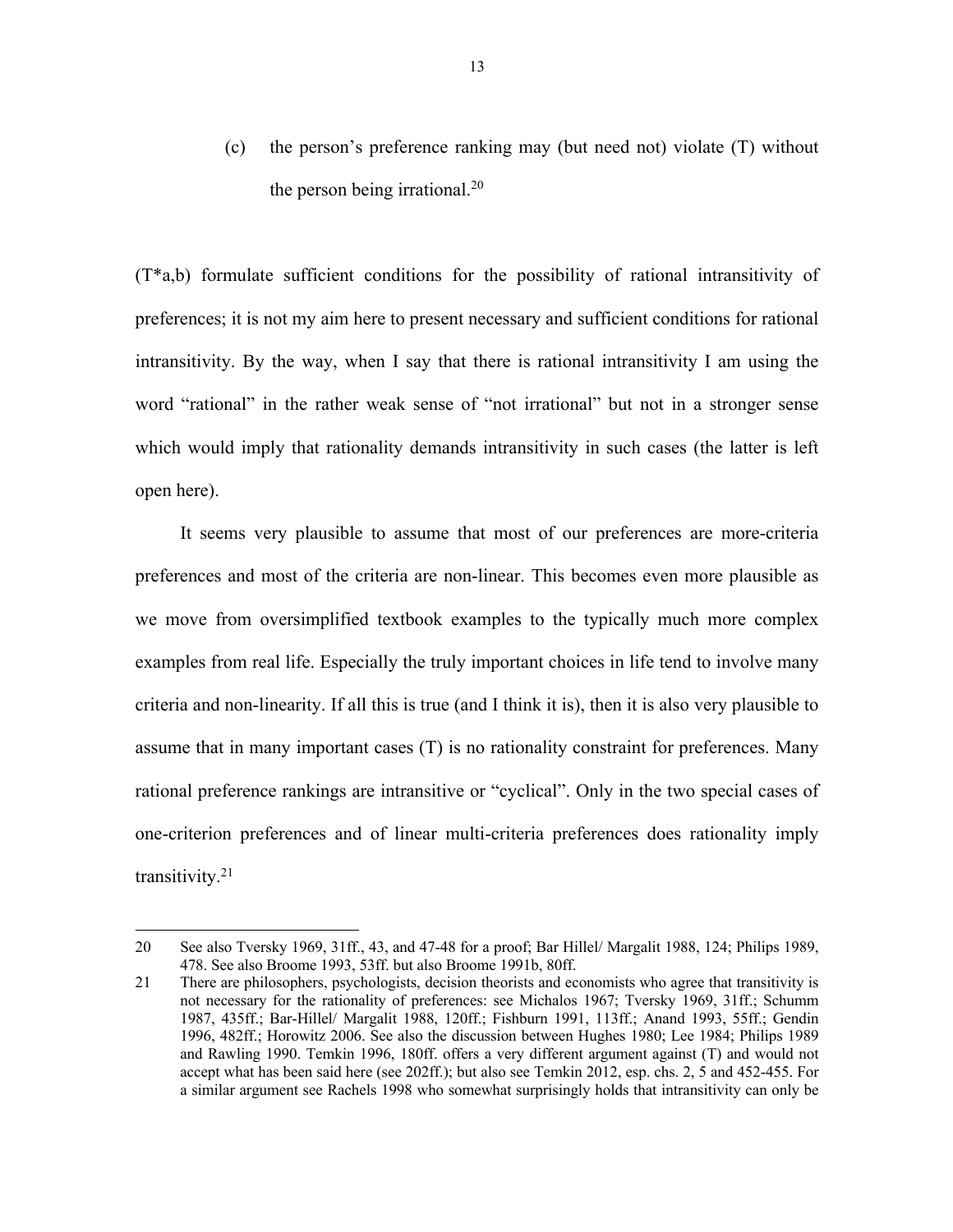Recently, some philosophers have presented spectrum arguments against the transitivity assumption.<sup>22</sup> One variant is this: There is a series of n states such that each state i is a tiny bit worse in one dimension (slightly more intense pain) but clearly better in another dimension (less duration of pain) than state  $i+1$  so that the  $i+1$ th state is worse than the ith state. However, it is also very plausible that the nth state (hangnail for a very long time) is better than the  $1<sup>st</sup>$  state (severe torture for 3 days). Intransitivity results. There are some analogies but also some differences between such spectrum arguments and the argument presented above. The latter already works with only 3 options. To be sure, as the example above (fn.9) suggests, the argument presented here also works for more than 3 options; however, this doesn't mean that spectrum arguments could also work with 3 options. While this might not amount to a deep difference, there are more important ones. First, spectrum arguments depend on difficult and controversial assumptions about how the two dimensions relate to each other<sup>23</sup>: How much intensity of pain can be traded for what duration? There are good reasons to doubt that the first is comparable with the second in any degree of precision that would be required here; and this is so even if we should be able to construct scales for the badness of intensity of pain as well as for the badness of duration of pain. The argument above does not depend on any such controversial

the exception (see 83). Doody 2019 argues that incomparability leads to violations of transitivity. Mandler 2001 argues that one has to choose between completeness (for one notion of preference) and transitivity (for another notion of preference), and cannot have both at the same time. For the case of social choice see Arrow 1963. Morrison 1962 is a pioneering study which deals with intransitive comparisons more generally, not just intransitive preferences.

<sup>22</sup> This goes back to Parfit 1984, chs. 17-19, and also Rachels 1998, 2004 as well as Temkin 1996, 2000 and especially Temkin 2012. See also, for instance, Carlson 1996, Binmore and Voorhoeve 2003, Carlson 2003, Broome 2004, 55-59, Carlson 2005, Qizilbash 2005, Knapp 2007, Voorhoeve 2008, Benbaji 2009, Huemer 2013, Coons 2014, Handfield 2014, Kagan 2015, Handfield 2016, Klocksiem 2016, Handfield and Rabinowicz 2018, Nebel 2018, Pummer 2018, Herlitz 2020a, 2020b.

<sup>23</sup> Temkin 2012 has a lot of discussion about this.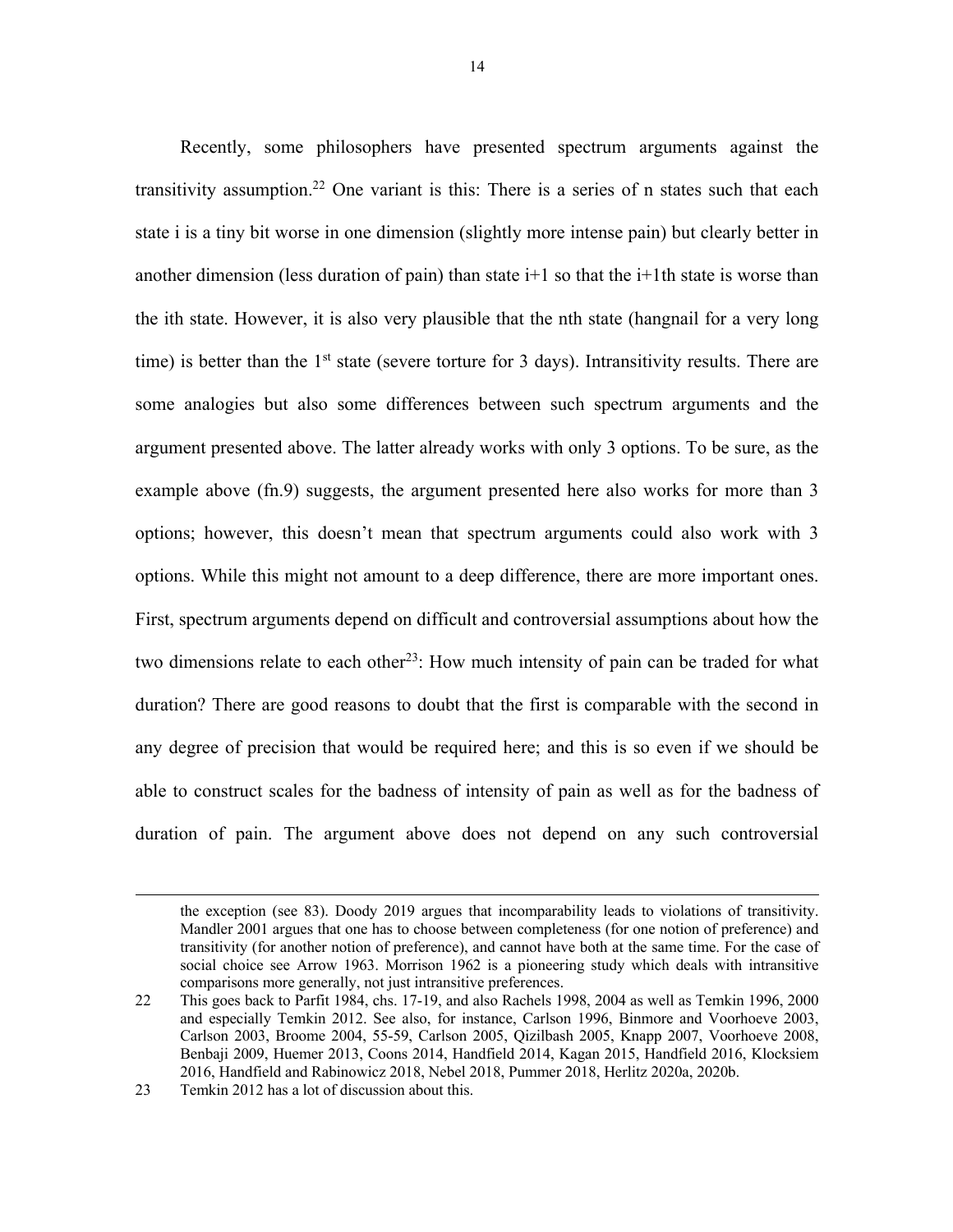assumptions. Furthermore, Larry Temkin, for instance, thinks that the criteria as well as their significance or relevance might vary with pairs of options. I am not making any such assumptions here. Change of criteria or of their relevance across different choice situations makes any argument against the transitivity assumption vulnerable to triviality charges ("No wonder you don't get transitivity if you change the rules of the game between cases!"). Finally, the argument above is about "preferred", not about "better than"; more controversial assumptions about value relations are avoided here (see below for more on this difference).

An argument similar to the one above has been made some time ago by Amos Tversky.24 However, Tversky uses the assumption of a lexicographic ordering of the different criteria: It is only when the differences in one of the dimensions are big enough that the relevant criterion kicks in - but then it outweighs the other criteria.25 No assumption of such orderings of criteria is made here. Some years before Tversky, Howard Raiffa presented cases of intransitive preferences which do not seem to violate standards of rationality.26 However, he did not capture how big utility differences between options are; his example only represents utility differences on ordinal scales, not on interval scales. This is a restriction of the argument which is also not present here.<sup>27</sup>

<sup>24</sup> See Tversky 1969.

<sup>25</sup> See similarly Horowitz 2006, 108-109. See also Temkin 2012, 219-221 and chs. 11 and 12 more generally. Mackie 1985 discusses intransitivity resulting from certain combinations of different "principles of preference". However, he rather has ordering of options in mind here than subjective preferences of persons. Apart from that, he is simply assuming that intransitivity is inconsistent.

<sup>26</sup> See Raiffa 1968, 77-78.

<sup>27</sup> Apart from all that, one can bring in probabilities in at least two different ways. First, one could discuss stochastic principles of transitivity: Instead of talking about outright preference, one could put everything in terms of the probability that the person would prefer or choose one option over another one. This, more behavior-related, way of discussing things would make the argument presented here slightly more complicated but the main points would remain the same. Therefore, I disregard it here. Second, one could discuss everything in terms of expected utilities rather than utilities *simpliciter*.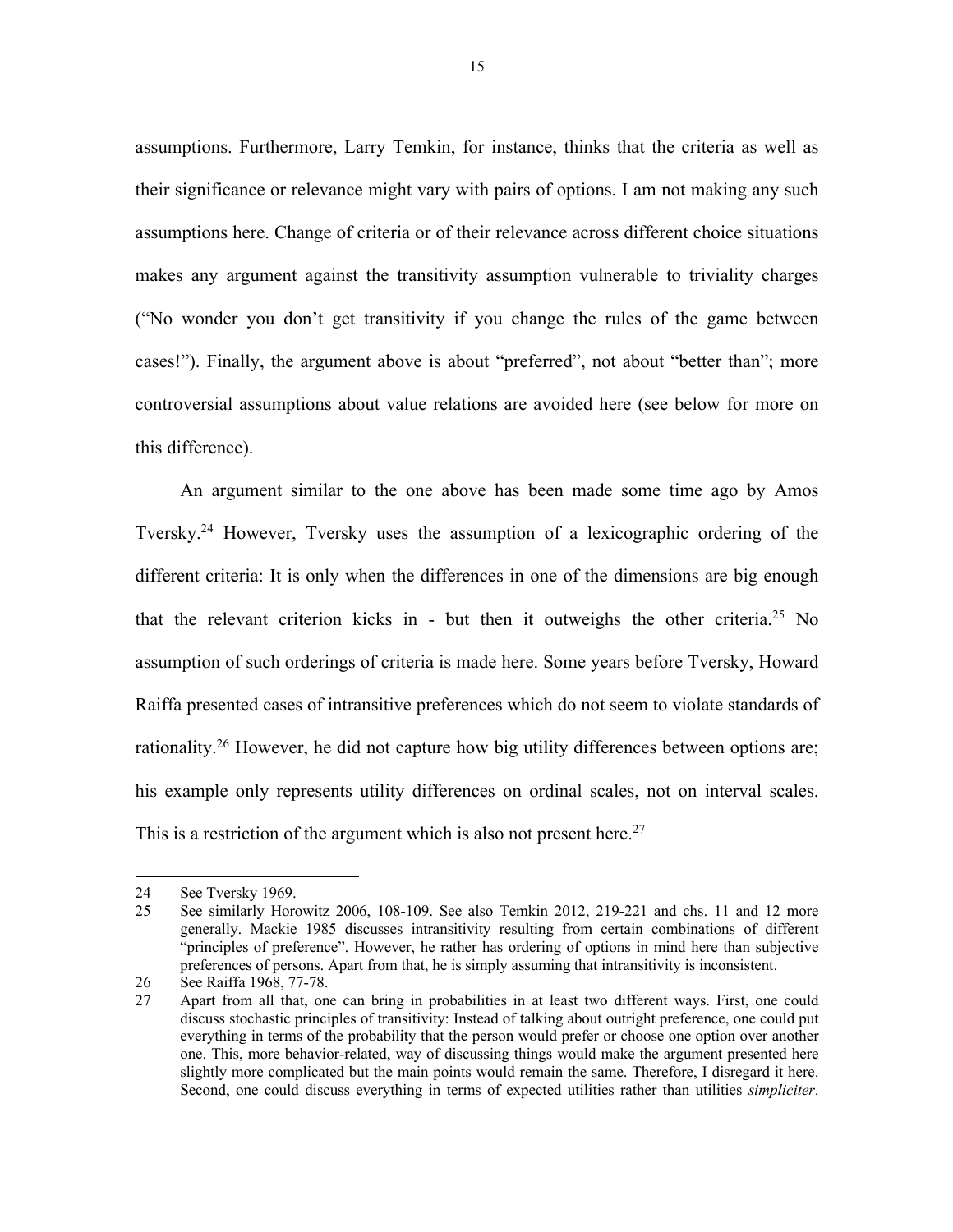## *II. A Related Argument against (T): Indifference*

Very close to the argument presented above is another argument against (T): one which exploits the intransitivity of indifference.<sup>28</sup> Consider this example. Typically, persons are indifferent between any two cups of coffee which only differ (relevantly) insofar as one cup contains one more grain of sugar than the other cup. One grain of sugar more or less in the coffee, we may assume, lies below the thresholds of our discriminatory abilities. The person is thus indifferent between any two such cups of coffee: between a cup with 0 grains and a cup with 1 grain, between a cup with 1 grain and a cup with 2 grains, between a cup with 2 grains and a cup with 3 grains, …. and between a cup with 9999 grains and a cup with 10000 grains. However, the person is not indifferent between a cup of coffee with no sugar in it and a cup with 10000 grains of sugar in it; the latter is much too sweet for her and she clearly (strictly) prefers the one without any sugar. This is an illustration of the intransitivity of indifference. <sup>29</sup>

It is not hard to see how this leads to intransitivity for two criteria when at least one of them is not linear. Suppose that our person likes coffee with some sugar in it. She is offered a series of choices between pairs of cups of coffee such that one cup contains one grain of sugar more than the other and she is paid 1 extra cent for each extra grain of sugar;

Again, this would just make things a bit more complicated but not touch on the main points here. Therefore, I disregard this option here.

<sup>28</sup> See, e.g., Armstrong 1939, Lehrer and Wagner 1985, or Gauthier 1986, 40-41 See also Raiffa 1968, 79-80.

<sup>29</sup> So, suppose aIb, bIc but cPa. Doesn't this show that b should be placed in intermediate position in the preference order between a and c? But then we would have to deny that aIb and that bIc – which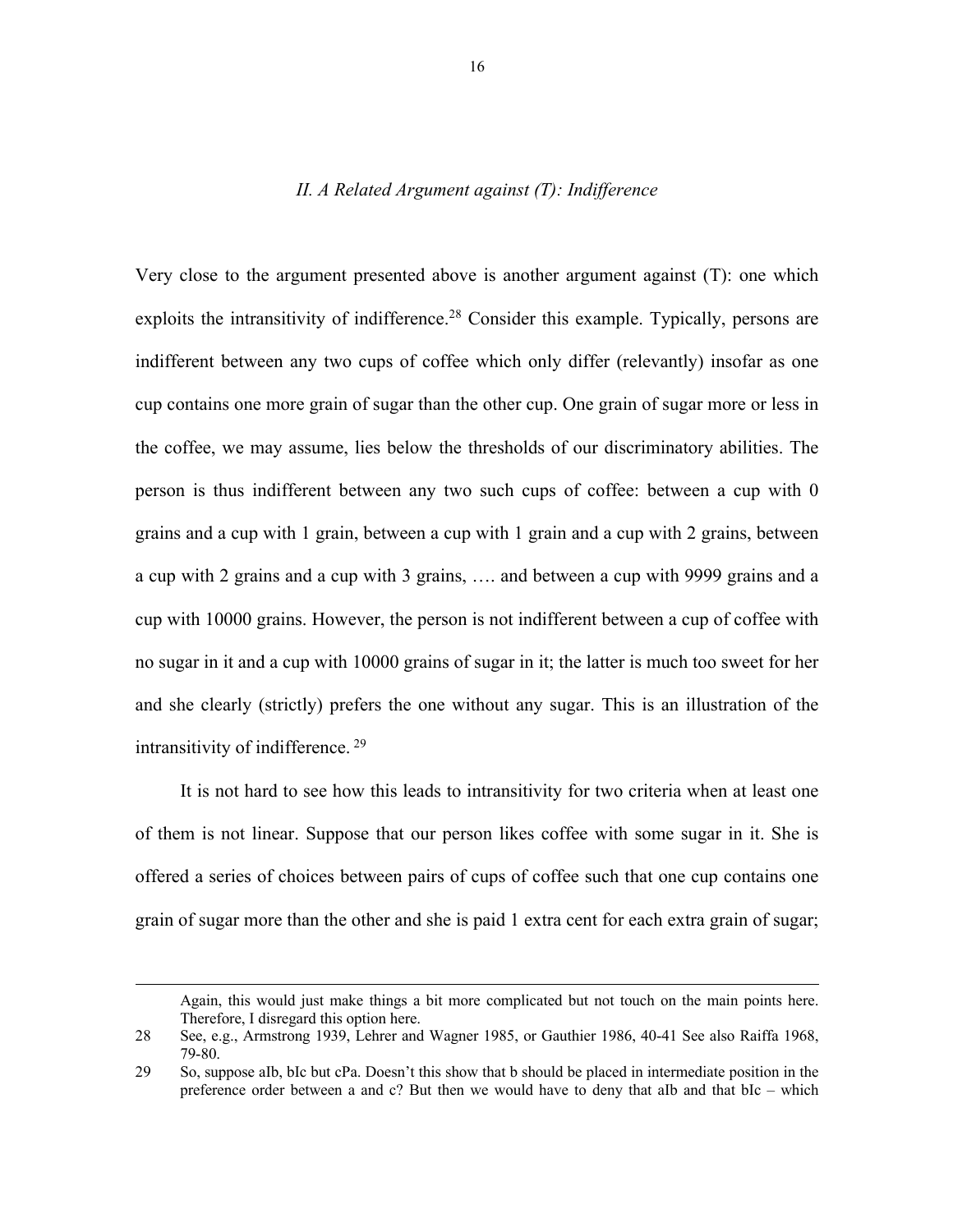the series starts with a cup with 1 grain of sugar and a payment of 1 cent. Given the discriminatory threshold described above and given typical attitudes with respect to money the person will for any number n clearly prefer the cup with  $n+1$  grains of sugar (which will earn her  $n+1$  cents) to the cup with n grains of sugar (which will earn her n cents). However, we can easily imagine that the person finds the idea of drinking a cup of coffee with 10000 grains of sugar in it so disgusting that even \$100 cannot persuade her; she prefers the coffee with just 1 piece of sugar in it (and earnings of just 1 cent). In other words, her preferences are intransitive.<sup>30</sup>

Again, there are at least two independent criteria of evaluation; in addition, one of them shows an intransitivity of indifference based on discriminatory thresholds. All this results in the possibility of intransitive preferences. Again, it is hard to see why this should count as a case of irrationality. We could add this further case to the conditions in  $(T^*)$ above but since this preference intransitivity is based on an indifference intransitivity one can consider it as a special, extreme, case of the one above: one where the utility difference between two adjacent options equals 0 in the relevant dimension. Interestingly, the intransitivity of indifference is much more accepted in the literature than the intransitivity of preferences – even though the above remarks suggest that if the first is not problematic, then the latter also isn't. $31$ 

contradicts our assumptions and also seems incorrect. Apart from that, this would presuppose a transitivity principle and thus beg the question (see also Maher 1993, 57-60).

<sup>30</sup> See also Quinn 1990 here, and Voorhoeve / Binmore 2006 who follow up on Quinn but disagree with the argument presented above.

<sup>31</sup> See Schumm 1987, Hansson 1993, 481-482, Aldred 2007, 398-400.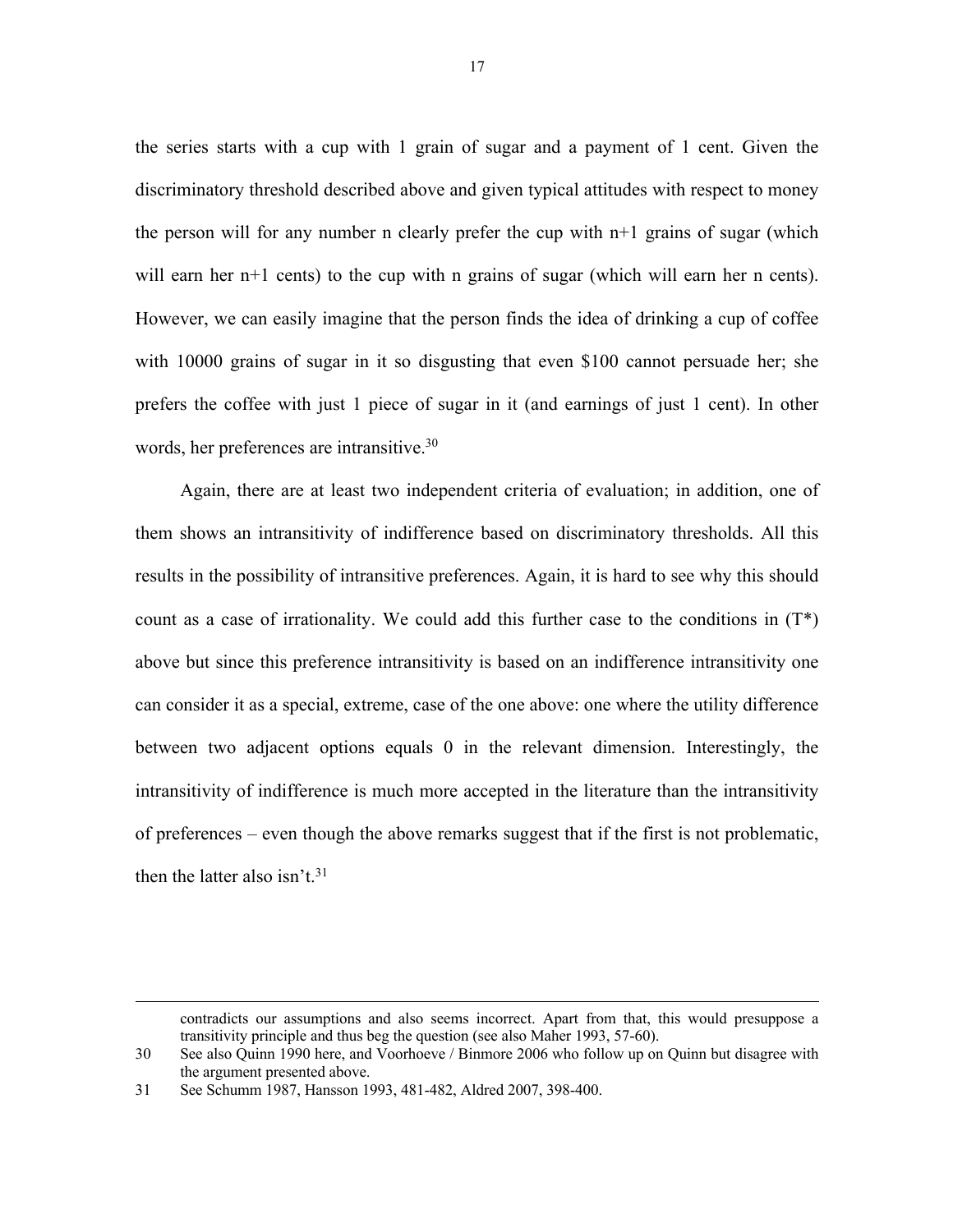#### *III. Objections*

Two of the 8 objections I am going to discuss concern the specific argument against (T) presented here (sections (a) on sorites and (b) on essentially comparative choices). The other 6 objections concern the denial of (T) more generally. I start with what is by far the most common objection against (T): the money pump argument (c). This is followed by a concern about limited measurement of preferences (d), - a topic at the center of classical rational choice theories. This is followed by two related concerns of a more axiological nature (e, f). Finally, I comment briefly on implications for dominance principles (g) as well as on the idea that change of preference rather than intransitivity explains the phenomena under discussion here (h). In addition to all that, one could argue that the content of preferences needs to be described in a more fine-grained way than presented here, and in a way that removes the appearance of intransitivity. I will discuss this in the next section (IV).

#### *(a) Sorites?*

Does the argument for rational intransitivity presented above, especially for the case of indifference, constitute a bad sorites argument? I don't think so. There is no vague predicate involved here nor a (vague) set of borderline cases which separates the clear cases of the applications and the non-applications of the predicate. Even if "as good as" should be vague, the argument does not exploit any such vagueness and would work in the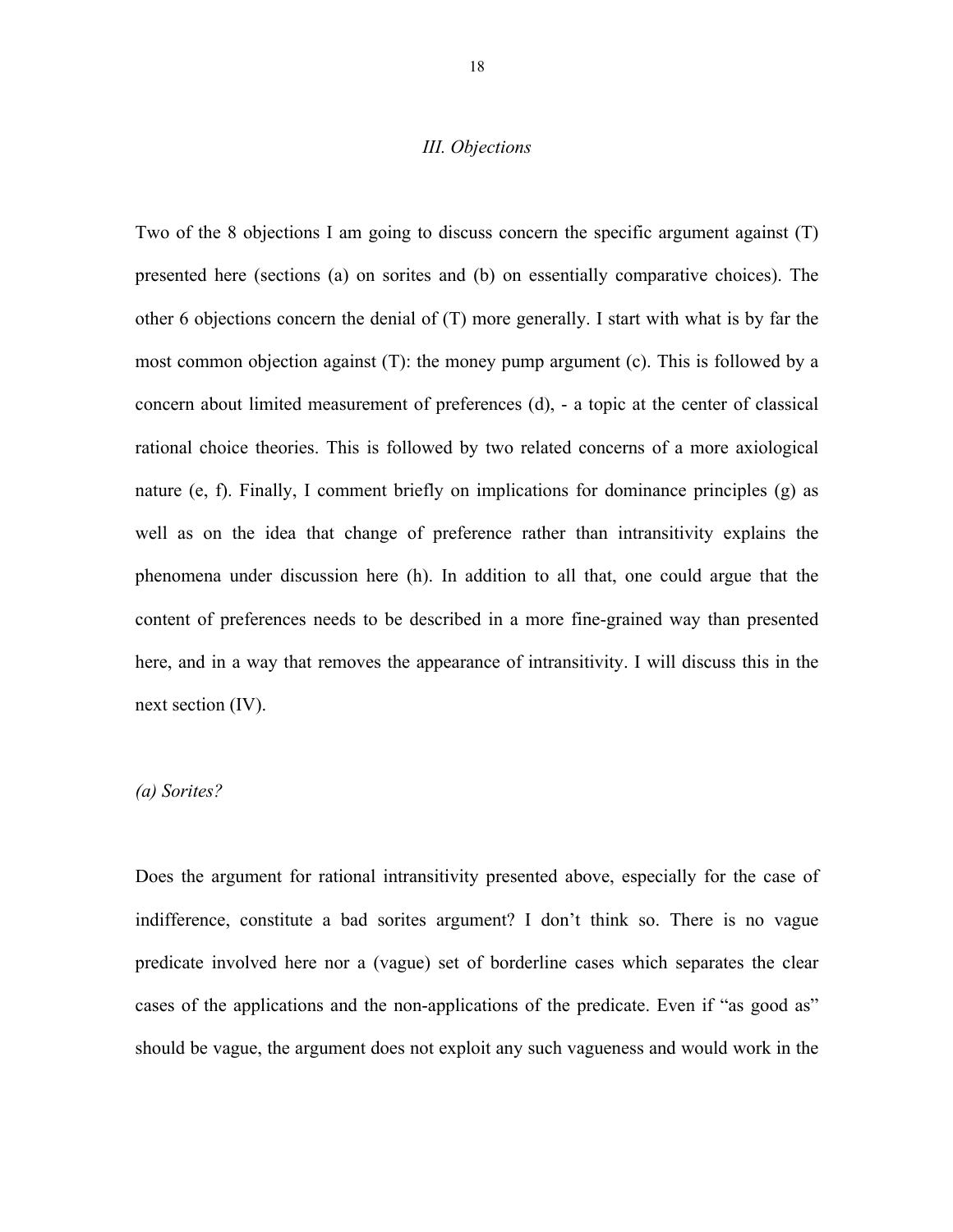same way for a perfectly sharp notion of being "as good as". What would create a paradox of transitivity here is not the iteration of some substantial premise (e.g., *if n is F, then n+1 is F*) but rather the assumption of transitivity of indifference; the paradox can thus be avoided by giving up transitivity. A substantial sorites-producing premise would have the form of "If coffee-option n is good, then coffee-option n+1 (with 1 more piece of sugar in it) is good" (in the case of indifference) or of "If food option n is good, then food option n+1 (with 2 more Dollars spent) is good" (in the case of preference). In contrast, the argument presented here works with "better", not with "good" (and "A is better than B" does not imply that A or B are good). Furthermore, the argument for intransitive indifference can easily be shortened to one involving only 3 options and two steps; sorites typically, at least, take many more steps. Finally, in contrast to a soritical piece of reasoning, the argument for intransitivity does not end up in a clearly false conclusion (even if the denial of transitivity is false it is not clearly false). 32

#### *(b) Basically Non-Comparative Choices?*

How about the following objection? It is wrong, one might say, to do what I did: to evaluate single options only in relation to other options. Rather, one should evaluate options one by one and assign cardinal values to them according to their "absolute" utility or desirability for the person. More precisely, one should not compare the options in one dimension of evaluation after the other, determine the differences between the options in

<sup>32</sup> See also Aldred 2007, Temkin 1996, 197-201 or Temkin 2012, 277-296, 531-534, especially 278-284 and also Nebel 2018, sec.4.2.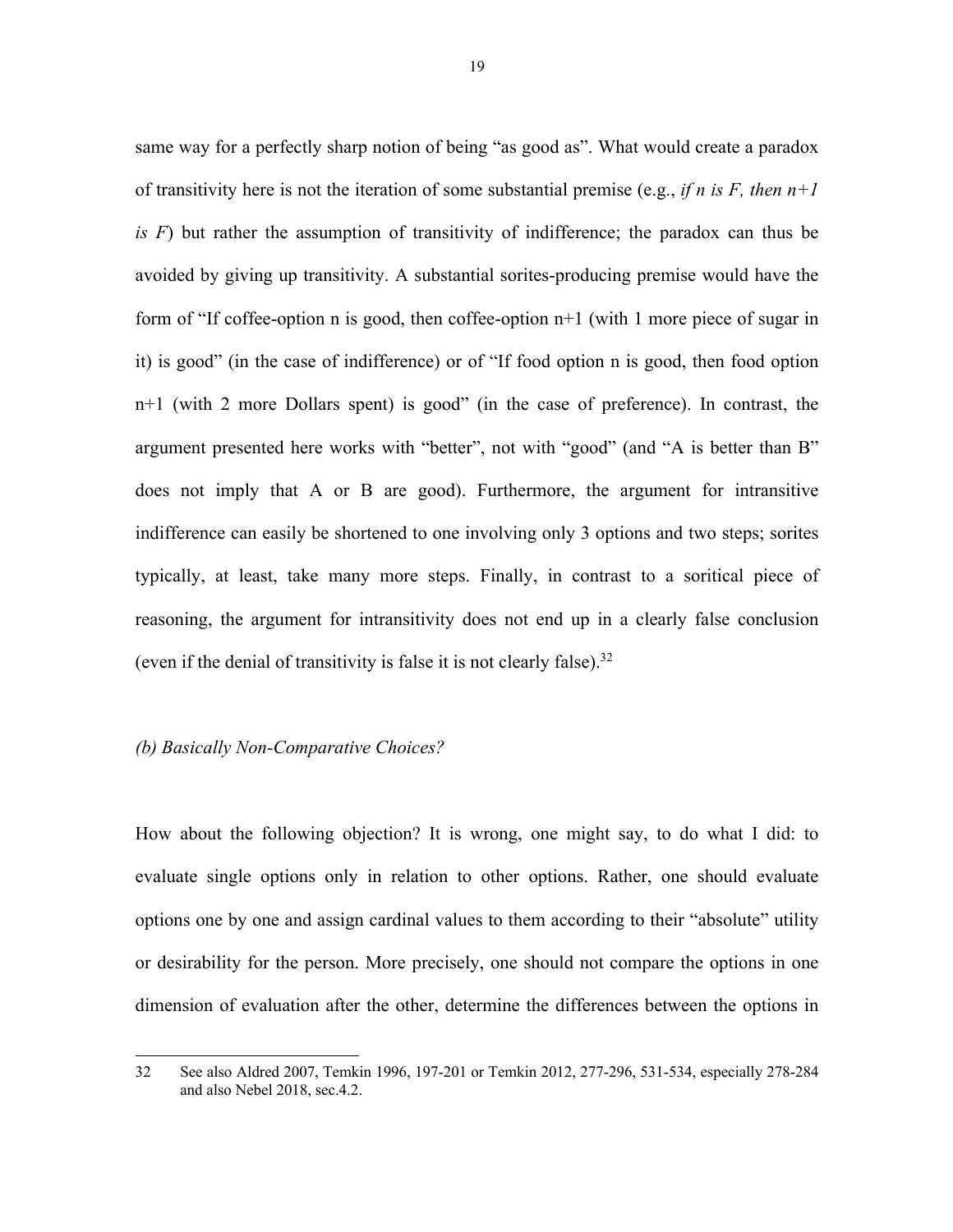each dimension and then aggregate the different dimensions; rather, one should evaluate one option across the different dimensions first, then aggregate everything and compare it with the results for the other options. In other words, we should go for separate rather than joint evaluation of the options<sup>33</sup>, for an "additive model" rather than an "additive difference model".<sup>34</sup> If we do this for all the options we can construct a ranking according to the cardinal numerical values we assigned to the options. Since the relation "bigger than" is transitive for cardinal numbers the ranking of the options must be transitive, too. In other words, what I said would be wrong.

This objection fails because we cannot assign cardinal values or cardinal utility to single options. There simply is no way to measure absolute utility because there is no absolute utility. The desirability of an option can only be evaluated in comparison to other options. Talk about the "strength of a desire for an option" only makes sense if interpreted as a statement about the relative desirability of one option versus other options. That I desire that p implies that I prefer that p to non-p. In this sense, utility is "relative". The two-place concept of preference is prior to the one-place concept of a desire. If the corresponding expression "better than" should turn out to be very closely related to "preferred" (see below), then "better than" is more fundamental than the expression "good (to this or that degree)" and "good" has to be explained in terms of "better". This point is of fundamental importance for the argument presented here. In some cases we cannot even assign ordinal values to options. In these cases transitivity is no rationality constraint for

<sup>33</sup> See Hsee et al 1999 who give an overview over empirical research on preference reversals between separate and joint evaluations of options. What they say does, however, not imply that there is a substantial conceptual difference between two kinds of evaluation both available to us.

<sup>34</sup> See Morrison 1962, 14-15, 55-56, and Tversky 1969, 41.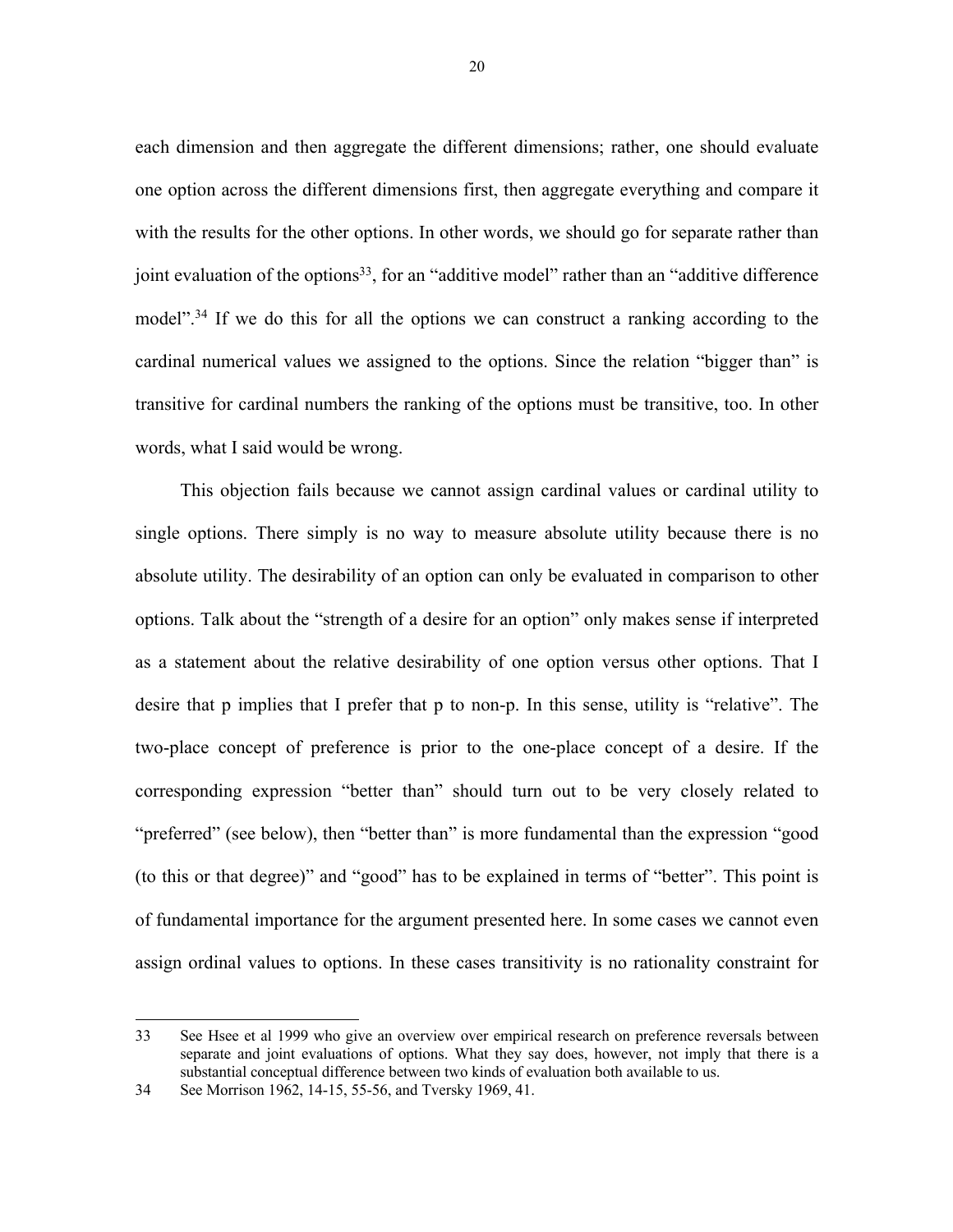preferences.<sup>35</sup> A further argument concerns the intransitivity of indifference (see above). If one cannot assign numbers to options expressing their "absolute" utility, then the comparativist approach to preference and utility appears to be the best theoretical option here.<sup>36</sup>

If we cannot look at one option in isolation – can we perhaps look at three at a time? If we could look at three options x, y, z at the same time and determine which one is the best, then intransitivity could be avoided. However, one cannot just assume that this is possible (otherwise one would beg the question against the argument proposed here). How could one determine, when faced with three options, which one is the best? It is hard if not impossible to see how that could work. We really have to look at pairs of options. Preference is essentially a binary relation, not a ternary or n-ary (for  $n>2$ ) relation. This also explains why a traditional form of critique of intransitive preferences does not work. Gordon Tullock, for instance, argued that intransitivity leads to a form of logical inconsistency: "If the individual is alleged to prefer A to B, B to C, and C to A, we can inquire which he would prefer from the collection of A, B, and C. Ex-hypothesi he must prefer one, say he prefers A to B or C. This, however, contradicts the statement that he prefers C to A, and hence the alleged intransitivity must be false."37 If it is true that a person has a ternary preference, then she cannot have intransitive preferences because to say so would entail a contradiction. The answer to that is that we just do not and cannot

<sup>35</sup> See also Temkin 2012, esp. chs. 11 and 12 here, as well as Handfield 2016.

<sup>36</sup> The argument against the transitivity principle presented here supports this view of choice as essentially comparative (and the latter also supports the former). It would go beyond the limits of this paper to discuss this in more detail here. Some (see, e.g., Barrett 2019) prefer to talk about the monadic relation of desire and its strength rather than about the binary relation of preference. The problem, however, is then to show how talk about strengths of desires do not in the end reduce to talk about preferences.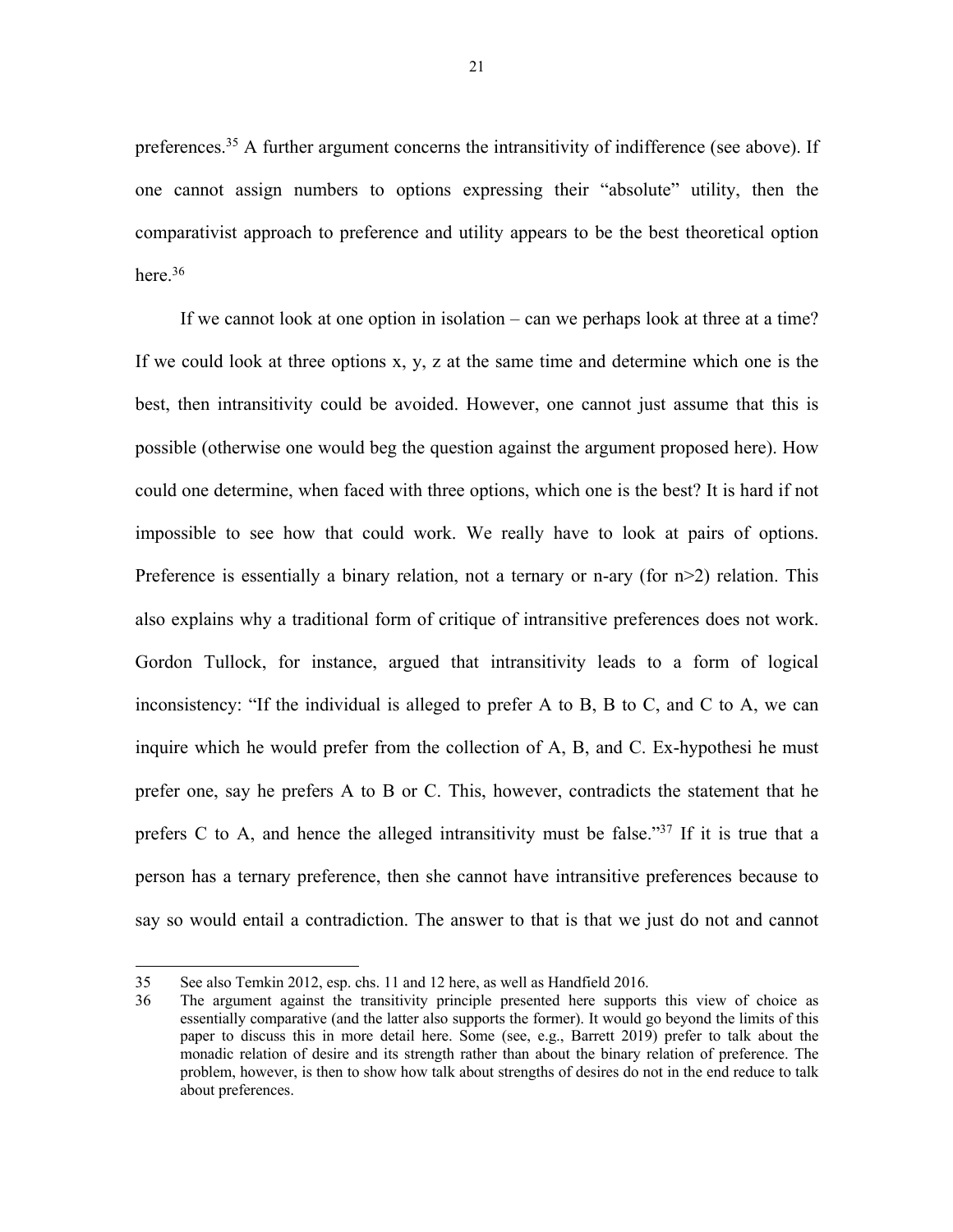have ternary preferences which are not based on binary preferences. Apart from that, Tullock is implicitly assuming the possibility of transitivity.

Similar things would have to be said about a related idea: What if one presents a person with more complex alternatives (compound lotteries)? Couldn't the person answer the question whether

$$
x\mathrel{P}(y\mathrel{v}z)?
$$

If she could, then transitivity would hold. But again, all this presupposes that we do not have to go back to pairwise evaluations of options. It is hard to see how we could possibly do without that. To recapitulate all this: One option is not enough and three options are too many.

## *(c) Money Pumps?*

There is a very common objection to my conclusion: the "Money Pump"-argument.<sup>38</sup> The objection runs as follows. Suppose Fred has a preference ranking of the form  $(P_1)$ . He agrees to give one penny to Mary if she offers him an option that seems to him to be clearly better than the one he already has. Fred does have this general preference as well as another preference of owning more money over owning less money. Suppose Fred starts with the option c. Then, he is ready to pay one penny to Mary if she offers him the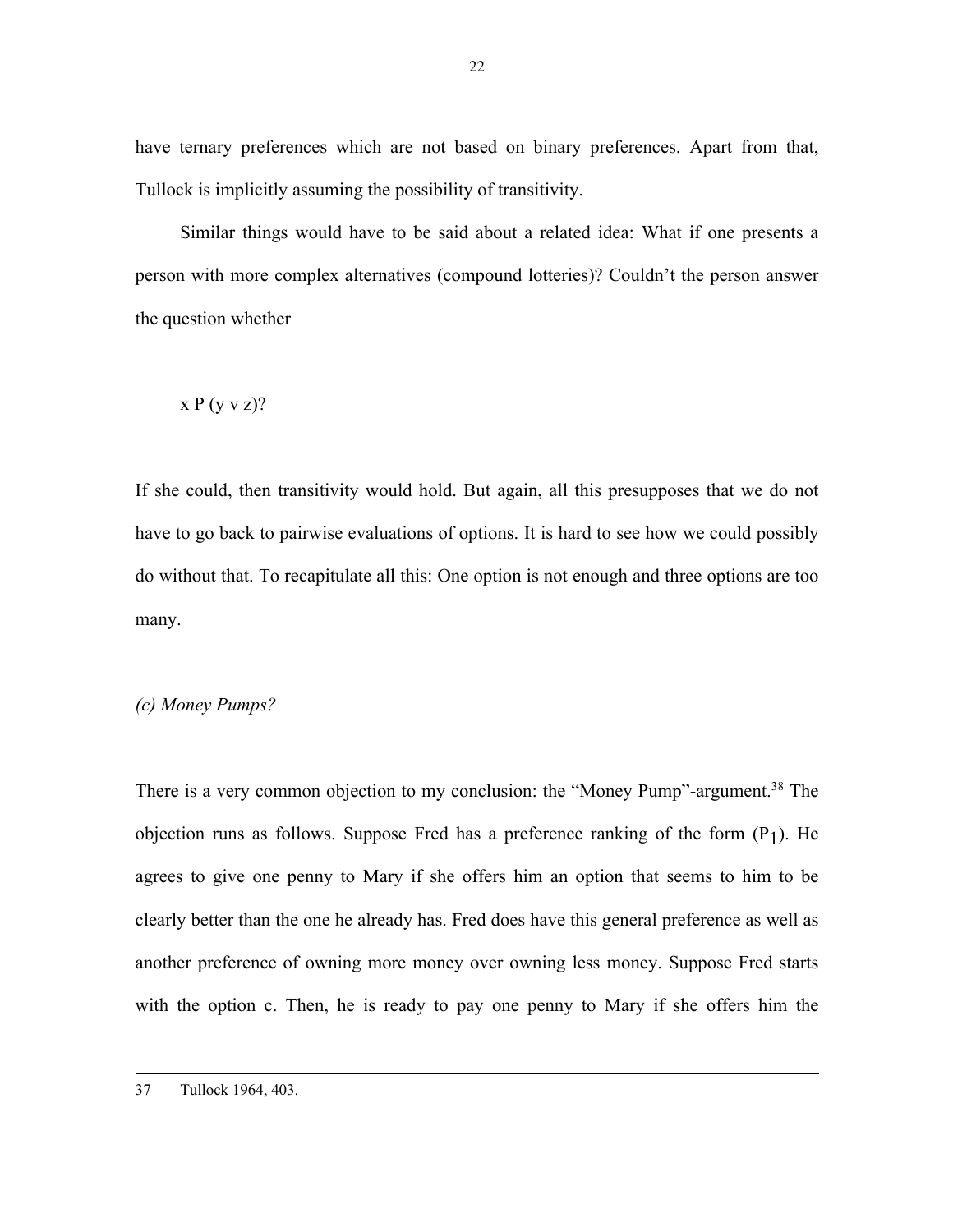preferred option b. But then again, he will pay one penny to get the preferred option a. Since he prefers c to a he will pay a third penny to get option c, and so forth. Fred will run around in his circle of intransitivity until there is no money left to spend on the money pump. The preferences that get him into the money pump are inconsistent with his preference to own more money rather than less money.39 Many people think that the possibility of a money pump proves that intransitive preferences are irrational.

But this objection is not convincing. First, a rational person would simply refuse to make the money pump-deal as soon as she realizes (as she would) what is going on. Why should the intransitive preferences be the culprit here rather than the pumping-agreement? If the pumping cannot be predicted, then we can say that bad things sometimes happen even to agents who are not irrational or blameworthy in some relevant way.<sup>40</sup> Second, and more importantly, the money pump-argument presupposes that one can, in principle, always avoid intransitive preferences. But this is not true if what was said above is true. The money pump-argument thus seems to beg the question under discussion here insofar as it presupposes the truth of (T). Third, intransitivity of indifference is much more accepted than intransitivity of preference; however, money pump arguments can as easily be made for the former than for the latter; so, if that argument creates problems for the intransitivity of preferences, then it should equally create problems for the intransitivity of

<sup>38</sup> See Ramsey 1990, 78-79 and Raiffa 1968, 78. The argument is also known as a "dutch bookargument".

<sup>39</sup> One has to be careful here. First, the inconsistency is rather indirect. The general agreement to make this kind of deal leads to a series of deals which results in being left with less rather than more money. So, the result of some preferences (the pump preferences) is incompatible with the fulfillment of another preference, the preference not to lose money. Second, that each individual exchange of an option for a penny is rational does not mean that the series of such exchanges is also rational (see Huemer 2013, 333-334).

<sup>40</sup> Thanks to a referee for pressing me on this point.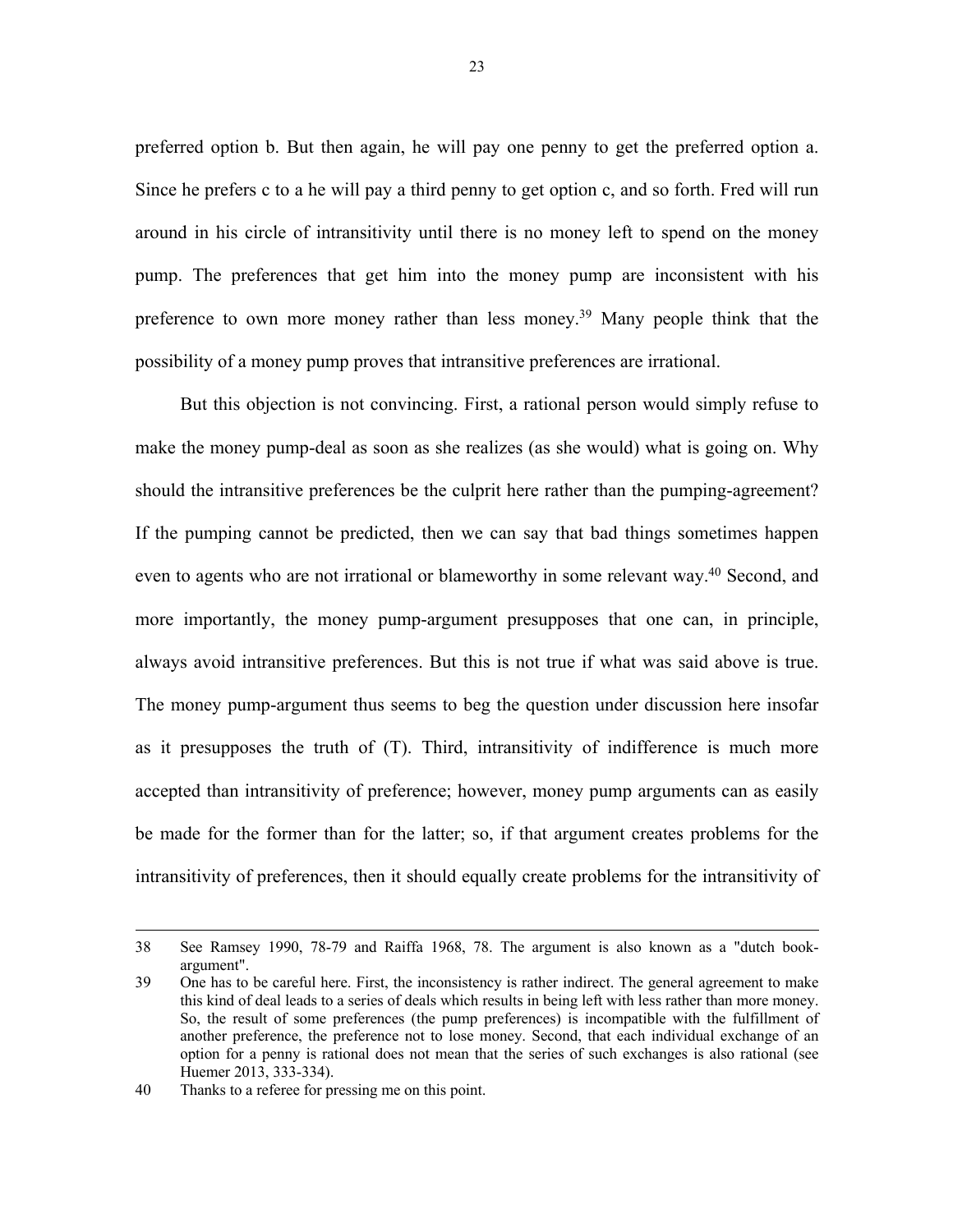indifference (which it doesn't seem to do for many).<sup>41</sup> Finally, even if the money pump argument works (is valid or even sound), this would only show that a person with intransitive preferences is irrational in some sense. However, if such intransitivity is acceptable for independent reasons, then this particular irrationality of pumping is blameless (given permissible starting preferences) and inevitable, given the nature of things and the situation at hand and given the preferences of the person. Hence, this would at best show that blameless and inevitable irrationality can happen (given that intransitivity is not prohibited by independent reasons). One can reject this reply only if one already assumes transitivity from the start and thus is begging the question here. Overall then, the money pump-argument is not a good argument and does not succeed in showing that intransitivity entails irrationality.42

#### *(d) No Numbers then?*

There is a more serious problem which arises most clearly with the pattern aIb, bIc and cPa. If we were to assign real numbers to options, a core aim of classic decision theory, then we would have to assign the same number to a, b, and c insofar as aIb and bIc but we would also have to assign different numbers to a and c insofar as cPa. Given the latter, we would have a reason to assign b the number of a as well as the different number of c. Which one is the correct one? Or should we rather claim that there is a basic relativity of measurement to the choice situation, a lack of context-invariance of the "utility function"?

<sup>41</sup> See, e.g., Hansson 1993, 478-479 and Aldred 2007, 398-400.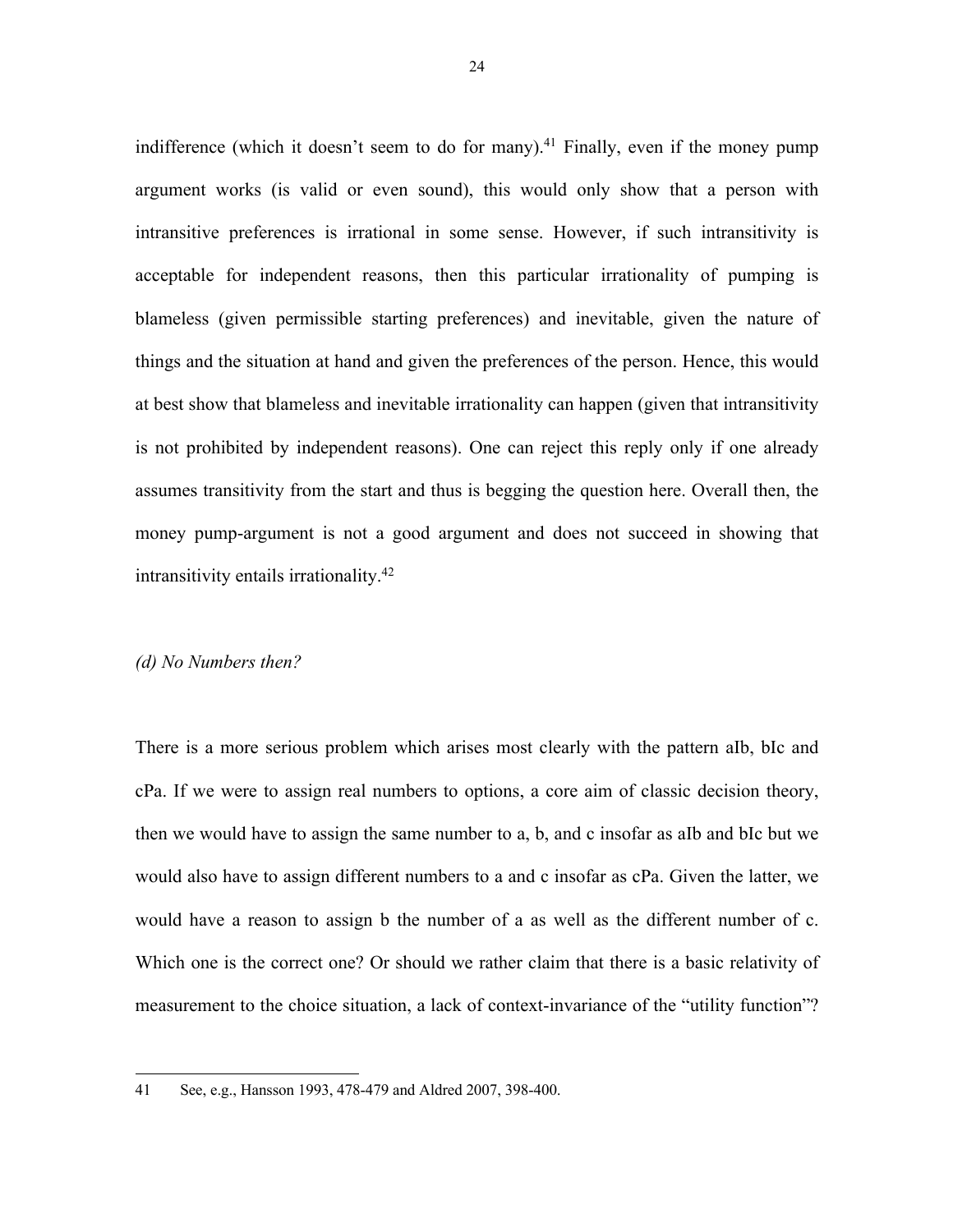This shows again how much in the classical theory depends on the transitivity assumption, and how much has to change if one gives up the transitivity of indifference (and preference; though this particular problem appears in more drastic form for the case of indifference). This problem also arises for the idea of a utility difference function (see above). This shows that one has to take talk about this kind of function with a grain (or two) of salt: It is a theoretical fiction meant to help make a certain point. The real lesson to be taken from this is that there is no choice- or comparison-invariant assignment of values if one denies transitivity (see above). (All this does, of course, leave intact the possibility of having some clear preference relations).

#### *(e) Bad Better than Good?*

Here is another very interesting problem. First, some explanations. It seems that some things are non-instrumentally good for a person, in the light of her preferences (e.g., being very happy), some things are non-instrumentally bad for that person (e.g., being in severe pain), and some things are neither the one nor the other for her, or "neutral" (e.g., having a prime number of hairs on one's head – which is utterly irrelevant to most of us).<sup>43</sup> What can one mean by "good", "bad" and "neutral"? Here is a good way of explaining this. An option is neutral  $(N)$  just in case it is as good as an option x the presence of which is as good as its absence (xInot-x). An option is good (G) just in case it is better than a neutral

<sup>42</sup> See also Schick 1986, 116ff.; Anand 1993, 61ff.; Fishburn 1988, 44, Maher 1993, 36-38, Temkin 2012, 185-188, and Baumann Ms. I won't go more into this very widely discussed topic here.

<sup>43</sup> In the following I will drop the qualifier "non-instrumentally" for the sake of ease of exposition. For a few paragraphs I will also drop the qualifier "for a person" but I will get back to that below.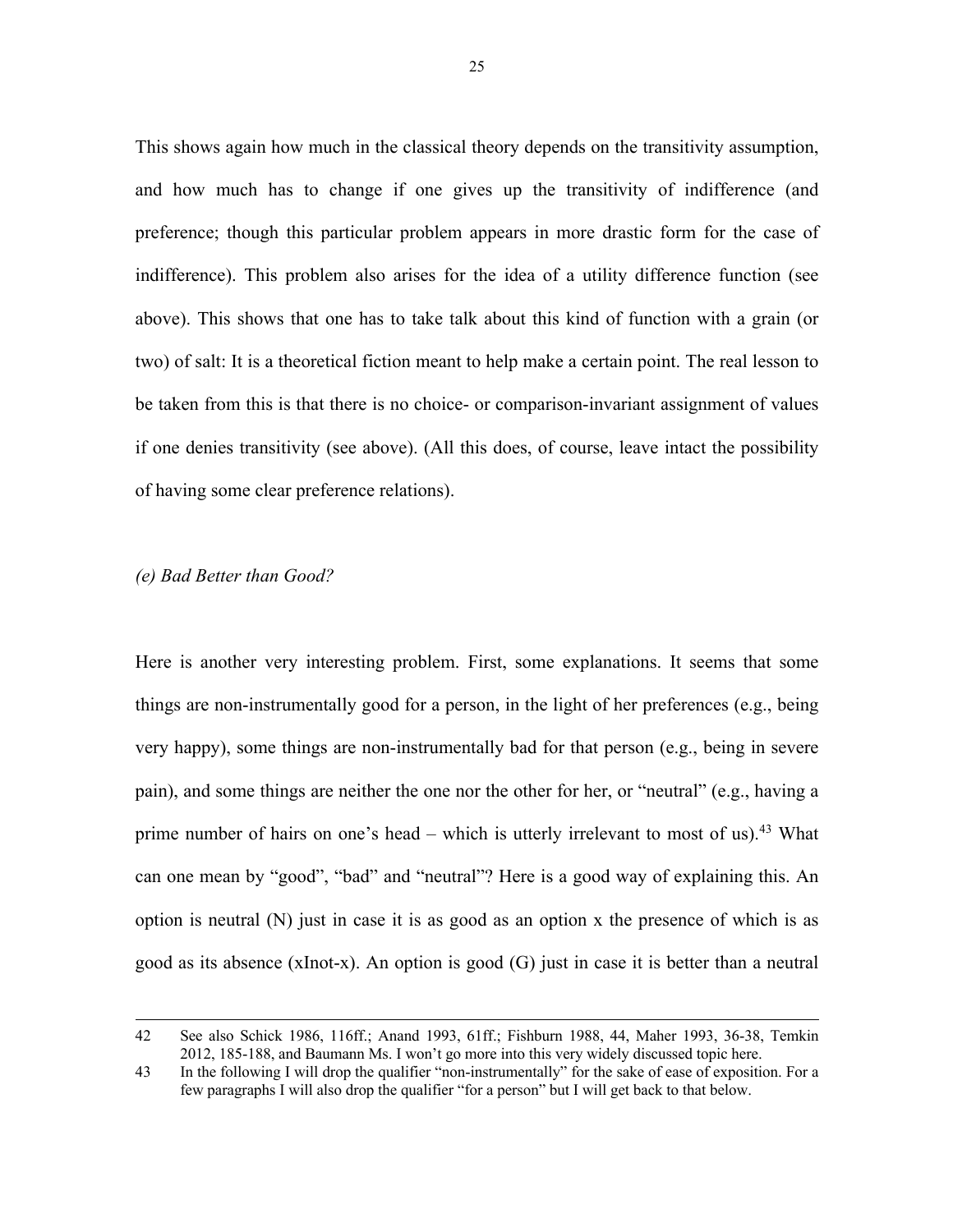option. An option is bad (B) just in case it is worse than a neutral option. And a good option is better than a bad option. Hence, we have transitivity here: The good is better than the neutral, the neutral is better than the bad, and the good is better than the bad. Or, somewhat schematically:

#### (GNB) G>N, N>B, G>B.

All this<sup>44</sup> seems extremely plausible and hard to give up. But can there then be intransitive cycles involving 3 options not all of which are good and not all of which are bad? Without having to go into all the possible combinations, we can consider the case of a good option a, a neutral option b, and a bad option c. If it were the case that

$$
(P_1) \qquad bPc \& aPb \& cPa.
$$

then we would have to accept that a bad option (c) is better (preferred in the light of the person's preferences) than a good option (a). However, this seems clearly unacceptable.45 How could the above proposal of acceptable intransitive prevent this abominable conclusion?

<sup>44</sup> See Chisholm and Sosa 1966 for this kind of proposal, and especially 245-248 for reasons to distinguish between neutrality and indifference. I will leave details and possibly necessary amendments aside here.

<sup>45</sup> See for this problem also Danielsson 1996, Nebel 2018, 877, and, with respect to satisficing: Klocksiem 2016, 1321-1322.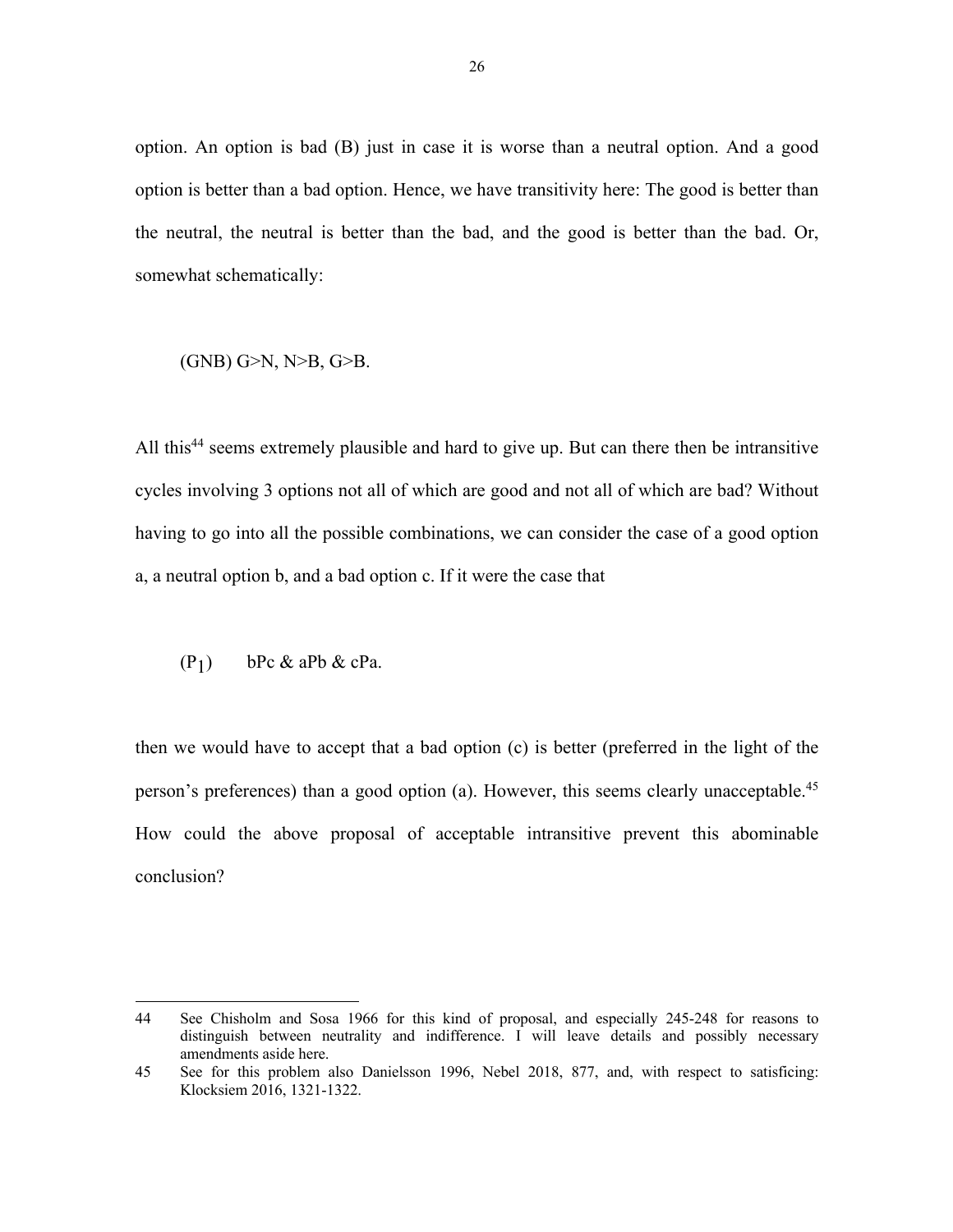The way out is surprisingly straightforward: We have to restrict possible cycles of intransitivity to sets of options that are either all good or all bad.46 But isn't this an ad hoc solution, just motivated by the attempt to solve our problem? No, (GNB) is independently plausible and even has the flair of an axiom hardly anyone would want to deny. And (GNB) does not entail that there cannot be intransitive cycles amongst options that are all good or all bad. And this latter assumption has good reasons in its support. So, both (GNB) and the argument against the transitivity assumption presented here are independently plausible. So, there is a good reason to accommodate them both by making a restriction of the sort proposed here (in contrast, it would be very much ad hoc, for instance, to just rule out all non-linear and multi-dimensional preferences). All this also explains why (GNB) does not support a defense of (T) all the way. Thus, this "hybrid" solution is well supported and pretty plausible insofar as it assumes that there are limits to possible intransitivity. 47

## *(f) Preferring Worse?*

There is a related problem we should consider here. So far, I have used the term "better than" as well as related terms ("worse than", "as good as", "good", "bad", "neutral") in a somewhat "subjective" sense: "better than" roughly, at least, in the sense of "preferred by

<sup>46</sup> There is no possible rational intransitivity in case all options are neutral (though there might be if they are mutually indifferent).

<sup>47</sup> Interestingly, Aristotle seems to disagree with all this in the following very brief passage in the *Topics* (III.2, 117a20-22): "Also it is quite possible for what are not good things to be more desirable than a number of good things, e.g., the combination of happiness and something else which is not good may be more desirable than the combination of justice and courage." I have to put questions concerning the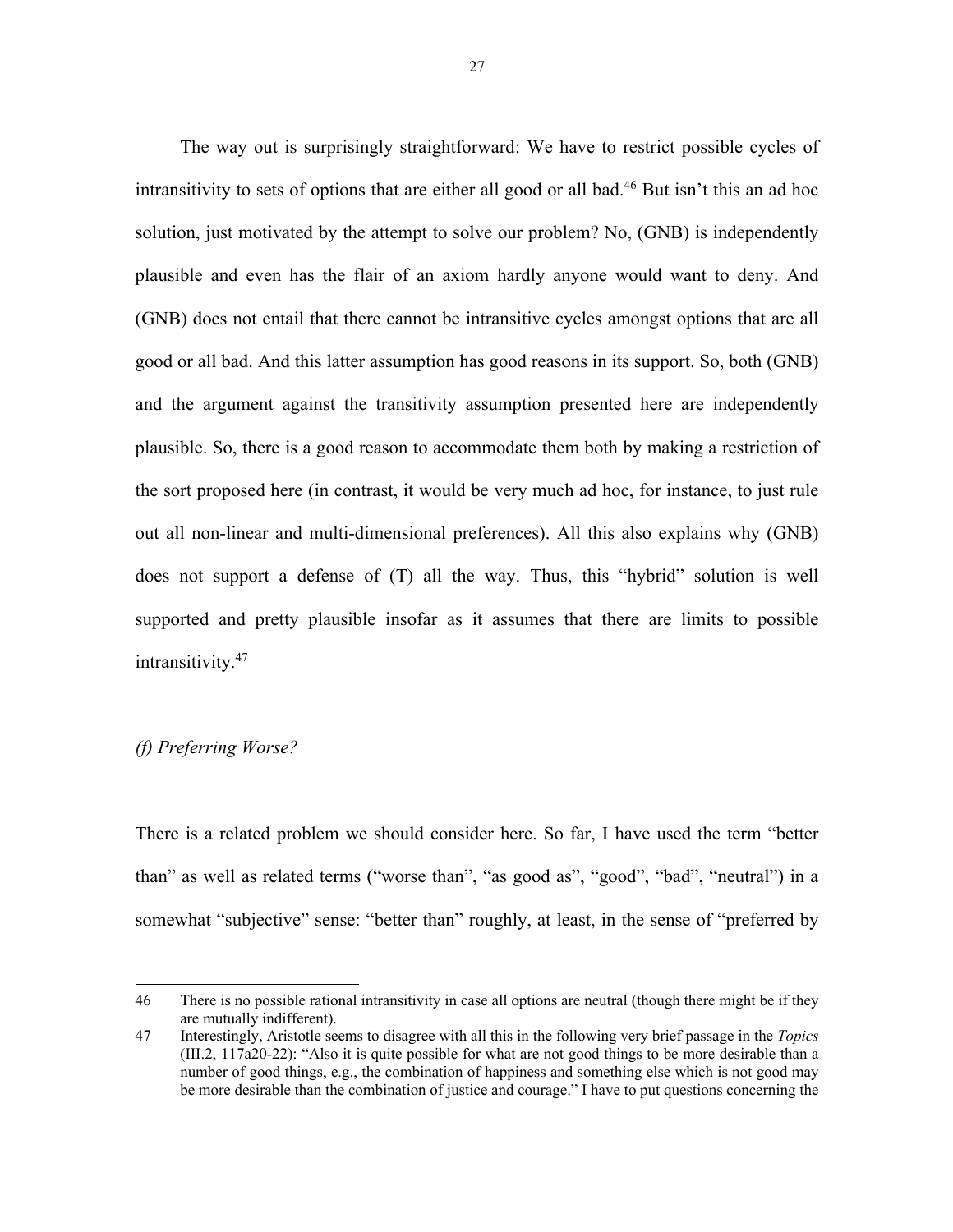the person". However, we can also understand terms like "better than" in a more "objective" sense according to which the following holds: x being better than y does not entail that x is preferred by the person over y, and x being preferred by the person over y does not entail that x is better than y.

Given this notion of betterness, there seems to be a problem. John Broome has argued that betterness is a comparative relation (like x having more  $F$  than  $y$ ) and thus necessarily transitive.48 But how can the preference-relation then allow for intransitive cycles? This would mean that one could prefer x to y even if y is better than x. The acyclicity of "better than" would contrast with the potential cyclicity of "preferred". This, however, seems problematic.

One response could consist in arguing that "better than" also allows for intransitive cycles.49 The betterness relation could be conceived not as one where one relatum has more of goodness than the other. The semantics of "better than" would have to be quite different from that of "more Fy than". For instance, "better than" could be conceived of as "contextual" in the sense that x being better than y does not entail anything (within the restrictions of (GNB) above) about the betterness relation between other pairs of options.

I have some sympathies for this way out of our problem but there are other, somewhat better (sic!) options. If "betterness" is understood in a more objective (see above) sense, then it is not that astonishing that someone could rationally prefer x to y, not knowing that y is better than x. This seems as uncontroversial as that one can prefer the

interpretation of Aristotle aside here, like the one whether Aristotle wants to cut off any close conceptual link between what is good and what is desirable (but see below on this topic).

<sup>48</sup> See Broome 2004, 50-63, esp. 50-51.

<sup>49</sup> See Herlitz 2020a, 2020b and also Vong 2018.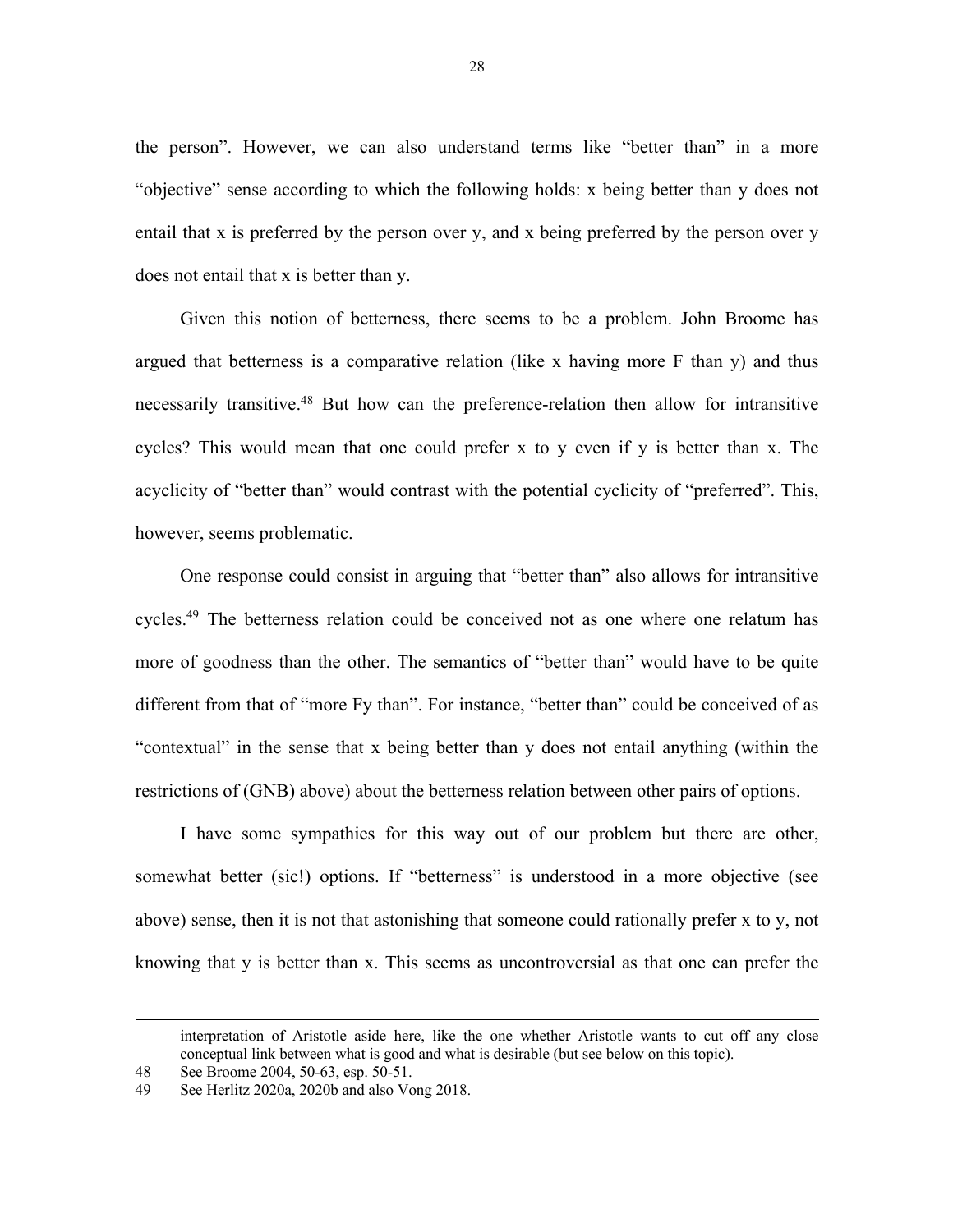bad over the good (as the classic opponent of the idea of weakness of the will, Plato, already knew).<sup>50</sup> If, on the other hand, we understand "betterness" in a more subjective sense, then the problem does not get started in the first place because there is no difference between being better and being better in the light of the person's preferences or being preferred by the person.<sup>51</sup>

#### *(g) No Dominance?*

Another problem<sup>52</sup> which might be seen as an objection has to do with the principle of dominance. Suppose aPb, bPc, and cPa. Suppose further that there are 2 feasible acts A1 and A2 and 3 equally probable circumstances C1, C2, C3. Finally, assume the following outcome matrix:

|      |        | $C1 \t C2 \t C3$ |   |
|------|--------|------------------|---|
|      | $A1$ a | $b$ c            |   |
| A2 b |        | $\mathbf{c}$     | a |

Then A1 dominates A2 even though they have the same outcomes with the same probabilities, just under different circumstances. This is certainly implausible and suggest a modification of the principle of dominance for intransitive relations. It should be no

<sup>50</sup> See Plato, Meno 77b-78b. - See also Andreou 2019 who defends the compatibility of acyclic betterness and potentially cyclic preference, interpreting "better" as more "choice-worthy".

<sup>51</sup> See also Goldman 2020 who argues that the intransitivity of betterness or preference suggests a view according to which value is subjective or dependent on subjective attitudes.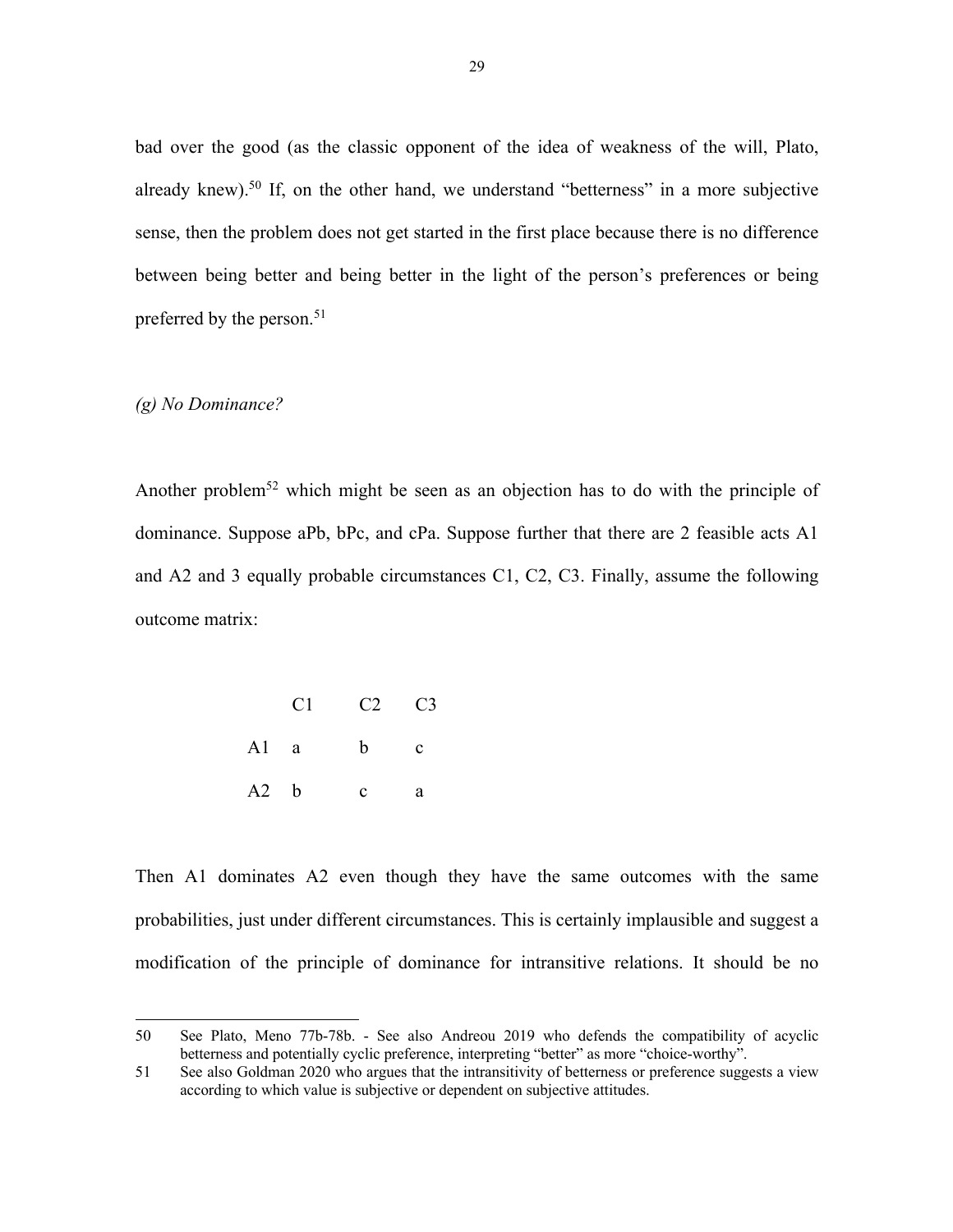surprise that giving up transitivity will have repercussions elsewhere in the theory. In this case, there should be an acceptable modification of the principle of dominance. Whatever the details, simple (and initially plausible) principles of dominance won't hold in cases of lack of transitivity. This should not be too surprising, given that other simple (and initially plausible) principles of classical theories of rational choice, like principles of utility maximization, will also not hold without at least some restrictions (see below on that latter point). Principles of dominance can become complex anyway when one considers particular cases.

#### *(h) Briefly: Changed Preferences?*

A final short objection: Apparent intransitivity might turn out to merely indicate a change of preferences during deliberation. This can, of course, happen. But one needs evidence for this: Saying that our preferences must have changed because otherwise they would be irrational is not convincing (and question-begging). Moreover, the possibility of a change of preferences in no way implies that our preferences cannot be intransitive without being irrational.53

<sup>52</sup> See Fishburn 1991, 116, 118-119. This issue has not been raised much at all in the discussion about transitivity.

<sup>53</sup> One might also be tempted to make the following point. If for options a, b, and c it is true that aPb, bPc, and cPa, then it is also true, e.g., that aPa and that bPa. However, this is necessarily false because strict preference is neither symmetric nor reflexive. Taken as an argument against rational intransitivity, this move is question-begging because it presupposes the transitivity-principle. But it would seem to give the defender of (T) an additional explanation of how, in their view, intransitive preferences are irrational.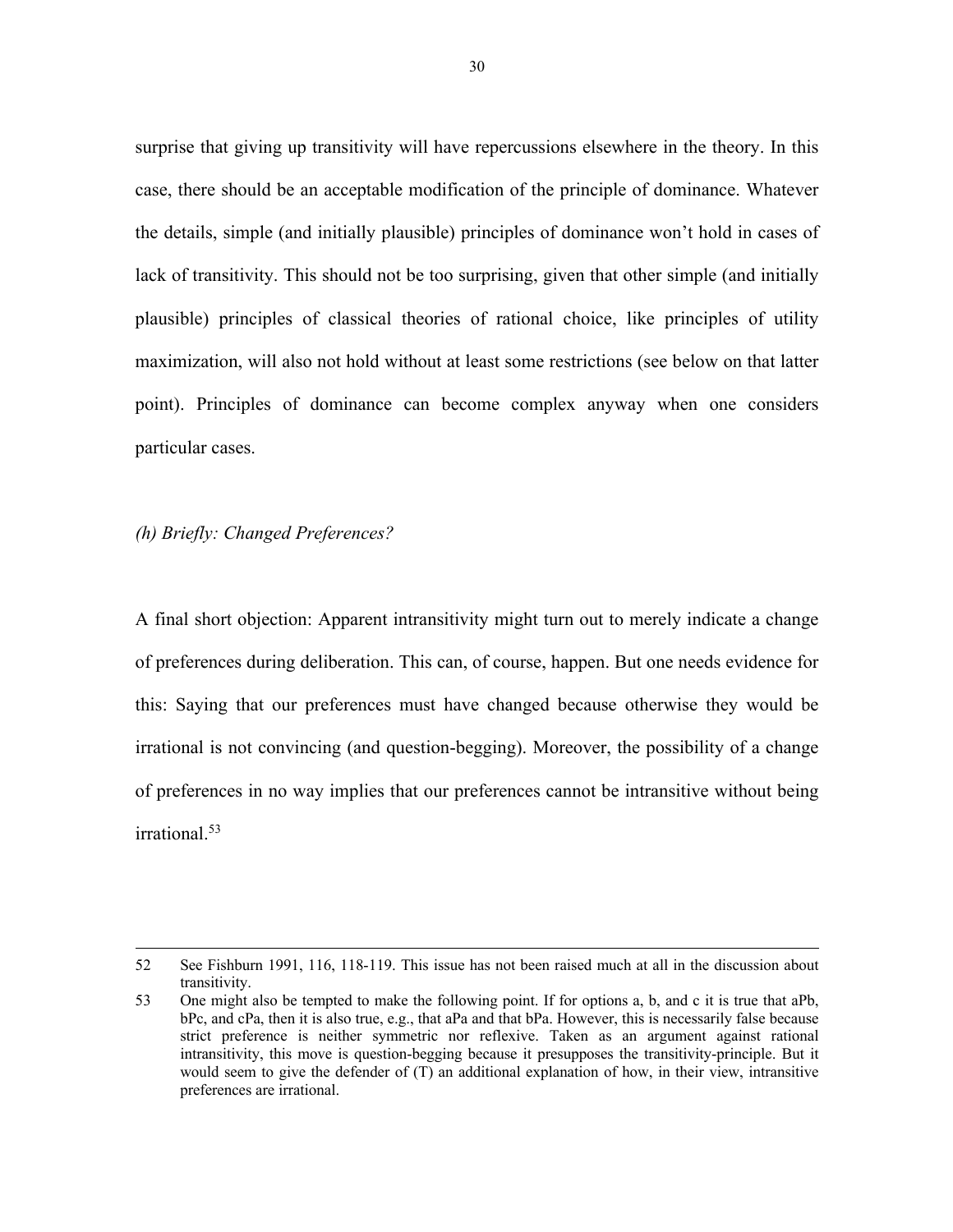## *IV. Alternative Descriptions: An Alternative?*

So far I have argued for and defended the conclusion that transitivity is no general rationality constraint. It might seem that this conclusion can be avoided by changing the method of description of preferences. I want to discuss two such proposals now. The basic idea underlying them is that the description must be much more fine-grained.

According to the first proposal we should replace expressions of the form "mPn" by expressions of the form

"(m, when compared to n)  $P(n,$  when compared to m)".

It is obvious that this avoids intransitivity. Again, let

"c" stand for "getting pizza for \$2", "b" stand for "getting spaghetti for \$4" and "a" stand for "getting saltimbocca for \$6".

Take our example about Fred. According to the present proposal it would have to be analyzed in the following way:

(b, when compared to c)  $P$  (c, when compared to b), (a, when compared to b) P (b, when compared to a),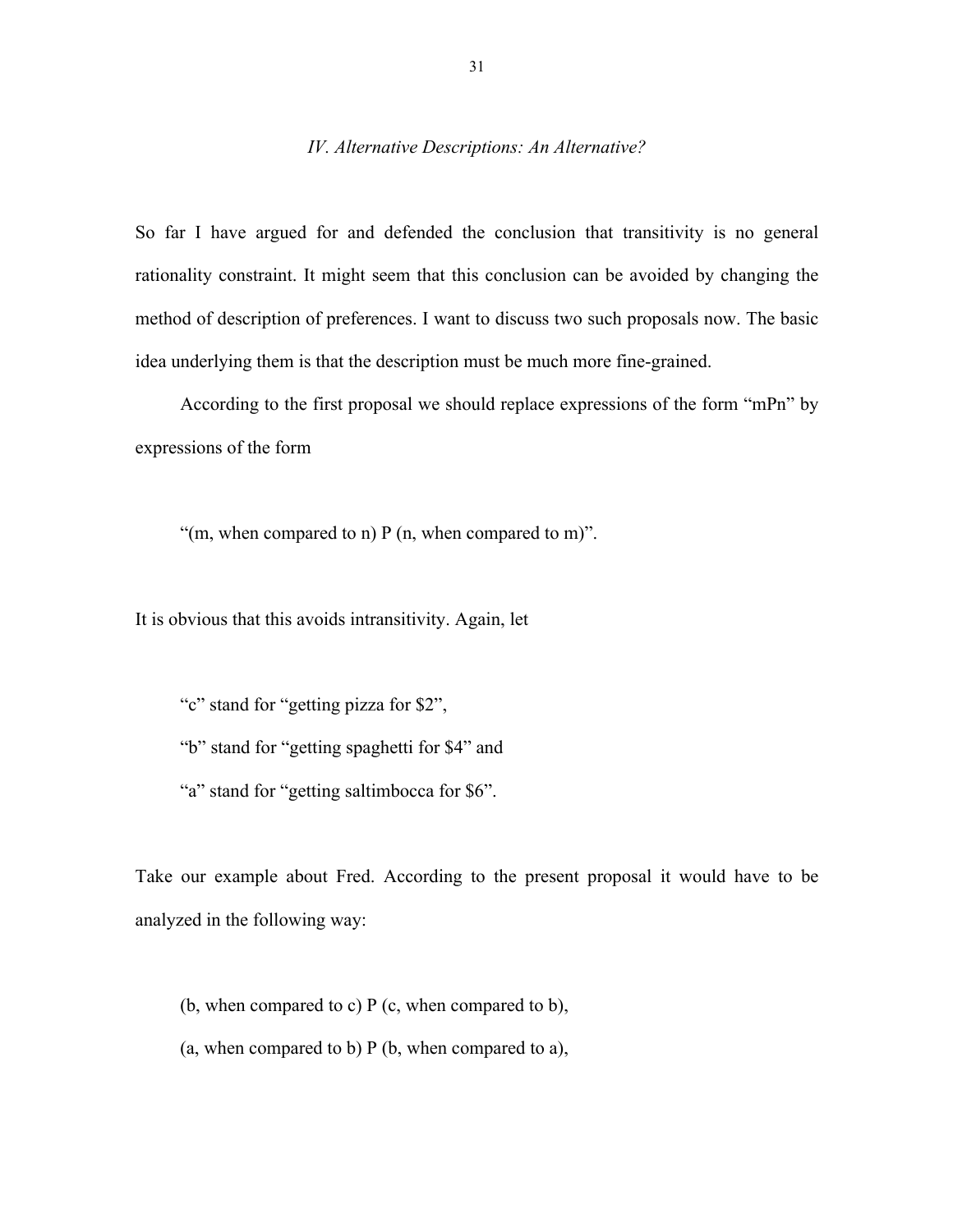(c, when compared to a) P (a, when compared to c).

Clearly, this does not show any intransitivity. The pattern is this<sup>54</sup>:

$$
(P_2) \qquad xPy\ \&\ zPu\ \&\ vPw.
$$

However, transitivity, too, would be hard to get. If a is preferred to b and b is preferred to c we cannot conclude that a is preferred to c because

(a, when compared to b) P (b, when compared to a)

and

(b, when compared to c) P (c, when compared to b)

do not (just relying on the transitivity assumption) imply that the following is true (for a rational person):

(a, when compared to c)  $P$  (c, when compared to a).

If we describe the situation in this way we do not get this preference structure

<sup>54</sup> I am using the letters "x', "y", "z", "u", "v", and "w" as referring to the 6 relata of the preference relation just mentioned.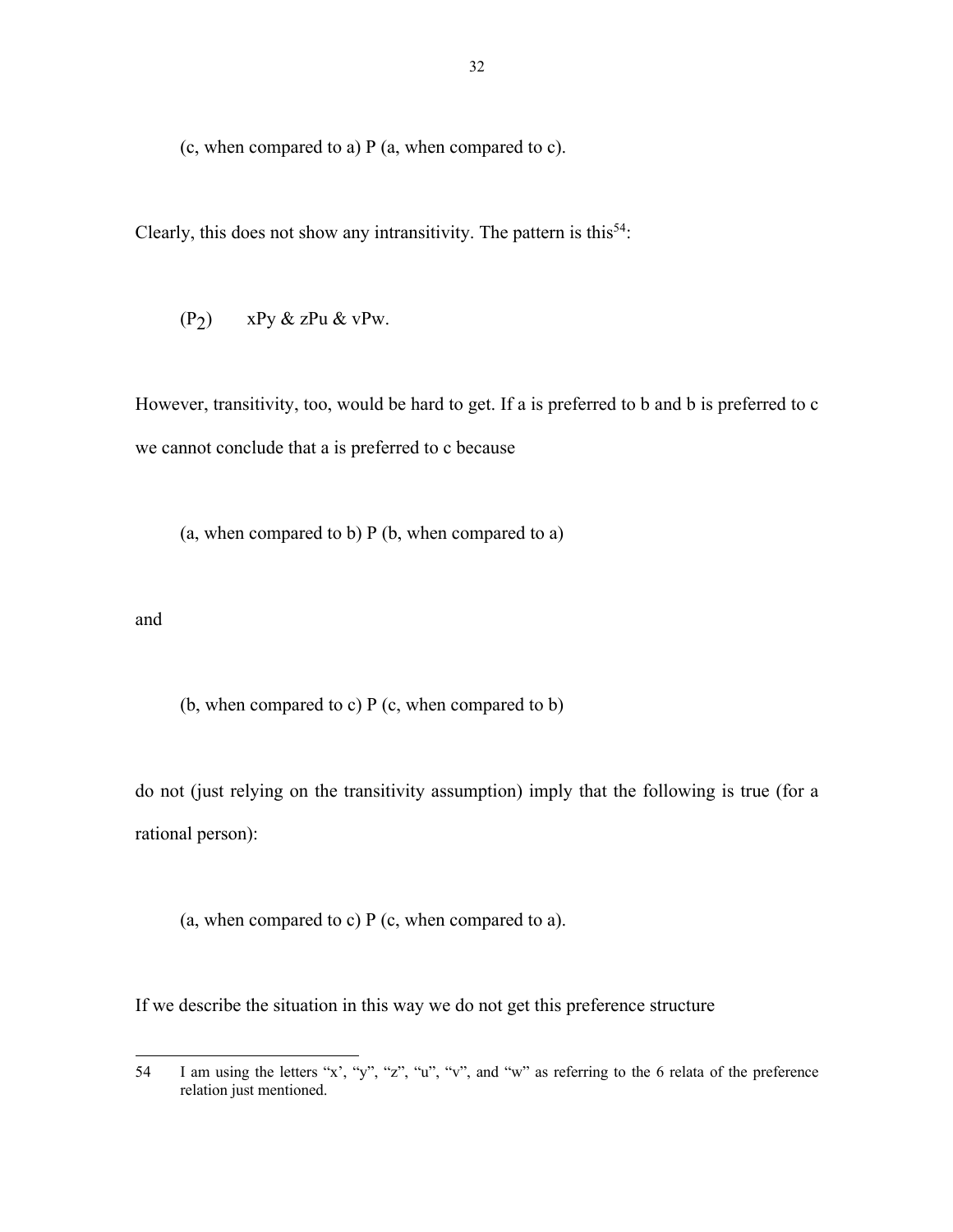$$
(P_3) \qquad aPb \& bPc \& aPc
$$

but this one:

$$
(P_4) \qquad zPu \& xPy \& wPv.
$$

Obviously, neither intransitivity nor transitivity is conceivable anymore if we describe the situation in this way. Furthermore, this kind of re-description violates the intuitive idea that we should not describe the things we compare in terms of the comparison itself.<sup>55</sup> Hence, this way to re-describe the situation won't work.

There is a second and more interesting way to describe the situation in a more finegrained way. According to it, it is not the options but rather the differences along the relevant evaluative dimensions that have to enter into the description of the preferences. Here is what I have in mind. Let us re-describe our first example. Instead of:

"(getting spaghetti for \$4) P (getting pizza for \$2)"

we have

"(getting spaghetti instead of pizza) P (spending \$2 rather than \$4)";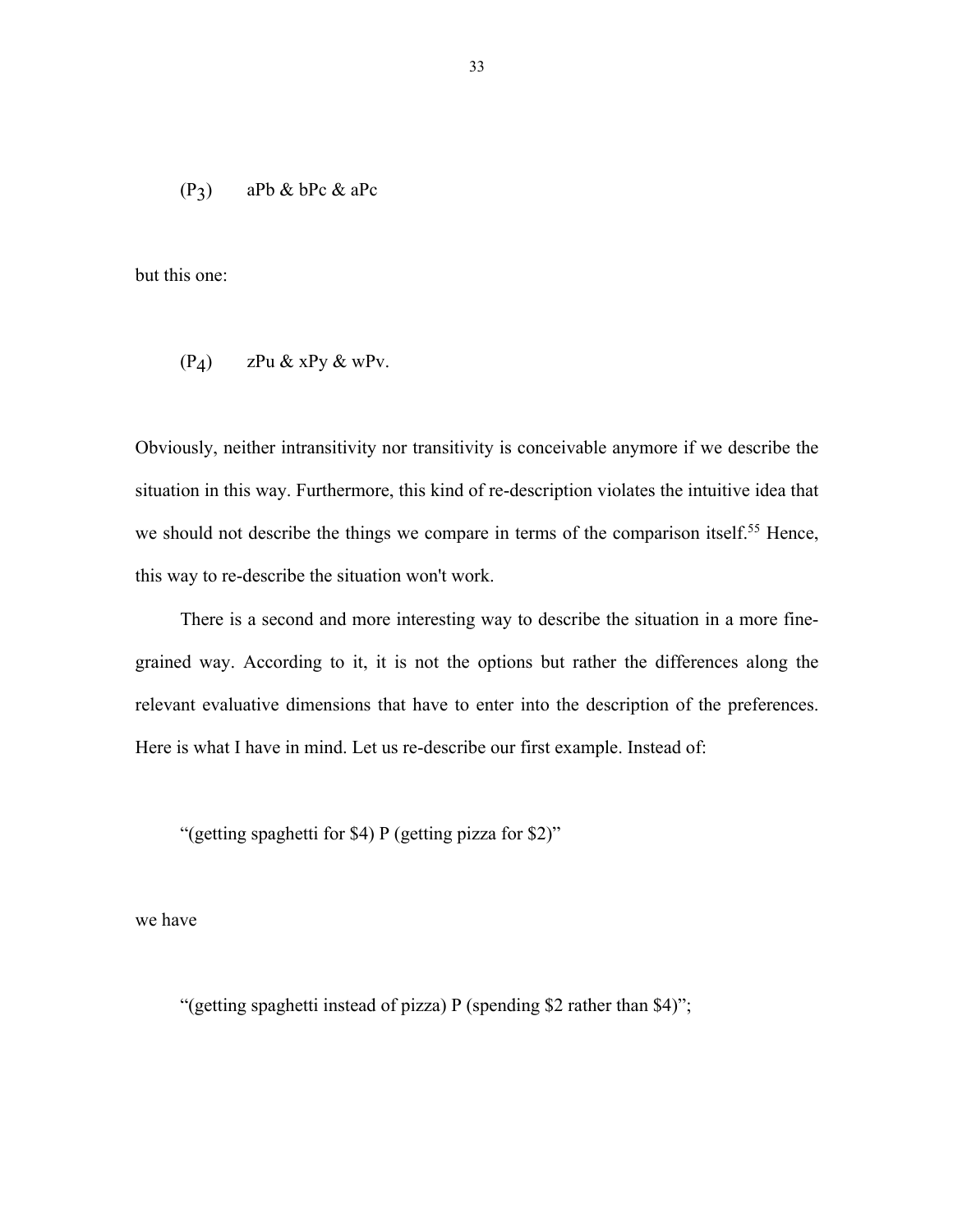## instead of

"(getting saltimbocca for \$6) P (getting spaghetti for \$4)"

we have

"(getting saltimbocca instead of spaghetti) P (spending \$4 rather than \$6)";

and instead of

"(getting pizza for \$2) P (getting saltimbocca for \$6)"

we have

"(spending \$2 rather than \$6) P (getting saltimbocca instead of pizza)".

Thus described, Fred's preference ranking is unproblematic. It has the form<sup>56</sup>:

 $(P_5)$  mPn & oPp & qPr.

<sup>55</sup> See, for a similar proposal, Anand 1990, 94-96 and Lee 1984, 130ff., and, against it, Philips 1989, 481. See also Broome 1991a, 100ff. Anand 1990, 95-96 shows in addition how transitive preferences can be redescribed using the same method so as to turn them into intransitive preferences.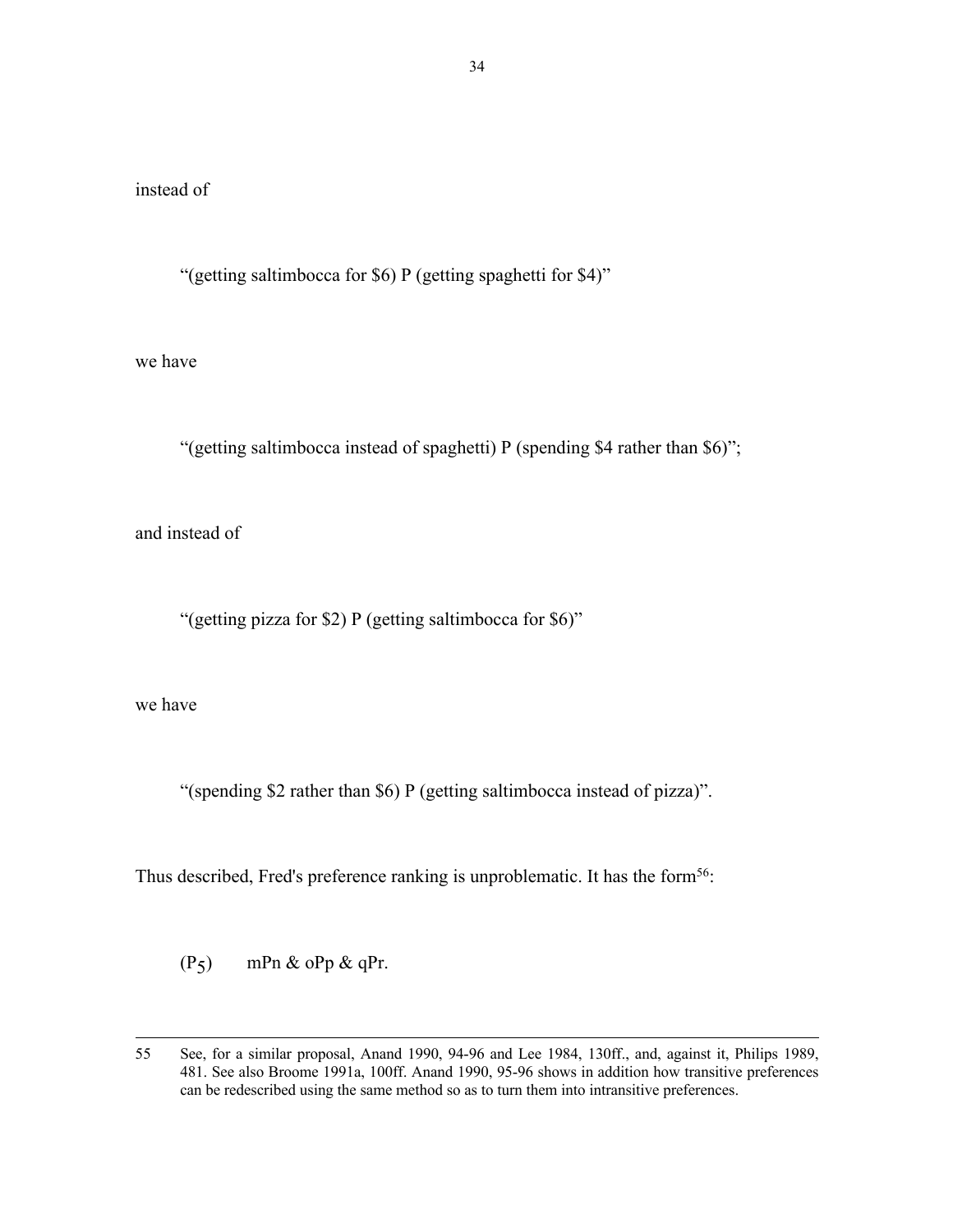This is not at all paradoxical. The intransitivity vanishes if we give a fine-grained analysis of the preference ranking. We do not have to give up (T). Transitivity could still be a general rationality constraint.

There is nevertheless a price to pay for this "way out": transitivity, again, loses its place, too. Let us modify our original example. Assume Fred also prefers a \$6 saltimbocca to a \$2 pizza. According to the rough analysis, his preferences are transitive and have the form:

$$
(P_3) \qquad aPb \& bPc \& aPc
$$

However, if we switch to the fine-grained analysis, his preference ranking has the following form:

$$
(P_6) \qquad mPn \& oPp \& rPq.
$$

With the fine-grained analysis, not only the possibility of intransitivity but also the possibility of transitivity disappears. Preferences lose their internal connections. For our preference-triples the question of transitivity would not even arise.

Thus, we seem to face the following situation. We can either stick to a rough description of preferences and accept that transitivity is no general rationality constraint for

<sup>56</sup> I am using the letters "m', "n", "o", "p", "q", and "r" as referring to the 6 relata of the preference relation just mentioned.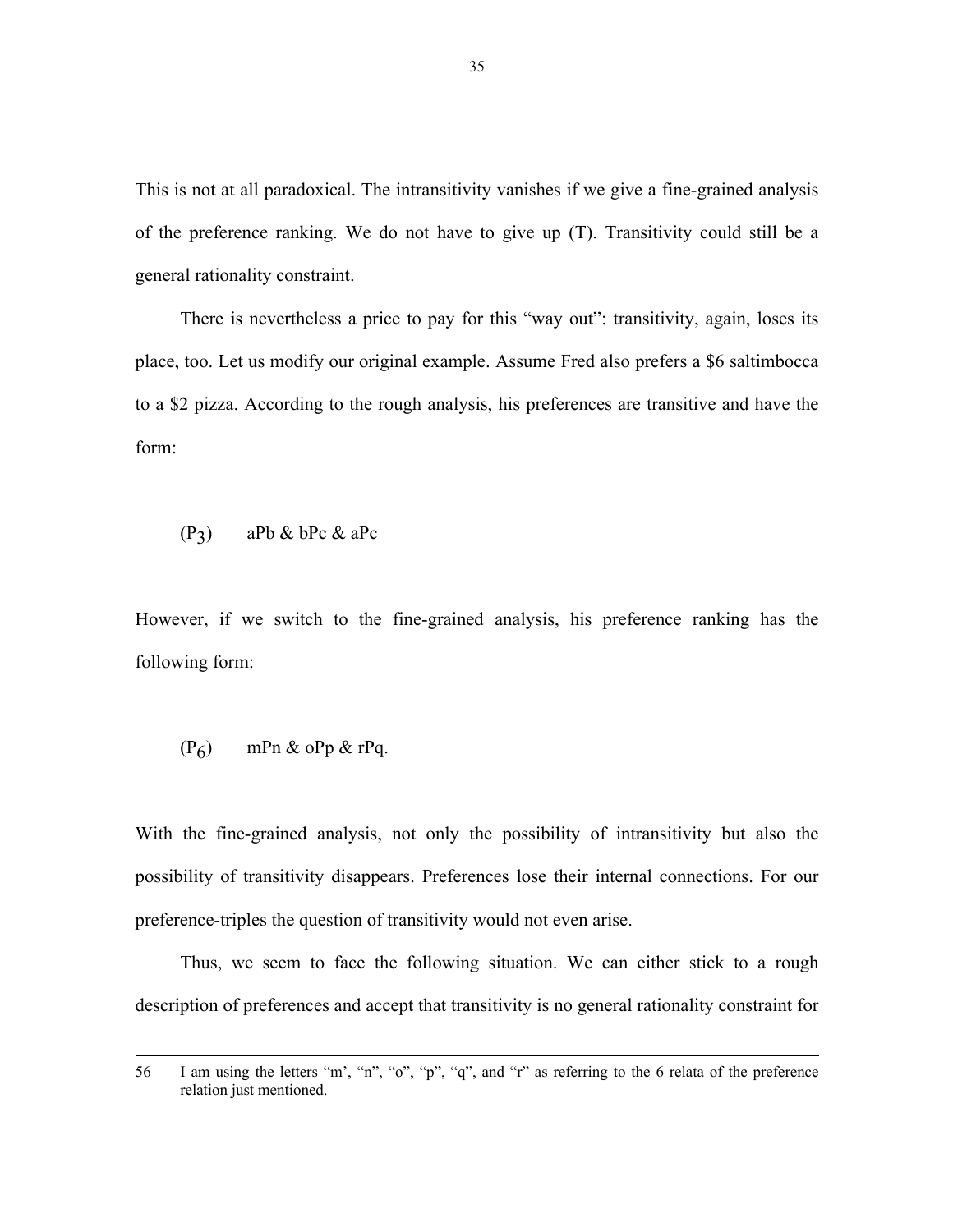preferences (or: a rationality constraint only for some cases) or we can switch to a finegrained description of preferences and keep the principle of transitivity at the price of devaluing or trivializing it.<sup>57</sup> In both cases, transitivity does not play the important role it prima facie seems to play. In other words: whether our preferences conform to or violate the principle of transitivity depends on how we describe them. <sup>58</sup> Under fine-grained descriptions the question of transitivity and intransitivity does not even arise. Under rough descriptions, transitivity is possible but only in some cases. We should make a choice between the two. I think there are good reasons to stick with the rough description.<sup>59</sup>

## *V. Implications*

The main conclusion that transitivity is no necessary condition for the rationality of preferences has far-reaching implications and raises serious questions.

*(a) Simple Cases vs. Extreme Cases*. First of all, there is a methodological lesson to be learnt from all this. Why does (T) seem so convincing as a universal rationality constraint in the first place? It seems to work for the most basic and simple cases: if you prefer a banana to an apple and an apple to a peach then you should also rationally prefer a banana to a peach. One might be tempted to argue that if transitivity is a rationality

<sup>57</sup> One might also want to say that the concepts of transitivity or intransitivity have no meaningful application in such cases. See Temkin 2012, 17 and Kagan 2015, 474-475 on this.

<sup>58</sup> See Anand 1993, 103ff.

<sup>59</sup> See Broome 1991b, 80-81 and Temkin 2012, 457-465. – According to one claim, choice is essentially comparative (see above); according to another claim, the above idea of fine-grained description, the comparison is part of the content of the options. The first claim (favored here) does not entail the second. The rejection of the second proposal is compatible with the defense of the utility-difference model defended here. Both use comparisons of differences (in taste, in money) but while these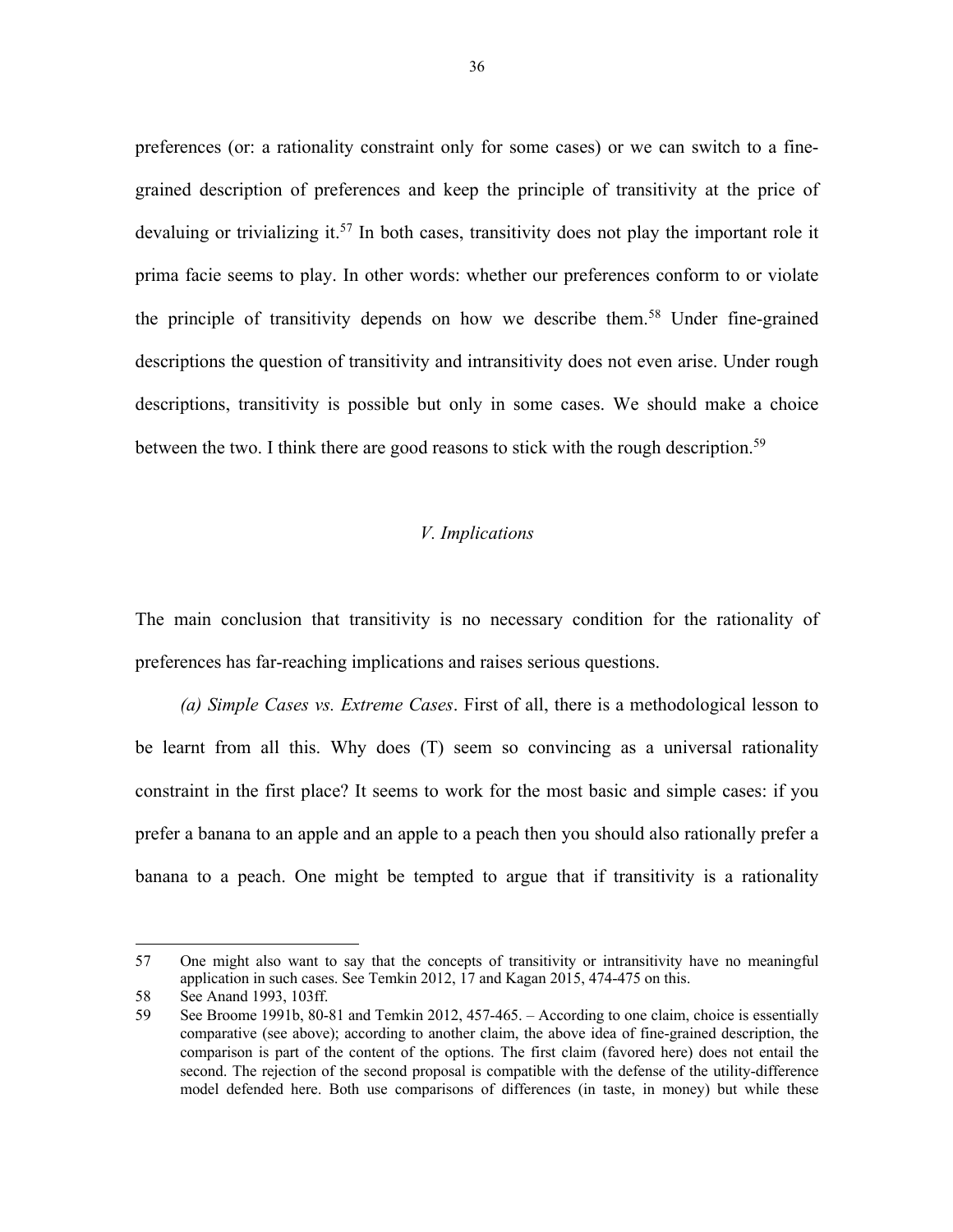constraint for such simple cases then it is also valid for the more complex cases. The Cartesian methodological rule to start the analysis with simple cases is, of course, a good one. However, we have seen that the simple banana-apple-peach case is not a basic but a limiting case. It is a typical textbook case but it surely does not represent many real-life cases. Thus, it can be misleading to focus on simple cases. As Wittgenstein once remarked: "A main cause of philosophical disease -- a one-sided diet: one nourishes one's thinking with only one kind of example".<sup>60</sup>

*(b) The Good, the Beautiful, etc.* "Better than" is just one among many other evaluative relations, like "more beautiful than" or "morally better" than. One could suspect that one can construct analogous anti-transitivity-arguments for morality or aesthetics or whatever. Should "x is a better work of art than y" really be a transitive relation? It seems much easier to doubt this than the claim that rational preferences are transitive. But why? The reason cannot be that aesthetic judgments are not subject to rationality constraints; they are. Similar questions can be raised about moral betterness.<sup>61</sup> My aim here is only to point to this kind of question.

*(c) No Rational Choice?* How can there still be a rational choice in the case of intransitive or cyclical preferences? Isn't the person forced to run around in circles of intransitivity and end up like Buridan's ass? Or is the person forced to make an irrational decision? No, it is rather that her choice of one of the options is beyond rationality or

comparisons are part of the content of the options according to the second proposal rejected here, they are rather part of the method of evaluation of options defended in this paper.

<sup>60</sup> Wittgenstein 1958, § 593.

<sup>61</sup> On the acyclicity of "morally better than" see Andreou 2019, sec.5. For intransitivity in theory choice, see Baumann 2005; for intransitivity with respect to "is a more meaningful life", see Baumann 2015. For interesting cases of "legal intransitivity" see Naeh and Segal 2009.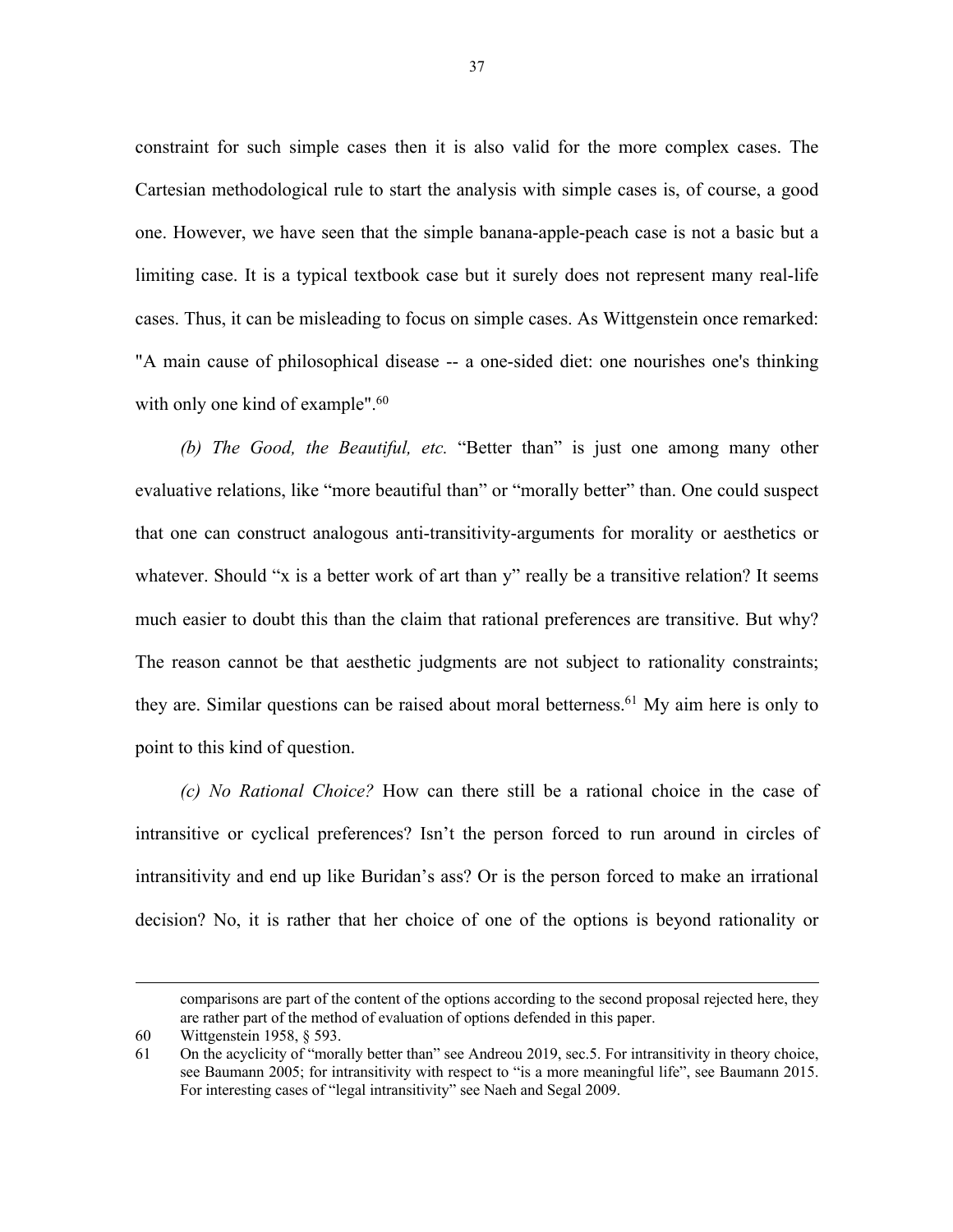irrationality; rationality theory remains silent about which option to choose. This does not mean that there are no demands of rationality at all here. Certainly, the person should make some decision (Buridan's ass died because it neglected this important point). That we do have a reason to do something does not imply that there is something we have a reason to do. The person therefore does not need to run around in circles forever. She can and should just pick some option.<sup>62</sup> Thus, giving up (T) as a general rationality constraint does not lead to the disaster of irrationality or to a paralysis of decision-making.<sup>63</sup>

*(d) Maximization and the Best*. Many theories of individual rationality as well as many moral theories are based on the idea of maximization. Classical decision theory is just one proponent of the idea that the rational person maximizes her own well-being or expected utility. Utilitarianism tells us that we should maximize the happiness of the greatest number of people. All these different ideas of maximization are facing problems, given the possibility of rational intransitivity. A "local" problem arises with respect to a particular rational cycle of preferences: Within the relevant set of options there is then no best option for the person. If the cycle is such that each of the options involved is preferred to any other option not involved, then the problem is "global": Overall, there is no best option for the person then. The possibility of rational intransitivity at least loosens the connection between the better and the best and raises some doubts about the possibility of maximization.<sup>64</sup> I argued above that we have to explain "good" in terms of "better"; at the

<sup>62</sup> See for the important difference between picking and choosing: Ullmann-Margalit/ Morgenbesser 1977, 757ff.

<sup>63</sup> See, e.g., Fishburn 1991, 117-118 or Herlitz 2020a and 2020b.

<sup>64</sup> For a very different argument for a very similar conclusion see Slote 1989. – One can imagine an ordered series of infinitely many options which has neither a beginning nor an end and where each option is better than its predecessor. Such a series would have a betterness ordering without a best or a worst option. The notion of a best or a worst would have no application in this (admittedly far-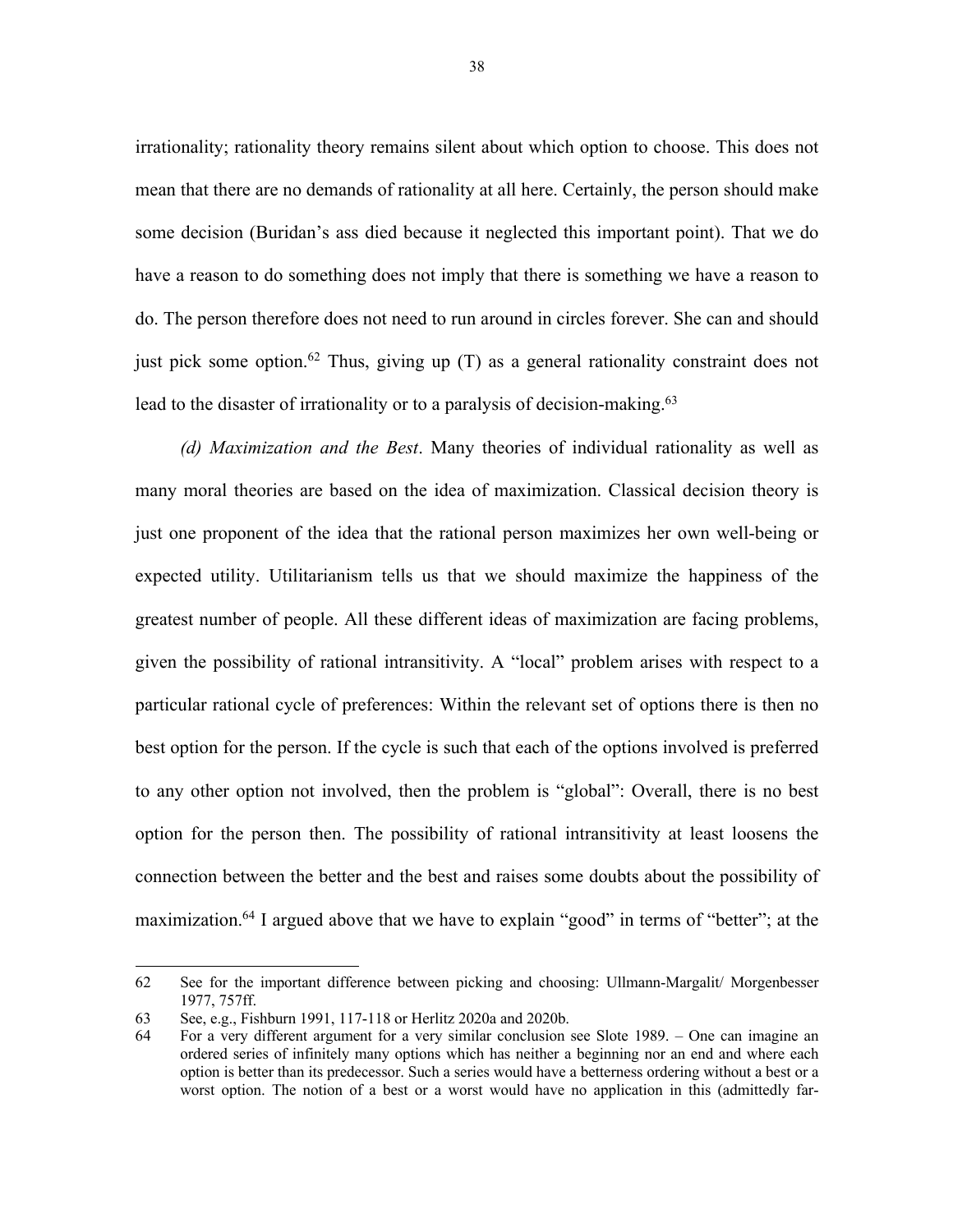same time, the conceptual connection between "best" on the one hand and "better" or "good" on the other hand becomes looser. Similar things can be said about the idea of the "worst".

*(e) How to Live without (T)?* Without transitivity, it is not clear how and to what degree one can still assign numerical values to options and measure utilities and strengths of preferences; even a restricted version of the "representation theorem" is on uncertain grounds. More generally, it is not clear which mathematical techniques are still available to the decision theorist. Many would not like such loss of mathematical power. But this doesn't mean that one cannot use formal methods any more<sup>65</sup>, - though the question remains what a not so orthodox, non-transitive decision theory could look like.<sup>66</sup> Could there be a different, non-classical theory of rational choice which still uses formal methods and is still able to measure preferences in some way? Or should we be more radical and give up the idea of a "theory of rationality" in the sense of something that gives us a set of rules of rationality? Should we rather go back to old ideas of implicit knowledge, practical wisdom and phronesis? Should we go even further and forget about rationality and become nihilists or skeptics or relativists about rationality? Orthodoxy in despair about losing (T) might expect this. I don't think there is reason for any such extreme reaction. There doesn't seem to be any good reason to give up the project of finding another theory of rationality, one that is certainly more modest in its ambitions than orthodox theories of rational choice.

fetched) case. For other comments on cases involving infinity see Kagan 2015, 471-472 or Andreou 2019, 1629.

<sup>65</sup> But see, for instance, the work of Fishburn (e.g., 1991).

<sup>66</sup> But see, for instance, Fishburn 1988.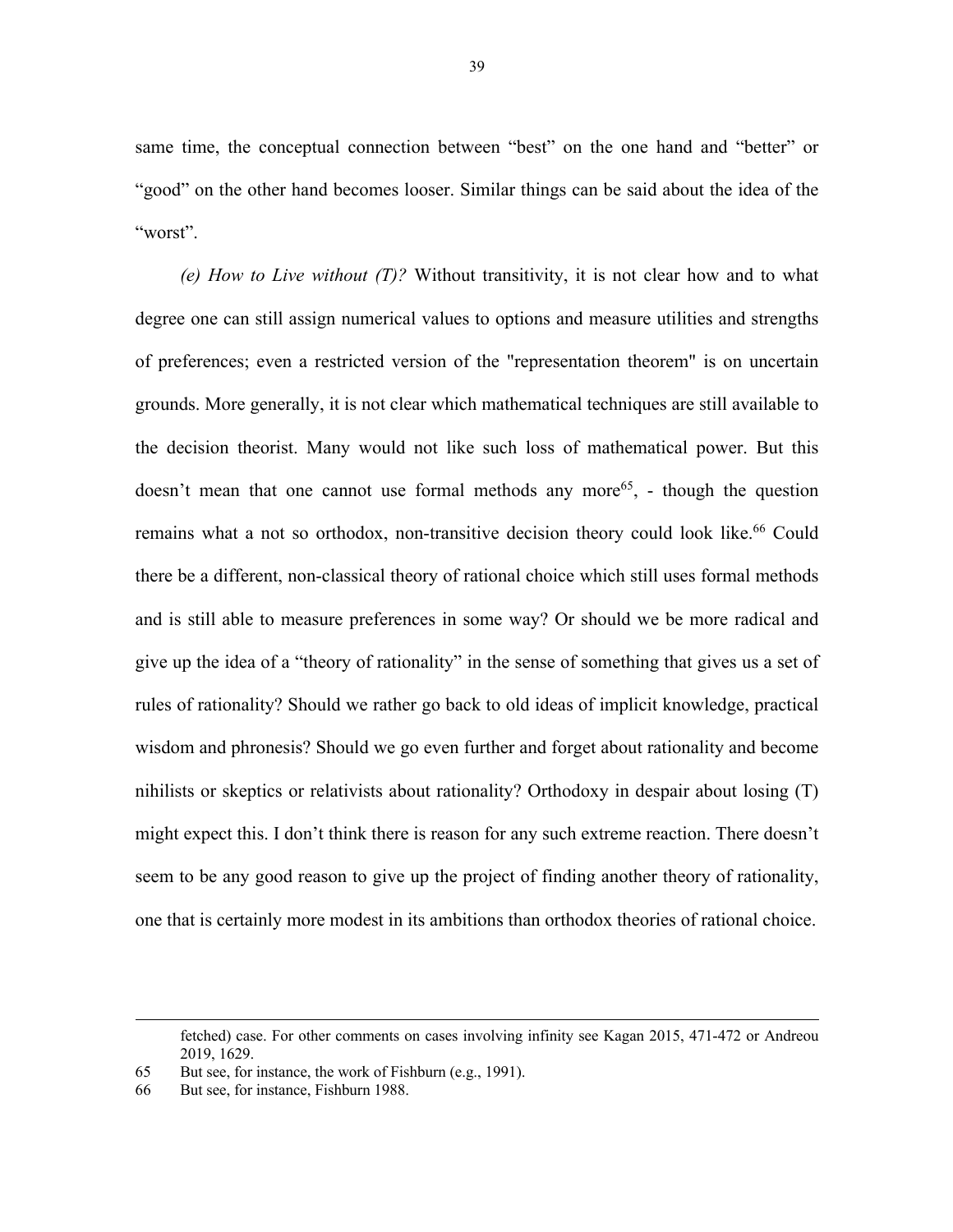## **References**

- Aldred J (2007) Intransitivity and Vague Preferences. *The Journal of Ethics* 11: 377-403.
- Anand P (1990) Interpreting Axiomatic (Decision) Theory. *Annals of Operations Research* 23: 91-101.
- Anand P (1993) *Foundations of Rational Choice under Risk*. Oxford: Clarendon.
- Andreou C (2019) Better than. *Philosophical Studies* 176: 1621-1638.
- Aristotle (1991) *Topics*. Transl. Pickard-Cambridge W A. *The Complete Works of Aristotle: The Revised Oxford Translation* (ed.: Jonathan Barnes). Princeton: Princeton University Press, vol.1.
- Armstrong W E (1939) The Determinateness of the Utility Function. *The Economic Journal* 49: 453-467.

Arrow K J (1963) *Social Choice and Individual Values* (2.ed.). New York: Wiley.

- Bar-Hillel M and Margalit A (1988) How Vicious are Cycles of Intransitive Choice? *Theory and Decis*ion 24: 119-145.
- Barrett J (2019) Interpersonal Comparisons with Preferences and Desires. *Politics, Philosophy & Economics* 18: 219-241.
- Baumann P (2005) Theory Choice and the Intransitivity of *Is A Better Theory Than*. *Philosophy of Science* 72: 231-240.
- Baumann P (2015) Meaningful and More Meaningful. A Modest Measure. *The Journal of Philosophy of Life* 5.3: 33-49.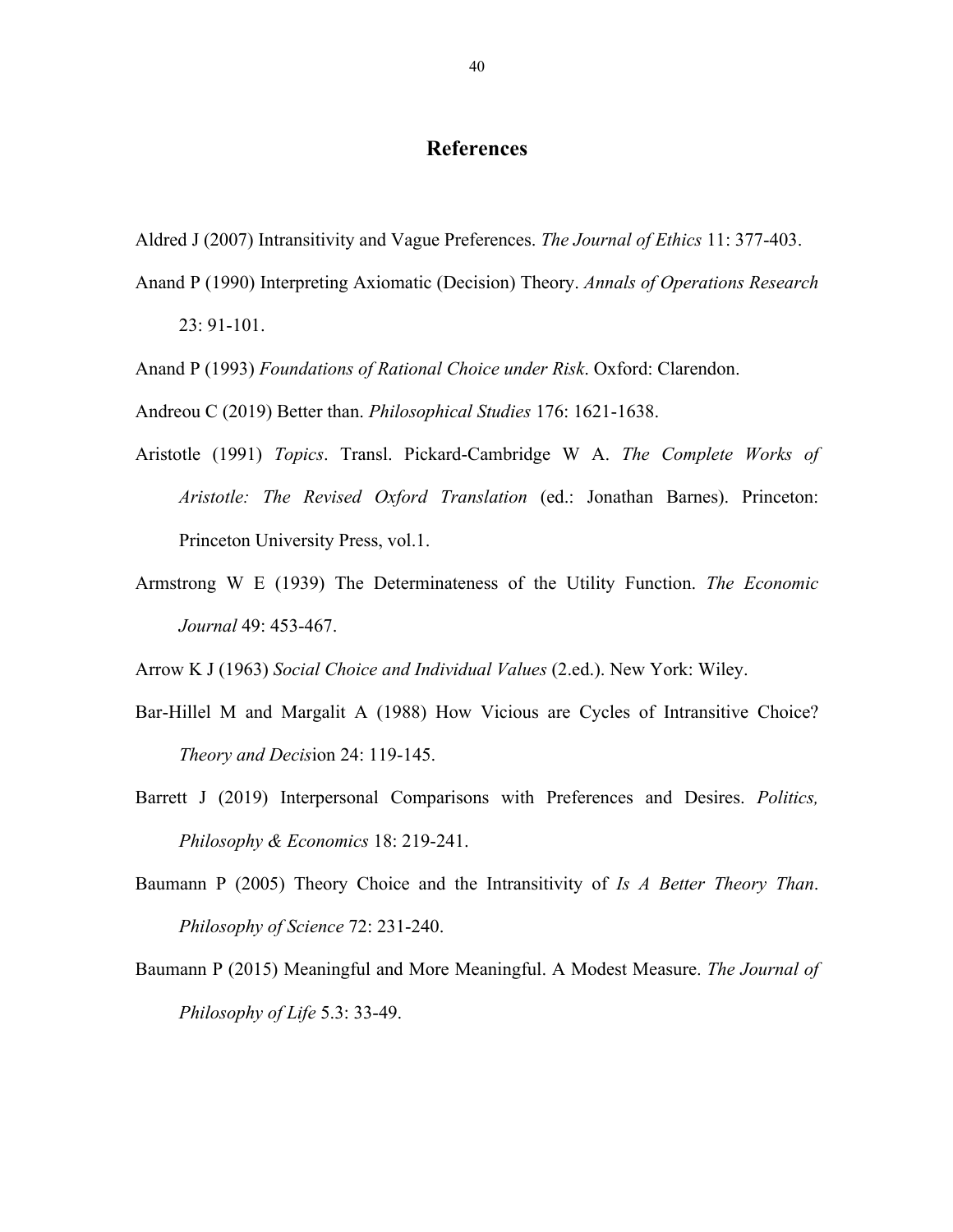Baumann P (2018) What Will Be Best for Me? Big Decisions and the Problem of Inter-World Comparisons. *Dialectica* 72: 253-273.

Baumann P Life Pumps. Unpublished manuscript.

- Benbaji Y (2009) Parity, Intransitivity and a Context-Sensitive Degree Analysis of Gradability. *Australasian Journal of Philosophy* 87: 313-335.
- Binmore K and Voorhoeve A (2003) Defending Transitivity against Zeno's Paradox. *Philosophy and Public Affairs* 31: 272-279.

Broome J (1991a) *Weighing Goods*. Oxford: Blackwell.

- Broome J (1991b) Rationality and the Sure-Thing Principle. In: Meeks G (ed) *Thoughtful Economic Man*. Cambridge: Cambridge University Press, pp. 74-102.
- Broome J (1993) Can a Humean be Moderate? In: Frey R G and Morris C W (eds) *Value, Welfare, and Morality*. Cambridge: Cambridge University Press, pp. 51-73.
- Broome J (2004) *Weighing Lives*. Oxford: Oxford University Press.
- Carlson E (1996) Cyclical Preferences and Rational Choice. *Theoria* 62: 144-160.
- Carlson E (2003) On some Recent Examples of Intransitive Betterness. In: Segerberg K and Sliwinski R (eds) *Logic, Law, Morality: Thirteen Essays in Practical Philosophy in Honour of Lennart Åquist*. Uppsala: Department of Philosophy, Uppsala Philosophical Studies 51 / Uppsala University, pp. 181-195.
- Carlson E (2005) Intransitivity without Zeno's Paradox. In: Ronnow-Rasmussen T and Zimmerman M (eds) *Recent Work in Intrinsic Value*. Dordrecht: Springer, pp. 273- 277.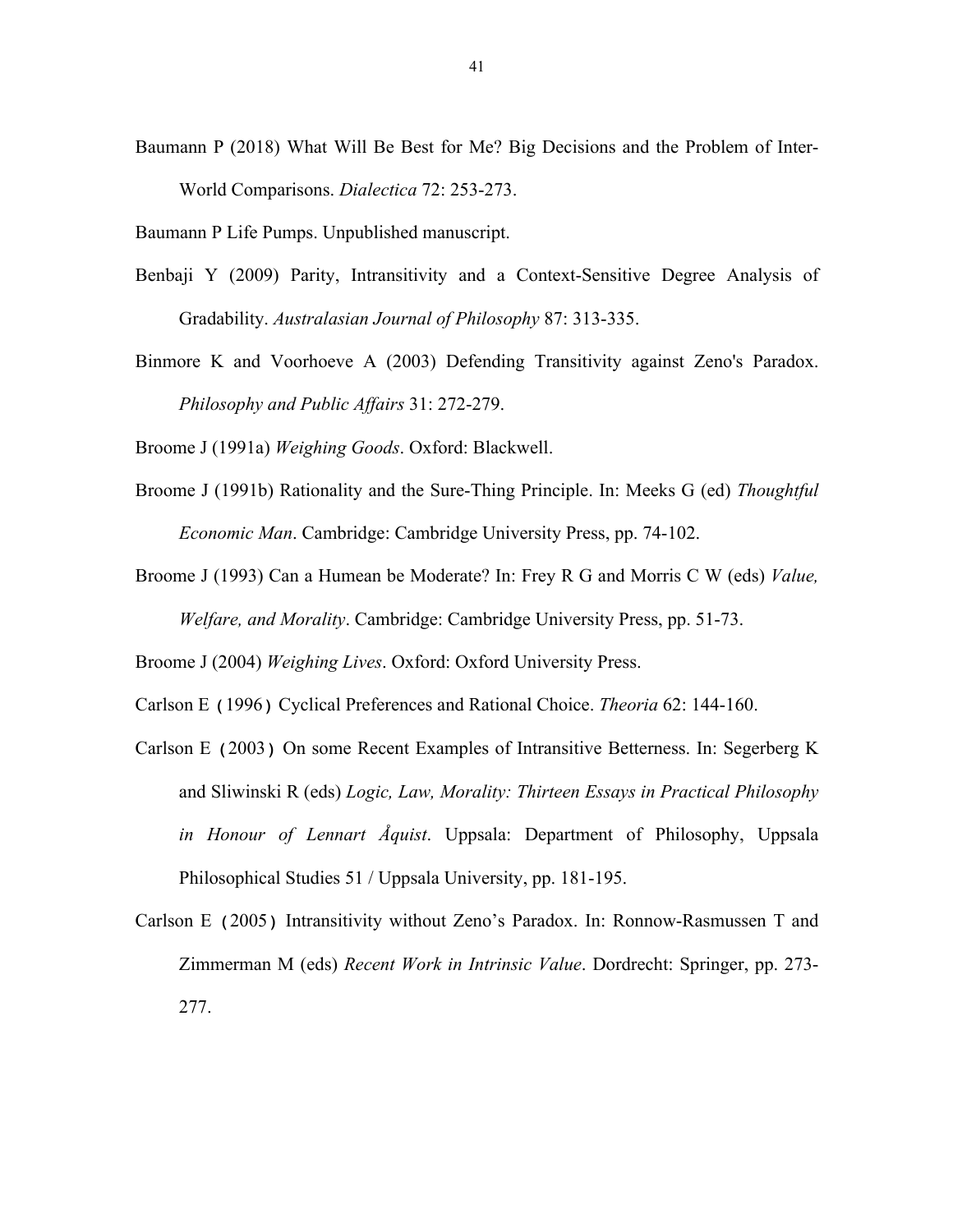Chang R (ed.) (1997) *Incommensurability, Incomparability and Practical Reason*. Cambridge/MA: Harvard University Press.

Chang R (2002) *Making Comparisons Count*. New York & London: Routledge.

- Chisholm R M and Sosa E (1966) On the Logic of "Intrinsically Better". *American Philosophical Quarterly* 3: 244-249.
- Coons C (2014) Hope for Fools: Four Proposals for Meeting Temkin's Challenge. *Analysis* 74: 292-306.
- Danielsson S (1996) The Refutation of Cyclic Evaluations. *Theoria* 62: 161-168.
- Davidson D (1985) Incoherence and Irrationality. *Dialectica* 39: 345-354.
- Davidson D, McKinsey J C C, and Suppes P (1955) Outlines of a Formal Theory of Value I. *Philosophy of Science* 22: 140-160.
- Doody R (2019) Opaque Sweetening and Transitivity. *Australasian Journal of Philosophy* 97: 579-591.
- Fishburn P C (1984) Dominance in SSB Utility Theory. *Journal of Economic Theory* 34: 130-148.
- Fishburn P C (1988) *Nonlinear Preference and Utility Theory*. Baltimore and London: The Johns Hopkins University Press.
- Fishburn P C (1991) Non-Transitive Preferences in Decision Theory. *Journal of Risk and Uncertainty* 4: 113-134.
- Gauthier D (1986) *Morals by Agreement*. Oxford: Clarendon.
- Gendin S (1996) Why Preference Is not Transitive. *The Philosophical Quarterly* 46: 482- 488.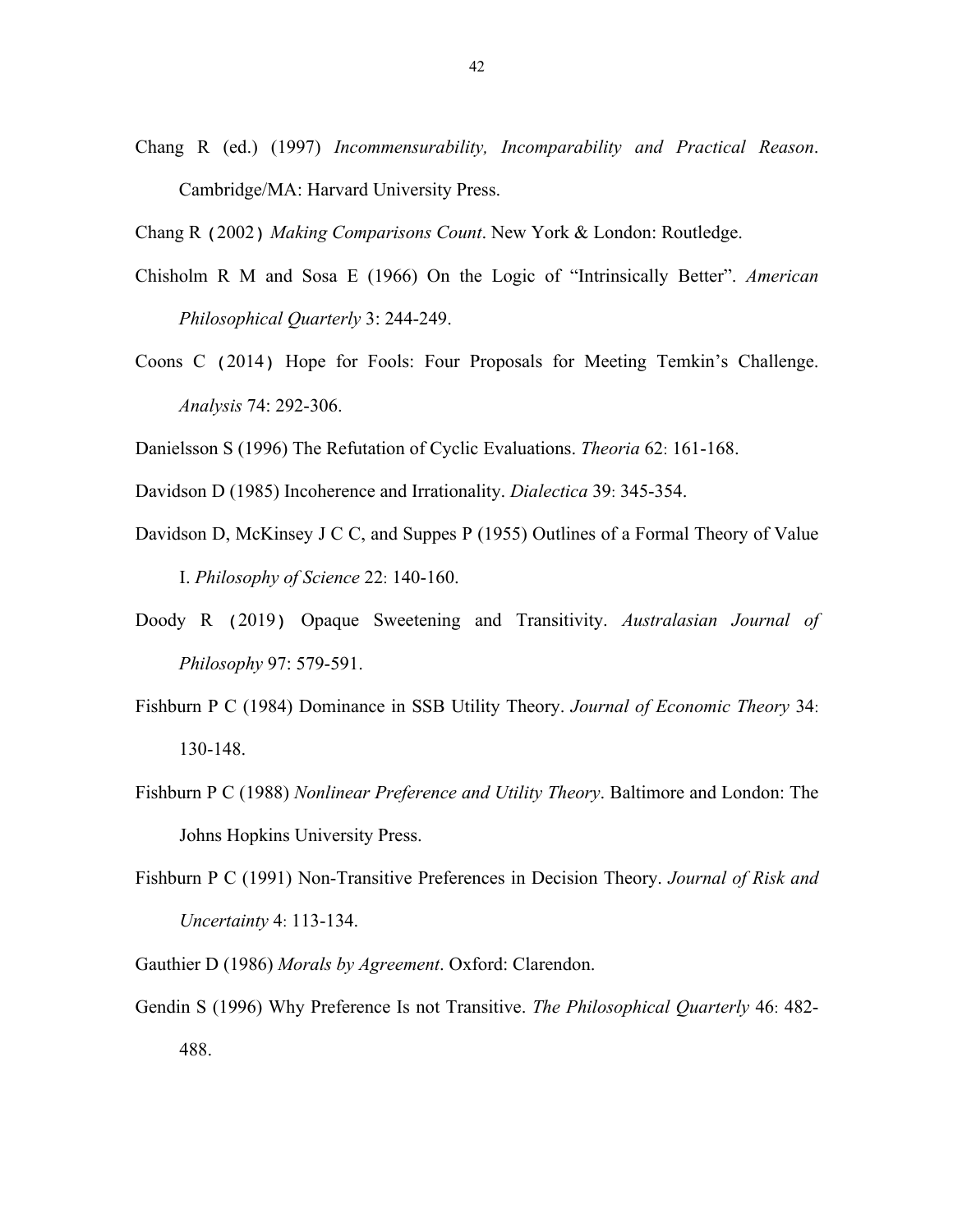- Goldman A H (2020) Intransitivity, Essential Comparativeness, and Objective Value. *Metaphilosophy* 51: 14-31.
- Handfield T (2014) Rational Choice and the Transitivity of Betterness. *Philosophy and Phenomenological Research* 89: 584-604.
- Handfield T (2016) Essentially Comparative Value does not Threaten Transitivity. *Thought* 5: 3-12.
- Handfield T and Rabinowicz W (2018) Incommensurability and Vagueness in Spectrum Arguments: Options for Saving Transitivity of Betterness. *Philosophical Studies* 175: 2372-2387.
- Hansson S O (1993) Money Pumps, Self-Torturers and the Demons of Real Life. *Australasian Journal of Philosophy* 71: 476-485.

Helson H (1994) *Linear Algebra* (2.ed.). Delhi: Hindustan Book Agency.

- Herlitz A (2020a) Non-Transitive Better than Relations and Rational Choice. *Philosophia* 48: 179-189.
- Herlitz A (2020b) Correction to: Non-Transitive Better than Relations and Rational Choice. *Philosophia* 48: 431.
- Horowitz T (2006) Making Rational Choices when Preferences Cycle. In: Horowitz T, *The Epistemology of A Priori Knowledge* (ed.: Joseph L. Camp, jr.). Oxford: Oxford University Press, pp. 102-122.
- Hsee C K, Blount S, Loewenstein, G F, Bazerman M H (1999) Preference Reversals between Joint and Separate Evaluations of Options: A Review and Theoretical Analysis. *Psychological Bulletin* 125: 576-590.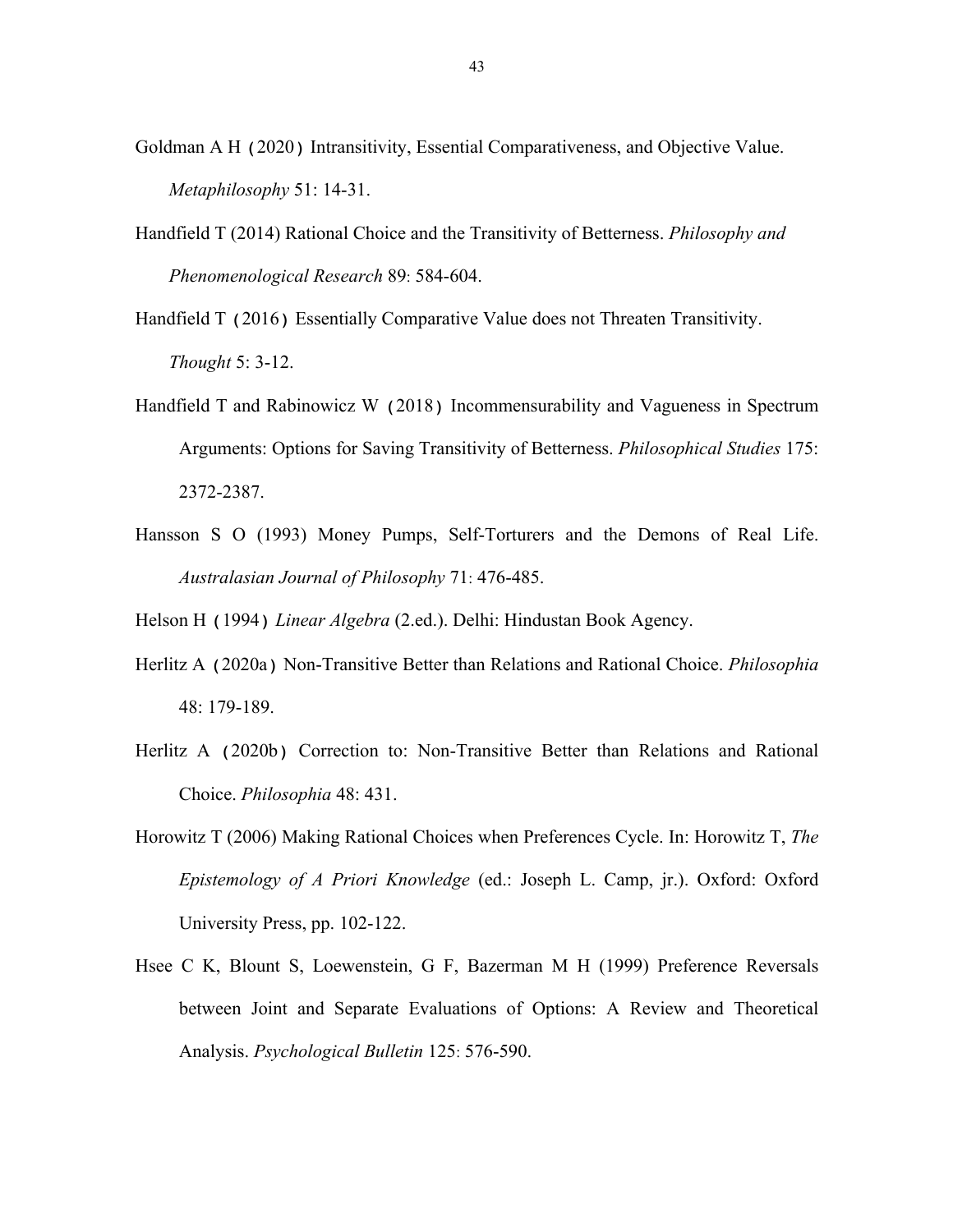Huemer M (2013) Review of Temkin, Rethinking the Good. *Ethics* 123: 318-45.

- Hughes R I G (1980) Rationality and Intransitive Preferences. *Analysis* 40: 132-134.
- Jeffrey R C (1974) Preference among Preferences. *The Journal of Philosophy* 71: 377-391.
- Kagan S (2015) The Costs of Transitivity: Thoughts on Larry Temkin's *Rethinking the Good*. *Journal of Moral Philosophy* 12: 462-478.
- Klocksiem J (2016) How to Accept the Transitivity of *better than*. *Philosophical Studies* 173: 1309-1334.
- Knapp C (2007) Trading Quality for Quantity. *Journal of Philosophical Research* 32: 211- 233.
- Lee R (1984) Preference and Transitivity. *Analysis* 44: 129-134.
- Lehrer K and Wagner C (1985) Intransitive Indifference: The Semi-Order Problem. *Synthese* 65: 249-256.
- Luce R. D and Raiffa H (1957) *Games and Decisions. Introduction and Critical Survey*. New York etc.: Wiley.
- Mackie J L (1985) The Combination of Partially-Ordered Preferences. In: Mackie J L, *Persons and Values. Selected Papers*, Volume II (eds.: Mackie J and Mackie P). Oxford: Oxford University Press, pp. 249-253.

Maher P (1993) *Betting on Theories*. Cambridge: Cambridge University Press.

Mandler M (2001) A Difficult Choice in Preference Theory: Rationality Implies Completeness or Transitivity but not Both. In: Millgram E (ed) *Varieties of Practical Reasoning*. Cambridge, MA: MIT Press, pp. 373-402.

Michalos A C (1967) Postulates of Rational Preference. *Philosophy of Science* 34: 18-22.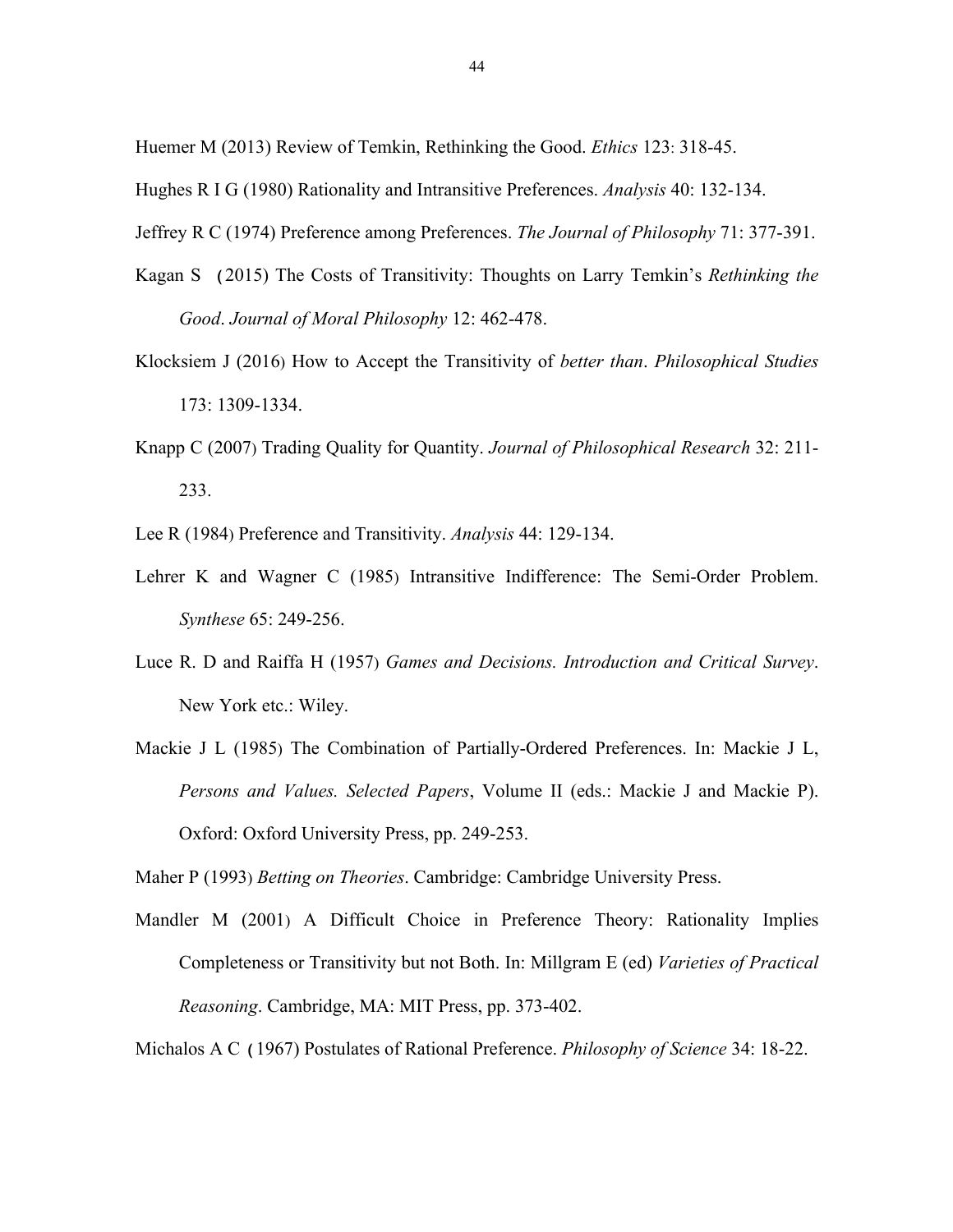- Morrison Jr. H W (1962) *Intransitivity of Paired Comparison Choices*. University of Michigan, Ann Arbor (Ph.D. Dissertation).
- Naeh S and Segal U (2009) The Talmud on Transitivity. *Boston College Working Papers in Economics* 687: 1-12.
- Nebel J M (2018) The Good, the Bad, and the Transitivity of *Better than*. *Noûs* 52: 874- 800.

Nozick R (1993) *The Nature of Rationality*. Princeton: Princeton University Press.

Parfit D (1984) *Reasons and Persons*. Oxford: Clarendon.

- Philips M (1989) Must Rational Preferences be Transitive? *The Philosophical Quarterly*  39: 477-483.
- Plato (1997) *Meno*. Transl. Grube G M A. In: *Complete Works* (ed.: John M. Cooper). Indianapolis and Cambridge: Hackett.
- Pummer T (2018) Spectrum Arguments and Hypersensitivity. *Philosophical Studies* 175: 1729-1744.

Putnam H (1986) Rationality in Decision Theory and in Ethics. *Critica* 18: 3-16.

Qizilbash M (2005) Transitivity and Vagueness. *Economics and Philosophy* 21: 109-131.

Quinn W S (1990) The Puzzle of the Self-Torturer. *Philosophical Studies* 59: 79-90.

- Rachels S (1998) Counterexamples to the Transitivity of *Better Than*. *Australasian Journal of Philosophy* 76: 71-83.
- Rachels S (2004) Repugnance or Intransitivity. In: Ryberg J and Tannsjo T (eds) *The Repugnant Conclusion*. Dordrecht: Kluwer, pp. 163-186.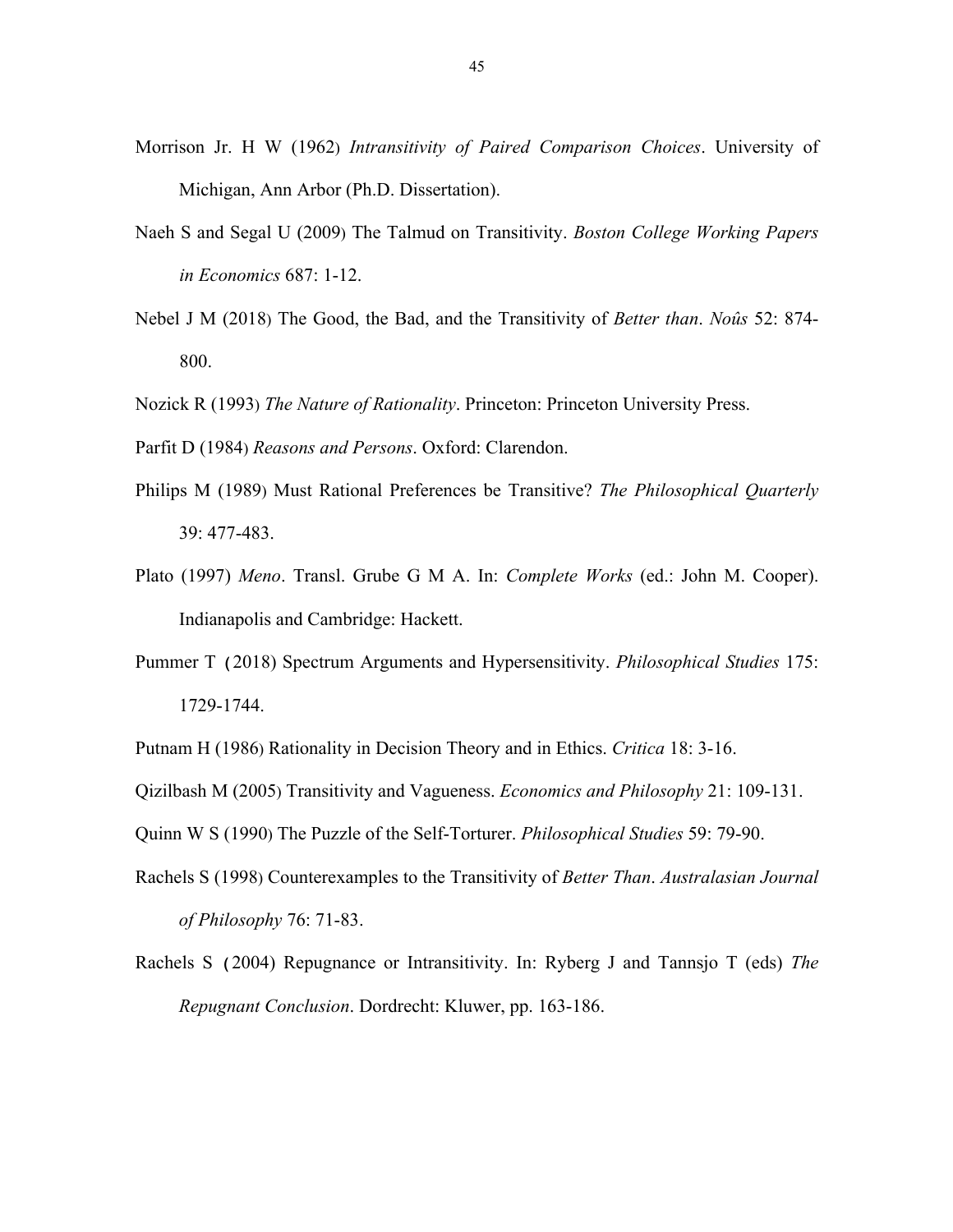- Raiffa H (1968) *Decision Analysis. Introductory Lectures on Choices under Uncertainty*. Reading/MA etc.: Addison-Wesley.
- Ramsey F P (1990) Truth and Probability. In: Ramsey F P, *Philosophical Papers* (ed.: David Hugh Mellor). Cambridge: Cambridge University Press, pp. 52-94.

Rawling P (1990) The Ranking of Preference. *The Philosophical Quarterly* 40: 495-501.

Raz J (1986) *The Morality of Freedom*. Oxford: Clarendon.

Savage L J (1972) *The Foundations of Statistics* (2. ed.). New York: Dover Publications.

- Schick F (1986) Dutch Bookies and Money Pumps. *The Journal of Philosophy* 83: 112- 119.
- Schumm G F (1987) Transitivity, Preference and Indifference. *Philosophical Studies* 52: 435-437.
- Slote M (1989) *Beyond Optimizing: A Study of Rational Choice*. Cambridge/MA: Harvard University Press.

Suppes P (1958) *Introduction to Logic*. Princeton: Nostrand.

- Temkin L S (1996) A Continuum Argument for Intransitivity. *Philosophy and Public Affairs* 25: 175-210.
- Temkin L (2000) An Abortion Argument and the Threat of Intransitivity. In: Crisp R and Hooker B (eds) *Well-Being and Morality. Essays in Honor of James Griffin*. Oxford: Clarendon, pp. 263-279.
- Temkin L S (2012) *Rethinking the Good. Moral Ideals and the Nature of Practical Reasoning*. Oxford: Oxford University Press.

Tullock G (1964) The Irrationality of Intransitivity. *Oxford Economic Papers* 16: 401-406.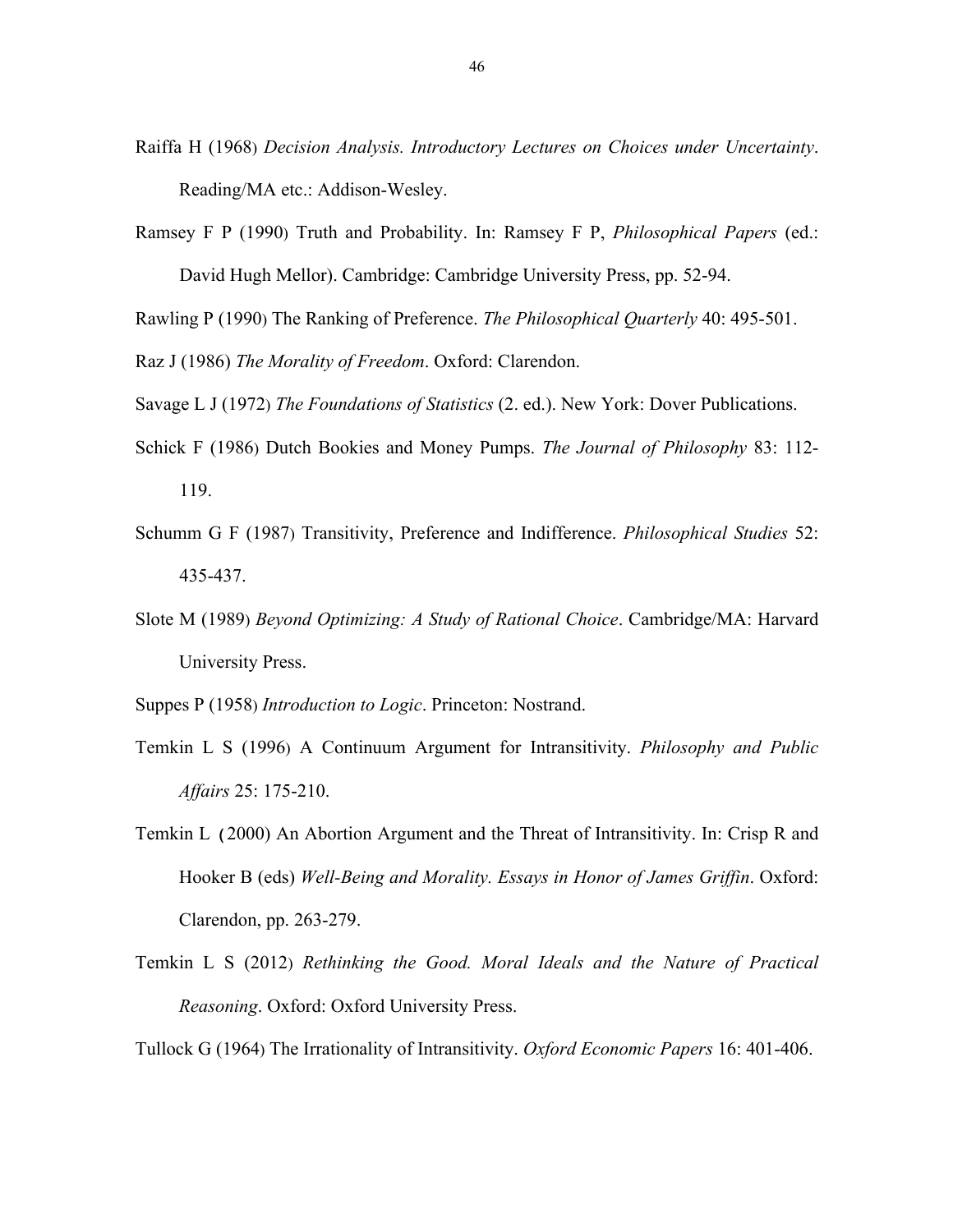Tversky A (1969) Intransitivity of Preferences. *Psychological Review* 76: 31-48.

- Ullmann-Margalit and Morgenbesser S (1977) Picking and Choosing. *Social Research* 44: 757-785.
- von Neumann J and Morgenstern O (1953) *Theory of Games and Economic Behavior*. Princeton: Princeton University Press.
- von Wright G H (1963) *The Logic of Preferences*. Edinburgh: Edinburgh University Press 1963.
- Vong G (2018) Making Non-Transitive Betterness Behave. *Journal of Moral Philosophy* 15: 495-515.
- Voorhoeve A (2008) Heuristics and Biases in a Purported Counter-example to the Acyclicity of 'Better Than'. *Politics, Philosophy, and Economics* 7: 285-299.
- Voorhoeve A and Binmore K (2006) Transitivity, The Sorites Paradox, and Similarity-Based Decision-Making. *Erkenntnis* 64: 101-114.

Wittgenstein L (1958) *Philosophical Investigations* (2. ed.). Oxford: Blackwell.

Wodak D (2019) What if Well-Being Measurements are Non-Linear? *Australasian Journal of Philosophy* 97: 29-45.